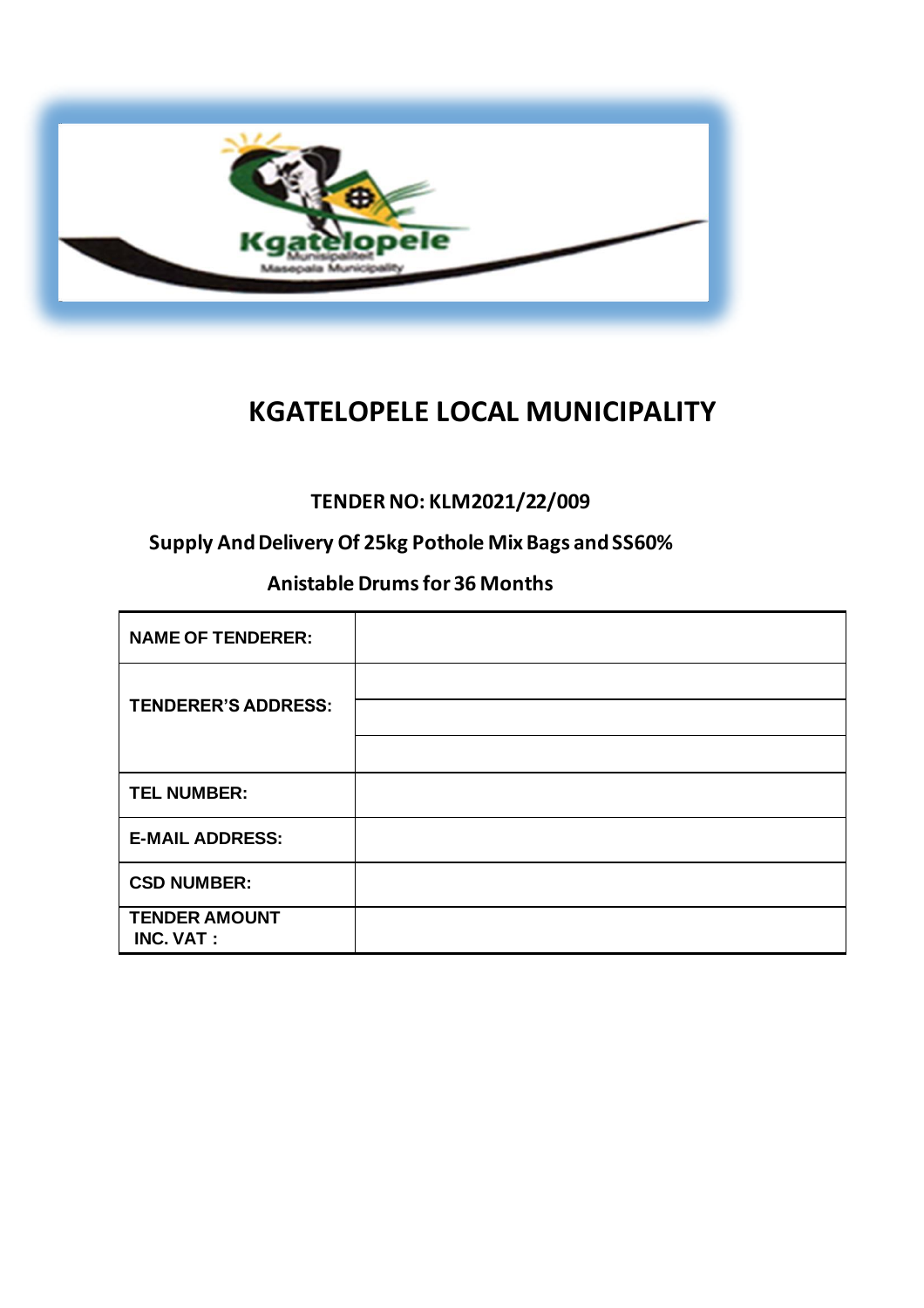# **TENDER NOTICE - ADVERT**

# **REQUEST FOR TENDERS**

#### **Kgatelopele Local Municipality invites suitable service providers to bid for the following project(s):**

| Bid No.        | <b>Bid description</b>                                                                                   | Availability<br>οf<br>documents | <b>Briefing</b><br>session<br>date<br>and<br>time | <b>Closing date</b><br>and time | <b>Points</b><br><b>System</b> |
|----------------|----------------------------------------------------------------------------------------------------------|---------------------------------|---------------------------------------------------|---------------------------------|--------------------------------|
| KLM2021/22/009 | Supply And Delivery Of 25kg<br><b>Pothole Mix Bags and</b><br>SS60% Anis table Drums 36<br><b>Months</b> | 04 February<br>2022             | N/A                                               | 04 March 2022<br>@ 12H00        | 80/20                          |

#### **Evaluation**

Tenders will be evaluated and adjudicated in line with the Supply Chain Management policy of the municipality using an 80/20 preference points system.

Bid documents with detailed specifications and information can be downloaded on Kgatelopele Local Municipality's website at [www.kgatelopele.gov.za](http://www.kgatelopele.gov.za/) and on e-Tender Publication Portal a[t www.etenders.gov.za](http://www.etenders.gov.za/) from **Friday, 04 February 2022.**

All sealed bids clearly marked with the Project name and bid number must be placed in the Tender Box at the offices of the Kgatelopele Local Municipality, 222 Barker Street, Danielskuil, 8405, on or before **12:00pm on the specified closing date** at which time submissions will be opened in public**.** Tender box will be accessible from Monday to Sunday from 07h30am to 17h00 pm.

Please note that it is a prerequisite of the Municipality that all service providers are to be registered on the **National Treasury Central Supplier Database (CSD)** and include in their bids, the tax clearance certificate or their Master Registration Number or tax compliance status PIN to enable the municipality to verify the bidder's tax compliance status. Registration on CSD can be done a[t www.csd.gov.za](http://www.csd.gov.za/) or at your nearest Treasury and Kgatelopele Municipal Offices.

Kgatelopele Municipality is under no obligation to accept the lowest or any quote and reserves the right to accept the whole or part of quote and reserves the right to re-advertise if it so wishes to. No reasons for the acceptance or rejection of any quote will be given.

#### **Where applicable, bids will be evaluated on local content and bidders are requested to complete the relevant section of the bid document accordingly.**

Bids will be evaluated according to the Kgatelopele Local Municipality's Supply Chain Management Policy, Preferential Procurement Policy Framework Act (Act 5 of 2005) and the Preferential Procurement Regulations, 2017, and Broad Based Black Economic Empowerment Act (Act 53 of 2003).

#### **NB: Suppliers are advised NOT to make copies or any alterations to the Tender documents, except to comply with instructions issued by the municipality. Enquiries :** Mr. Bolokang Moeng (053 384 8646)

**----------------------------------------** Mr A. Tieties Acting Municipal Manager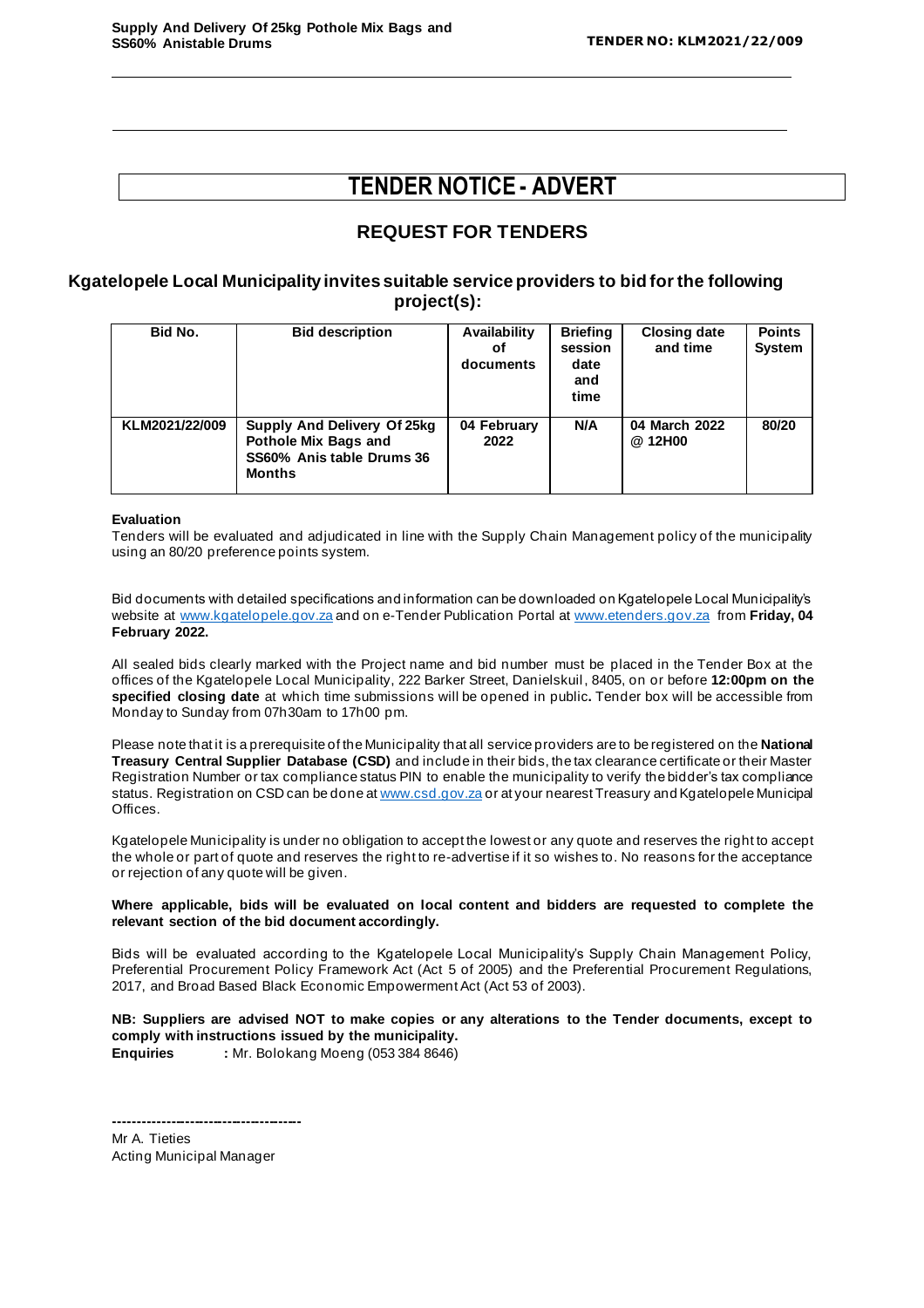#### **MBD1**

#### **T1.1 INVITATION TO BID**

# YOU ARE HEREBY INVITED TO BID FOR REQUIREMENTS OF THE (**KGATELOPELE LOCAL MUNICIPALITY**)

**BID NUMBER: KLM2021/22/009 CLOSING DATE: 04 March 2022 CLOSING TIME: 12:00 pm**

**DESCRIPTION: Supply and Delivery Of 25kg Pothole Mix Bags and SS60% Anastable Drums**

#### **The successful bidder will be required to fill in and sign a written Contract Form (MBD 7).**

### TENDER DOCUMENTS ARE TO BE DEPOSITED IN THE BID BOX SITUATED AT:

Kgatelopele Municipal Offices, Barker Street, Danielskuil, 8405

Wooden Tender Box at Municipal Offices Entrance on the left-hand side near the cashier's **Counter** 

Sealed Bid Documents must be submitted in an envelope clearly indicating, "**BID NUMBER AND DESCRIPTION"** on the outside and must reach the tender box at the stipulated physical address above by no later than **12h00pm Friday, 04 March 2022** All bids will be opened in public at the municipal building.

Bids which are late, incomplete, unsigned, completed by pencil, sent by telegraph, facsimile, electronically or E-mail and without compulsory required documents will be disqualified.

#### **Bidders should ensure that bids are delivered timeously to the correct address. If the bid is late, it will not be accepted for consideration.**

The bid box is generally open from 07h30 until 16h45 Monday to Friday weekdays, and 08h00 until 12h00 midday on Saturdays.

#### **N:B NO BIDS WILL BE CONSIDERED FROM PERSONS IN THE SERVICE OF THE STATE (REGULATION 1 OF THE LOCAL GOVERNMENT : MUNICIPAL SUPPLY CHAINS MANAGEMENT REGULATIONS)**

ALL BIDS MUST BE SUBMITTED ON THE OFFICIAL FORMS – **(NOT TO BE RE-TYPED)**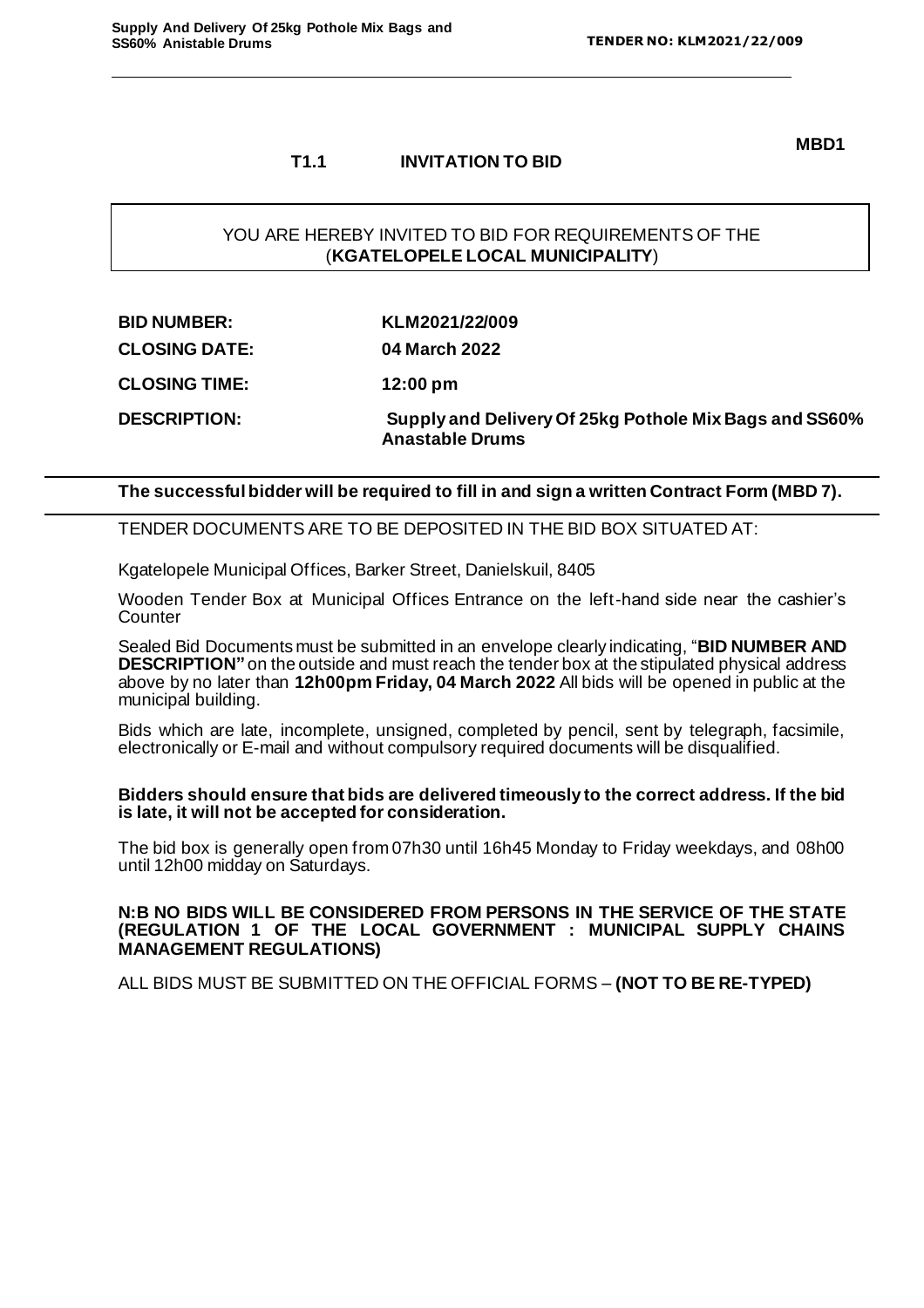### **T1.2 TENDER DATA**

#### **1. GENERAL**

The conditions of Tender in the standard conditions of the Tender as contained in Annex F of SANS 294 – *Construction Procurement Processes, Methods and Procedures* which contain references to the Tender Data for details that apply specifically to this tender.

The Tender Data shall be read with the Standard Conditions of Tender in order to expand on the Tenderer's obligations and the Employer's undertakings in administering the tender process in respect of the project under consideration.

The Tender Data hereafter shall have precedence in the interpretation of any ambiguity or inconsistency between it and the Standard Conditions of Tender.

Each item of the Tender Data given below is cross-referenced to the relevant clause in the standard Conditions of Tender.

# **2. TENDER DATA APPLICABLE TO THIS TENDER**

### **2.1** The Employer of this contract is: **KGATELOPELE LOCAL MUNICIPALITY**

#### **2.2 Tender Documents**

#### **TENDER**

#### **T1: Tendering Procedures**

- T1.1: Tender Notice and Invitation to Tender
- T1.2: Tender Data

#### **T2: Returnable Documents**

- T2.1: List of Returnable Documents
- T2.2: Returnable Schedules and Forms

### **CONTRACT**

#### **Part 1: Scope of Works**

C1.1 Scope of Work

#### **Part 2: Pricing Data**

C2.1: Pricing Schedule

#### **Part 3: Agreement and Contract**

C3.1: Form of Offer and Acceptance C3. 2: Contract Data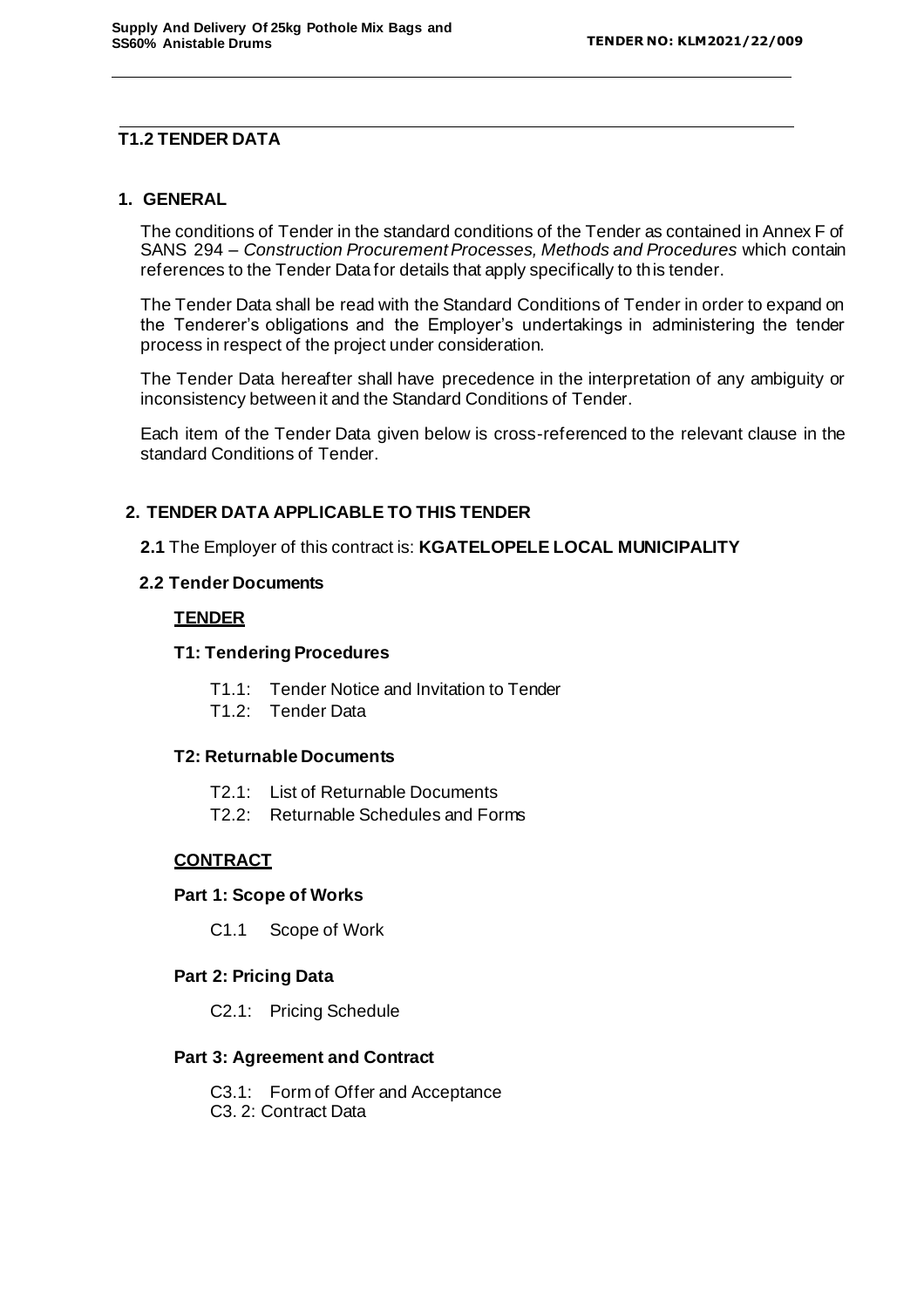A Tenderer will not be eligible to submit a tender if:

(a) the Contractor submitting the tender is under restrictions or has principals who are under restrictions to participate in the Employer's procurement due to corrupt or fraudulent practices;

(b) the Tenderer does not have the legal capacity to enter into the contract;

(c) the Contractor submitting the tender is insolvent, in receivership, bankrupt or being woundup, has his affairs administered by a court or a judicial officer, has suspended his business activities, or is subject to legal proceedings in respect of the foregoing;

(d) The Tenderer does not comply with the legal requirements stated in the Employer's procurement policy;

(e) The Tenderercannot demonstrate that he possesses the necessary professional and technical qualifications and competent, financial resources, equipment and other physical facilities, managerial capability, personnel, experience and reputation to perform the contract;

(f) The Tenderer cannot provide proof that he is in good standing with respect to duties, taxes, levies and contributions required in terms of legislation applicable to the work in the contract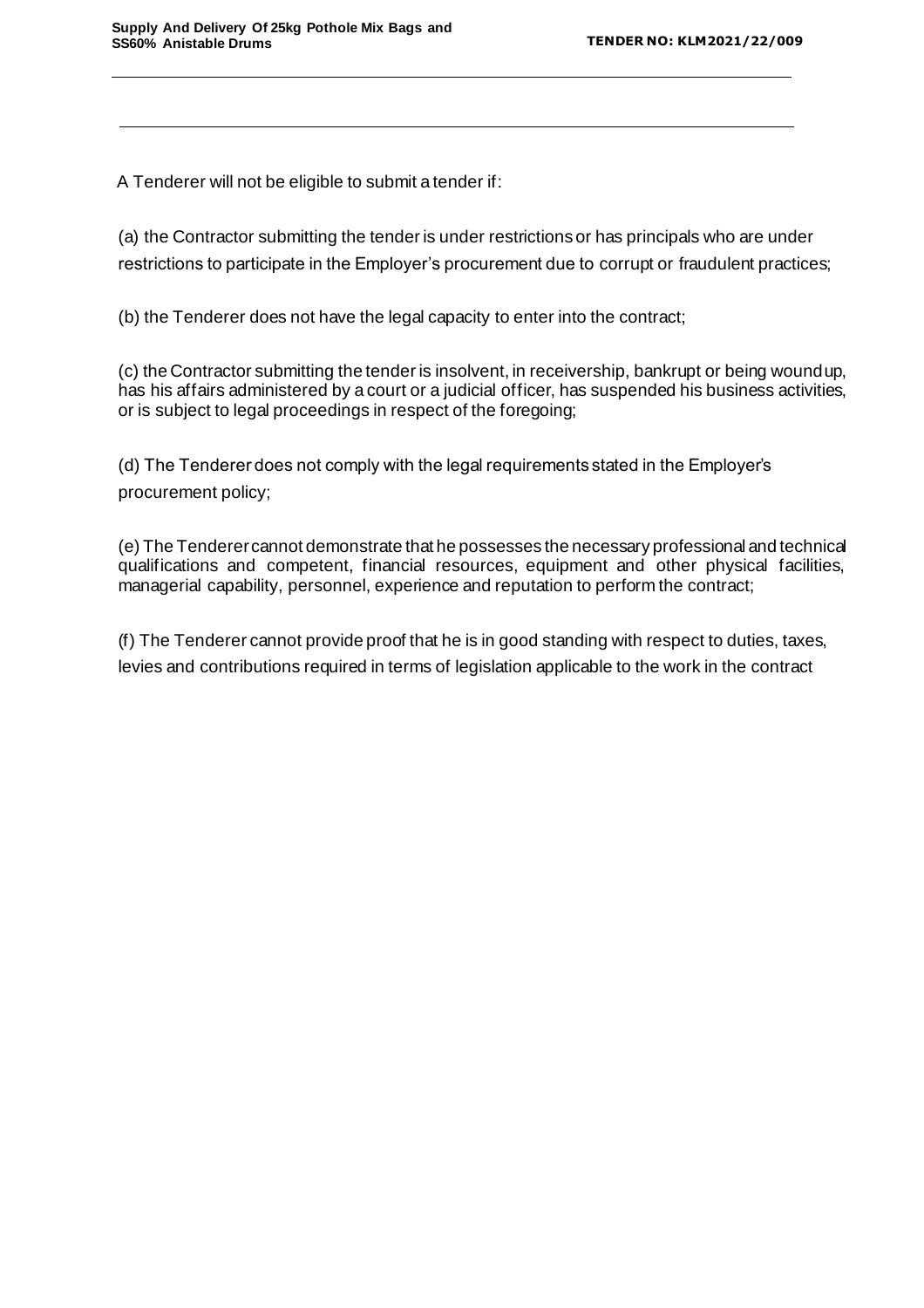# **COMPLIANCE TO ADMINISTRATIVE REQUIREMENTS**

# **Bidders will be evaluated on the following administrative compliance**

- Company to be CSD compliant or JV to be CSD compliant
- Issuance of Power of attorney / authority for signatory of JV
- Form of offer to be completed in figures and words
- Pages which need to be signed are to be signed or initialized
- Schedule of construction plant to be included (Proof of ownership to be attached or lease agreement)
- Schedule of company experience: Active and completed projects should be supported by appointment letters and completion certificates
- Certified copy of B-BBEE certificate (If JV, certified copy of consolidated B-BBEE certificates)
- Certified copies of Cipro Documents (if JV, submit documents for all JV partners)
- Certified ID copies of all directors / members / shareholders of company / business (If JV, submit documents of associated directors/members/shareholders of the respective JV partners)
- Submit signed and initialized JV Agreement where applicable
- Letter of intent for providing a Guarantee must be from a reputable Institution
- Submission of Original Letter of Good standing with Compensation Commission (Compensation for injuries and Disease Act)
- Submission of Occupational Health and Safety Plan
- No price amendment without signature in the bills of quantities
- Bidder must not alter the bid document or submit a copy of the original bid document
- Bidder to sign the attendance register at the briefing session
- Company / JV partners to submit audited financial statements for the past 2 years
- Completion of MBD documents (MBD 1, 3.1, 4, 6, 8, 9)
- Bidder to submit statement of municipal rates indicating municipal rates and taxes for the company / business as well as directors / members / shareholders (SAPS affidavit for nonrated municipal areas & or Copy of lease agreement with signed letter or confirmation from landlord to certify such an arrangement – letter not to be less than 3 months)
- Bidders are to separate their submission into two envelopes. One clearly marked "TECHNICAL" and the other marked "FINANCIAL". The financial offer will be evaluated if bidder's technical submission scores 45 points and above.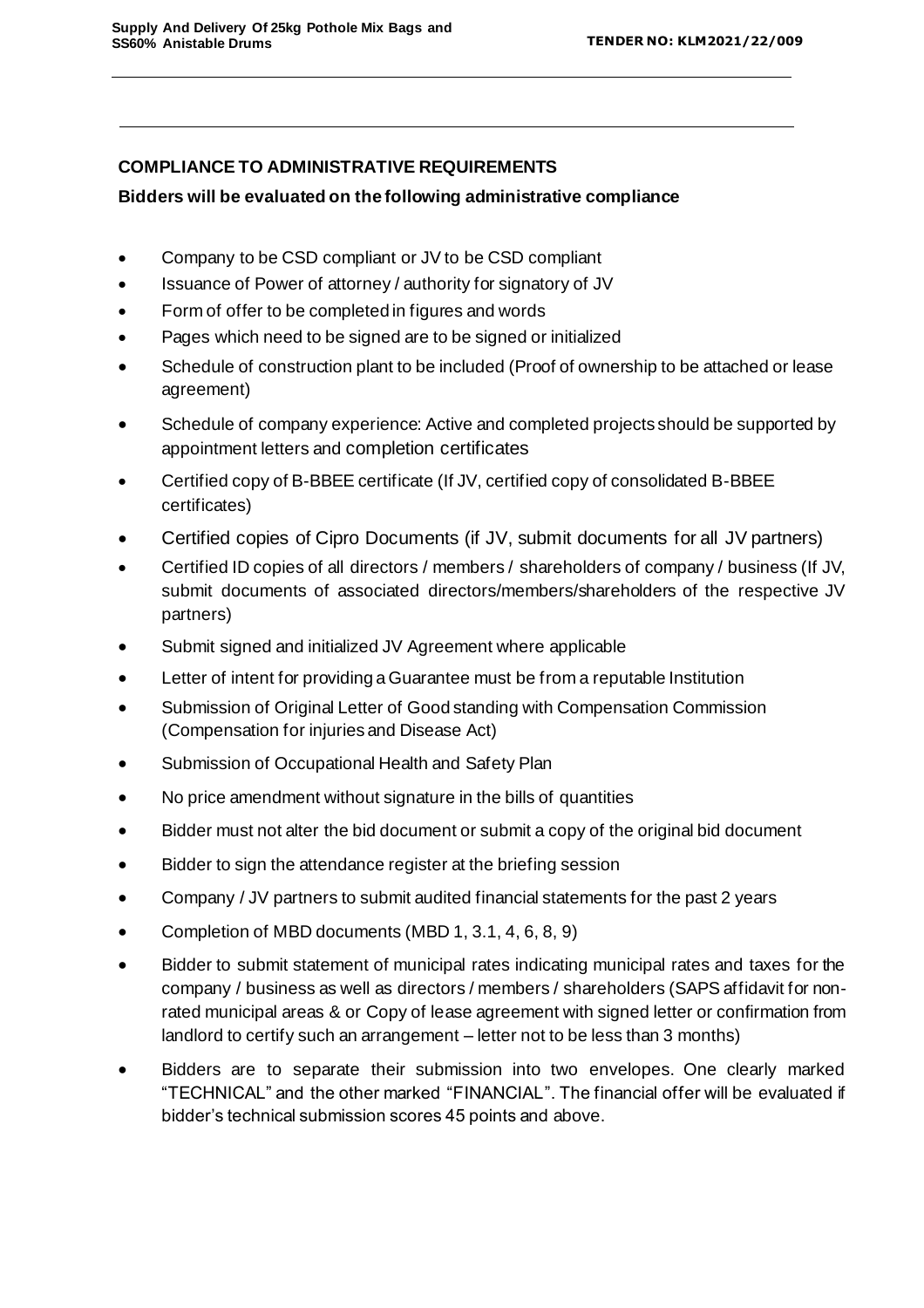Tenders will be evaluated and adjudicated in line with the Supply Chain Management policy of the municipality using an 80/20 preference points system.

# **CONDITIONS TO ACCEPTANCE OF TENDER OFFER**

#### **Tenders Will be Accepted on Condition that;**

- The tender offer is signed by a person authorized to sign on behalf of the Tenderer and authority of signatory is attached.
- A valid tax clearance certificate is included with his tender.
- The tenderer has signed and initialized all pages of the tender document
- Tenderer's declaration of compliance with the occupational health and safety act No.85 of 1993 and the construction regulations of 2003 as well as the tenderer's health and safety plan to being included with his tender submission.
- A tenderer who has submitted atender as a joint venture has included an acceptable joint venture agreement with his tender.
- The tender document has not been unbundled or tampered with.
- The tenderer or a competent authorized representative of the contractor who submitted the tender has attended the compulsory clarification meeting or site inspection.
- The tenderer or any of its principals is not listed on the register of Tender Defaulters in terms of the Prevention and Combating of Corrupt Activities Act 2004 as a person prohibited from doing business with the public sector.
- The tenderer has not abused the Employer's Supply Chain Management system or has failed to perform on any previous contract and has been given a written notice to this effect.
- The tenderer or any of its principals, directors or managers is not employed in the service of the state or any municipality. In the event that such principals are involved, official approval from the Executing Authority regarding carrying out remunerative work outside of the public service must be included in the tender submission.
- The Employer is satisfied that the tenderer or any of his principal have not influenced the tender offer and acceptance by the following criteria;
	- Having offered, promised or given a bribe or other gift or remuneration to any person in connection with obtaining or execution of this contract.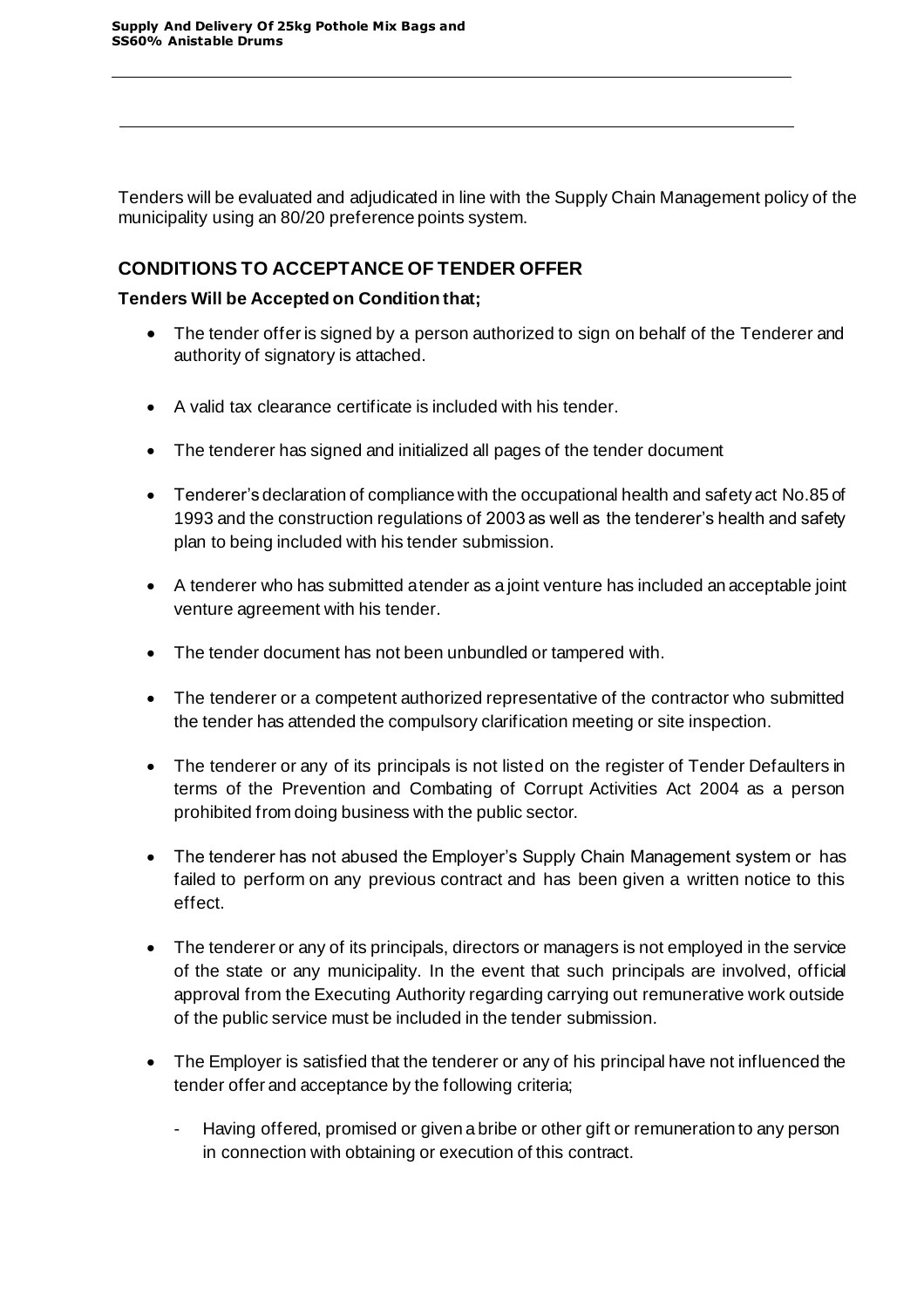- Having acted in a fraudulent or corrupt manner in obtaining or executing this contract.
- Having approached an officer or employee of the Employer or the Employer's Agent with the objective of influencing the award of a contract in the tenderer's favour.
- Having entered into any agreement or arrangement, whether legally binding or not with any person, firm or company to retain from tendering for this contract or as to the amount of the tenderer to be submitted by either party.
- Having disclosed to any person, firm or company other than the Employer, the exact or approximate amount proposed of his proposed tender.
- The Employer may, in addition to using any other legal remedies, repudiate the tender offer and acceptance and declare the contract invalid should it have been concluded already.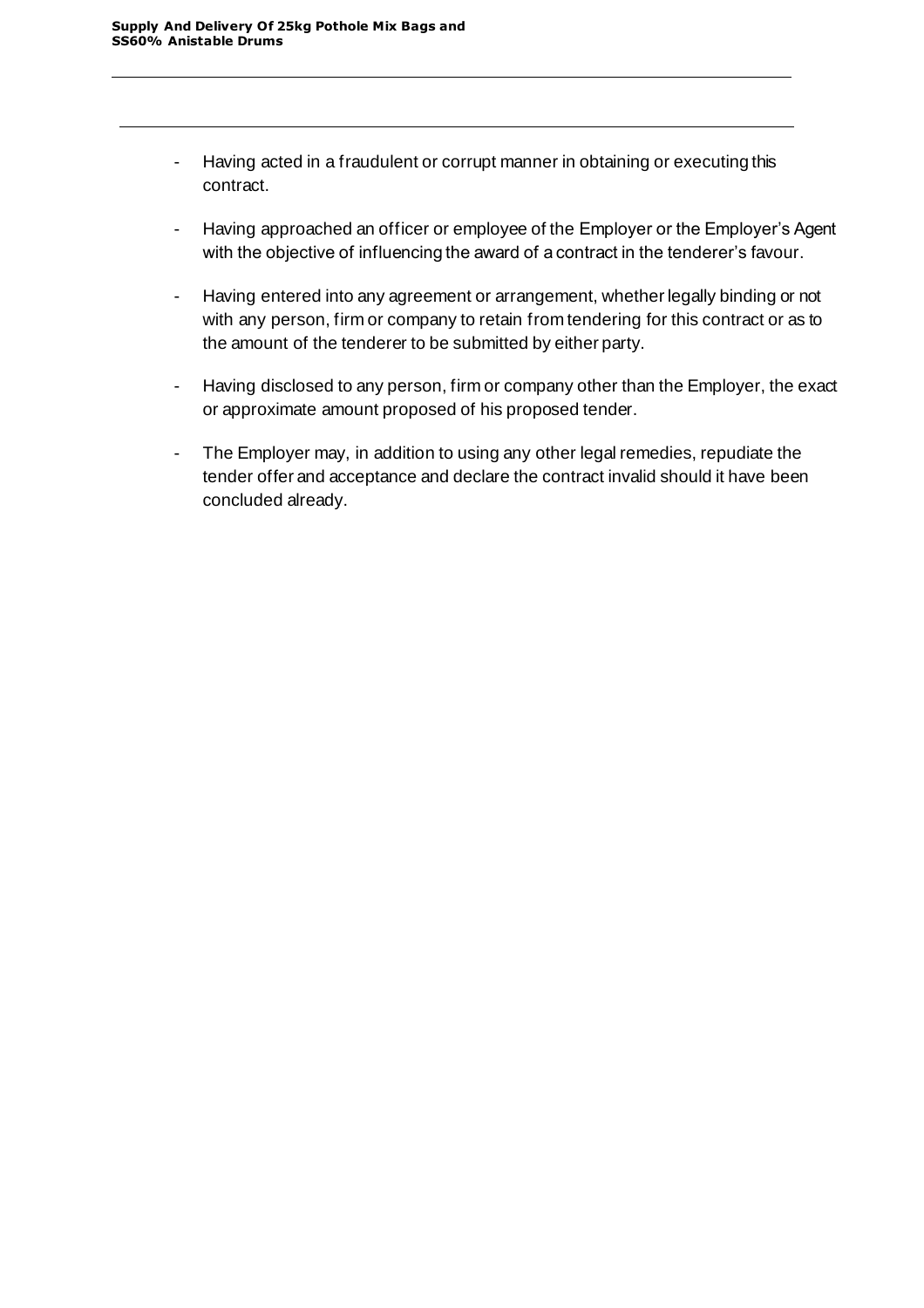# **T2.1 LIST OF RETURNABLE DOCUMENTS**

The tenderer must complete/submit the following returnable documents:

- **1. Schedule of Returnable Documents for Tender Evaluation**
- A: Tender Site Meeting register (not compulsory)
- B: Record of Addenda to tender documents
- C: Certificate of Authority for Joint Ventures / Close Corporation / Partnership / Company / Sole Proprietor (Certified copies of Identity documents in case of sole proprietor)
- D: Registration certificates of entities joint Ventures / Close Corporation / Partnership /Company / Sole proprietor
- E: Schedule of tenderer's experience
- F: Schedule of Key personnel
- G: Curriculum Vitae of Key personnel
- H: Qualifications of key personnel
- I: Schedule of Subcontractors
- J: Schedule of Plant and Equipment
- L: Copy of the workmen's compensation registration certificate (or copy of payment of contributions in terms of the compensation for occupational Injuries and Disease Act No. 130 of 1993)
- M: An original valid tax clearance certificate issued by the South African Revenue

**Services** 

- N: Form of intent to provide a performance guarantee
- O: B-BBBE Status Level Verification Certificate
- P: Filled in / Signed forms MBD 1, 3.1, 4 , 6.1, 6.2 , 8 and 9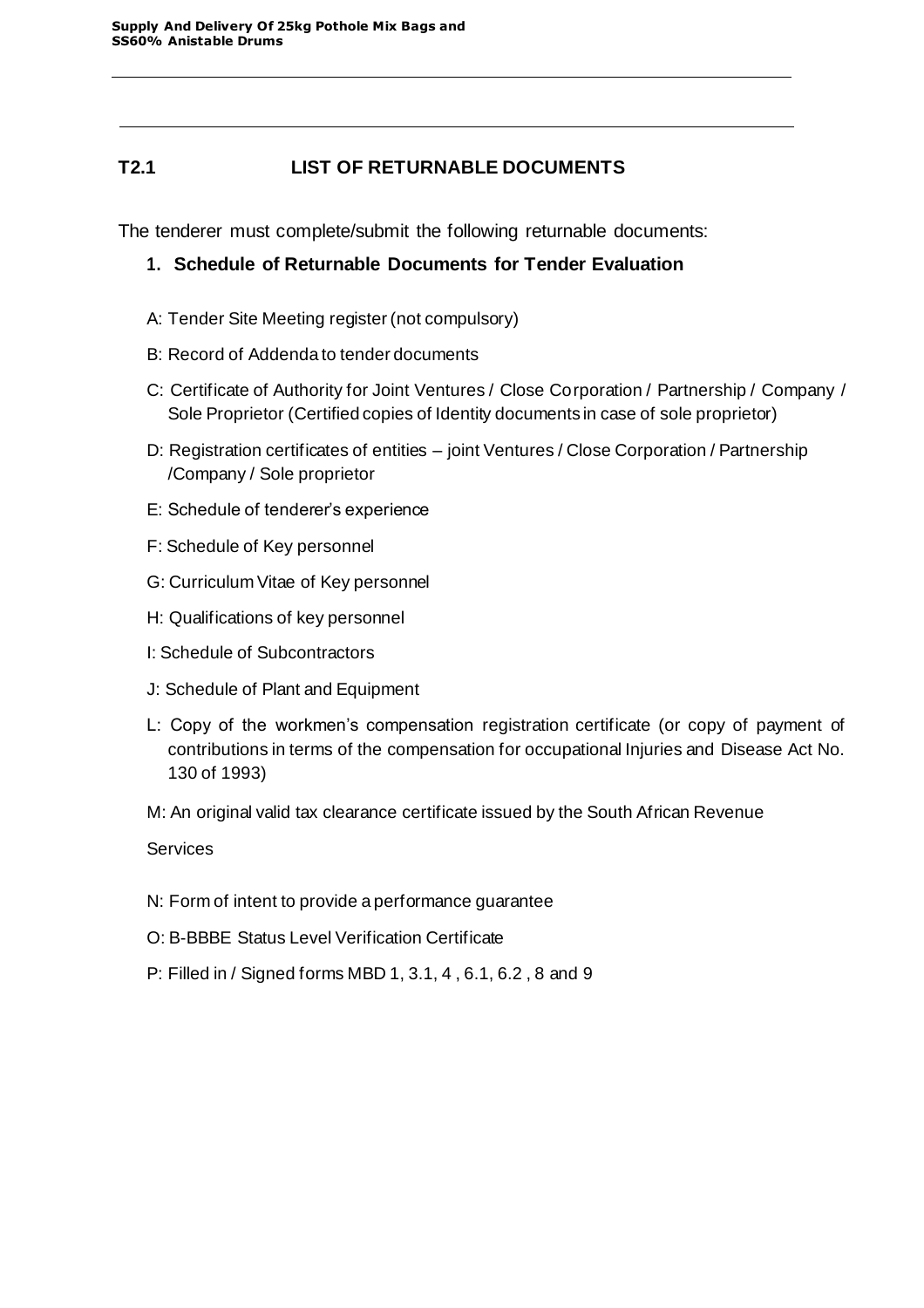# **T2.2 RETURNABLE SCHEDULES / FORMS**

# **CERTIFICATE OF ATTENDANCE**

This is to certify that (*Tenderer*)………………………………………………………………………….

of(*address*)………………………………………………………………………………………………

……………………………………………………………………………. Was represented by the person(s) named below at the compulsory meeting held for all tenderers

I / We acknowledge that the purpose of the meeting was to acquaint myself / ourselves with the site of the works and / or matters incidental to doing the work specified in the tender documents in order for me / us to take account of everything necessary when compiling our rates and prices included in the tender.

# **Particulars of Person(s) attending the meeting:**

**Attendance of the above person(s) at the meeting is confirmed by the Employer's representative, namely:**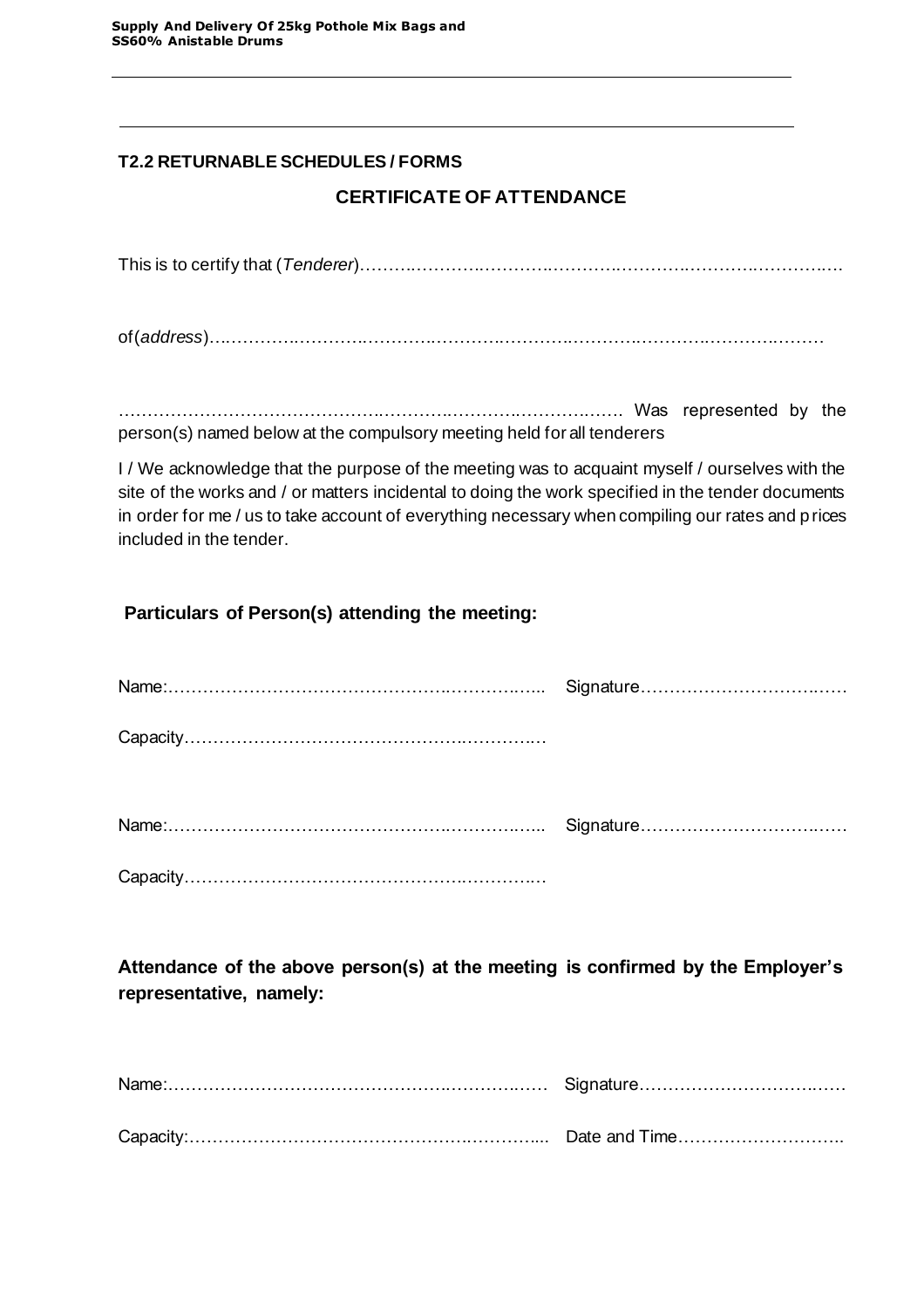# **RECORDS OF ADDENDUM TO TENDER DOCUMENTS**

I/We confirm that the following communications received from the Employer or his representative before the date of submission of his tender offer, amending the tender documents, have been considered in this tender offer.

| <b>ADD</b><br>No. | <b>DATE</b> | <b>TITLE OF DETAILS</b> |
|-------------------|-------------|-------------------------|
|                   |             |                         |
|                   |             |                         |
|                   |             |                         |
|                   |             |                         |

SIGNATURE:……………………………………………… DATE……………………………. (*of person authorized to sign on behalf of tenderer*)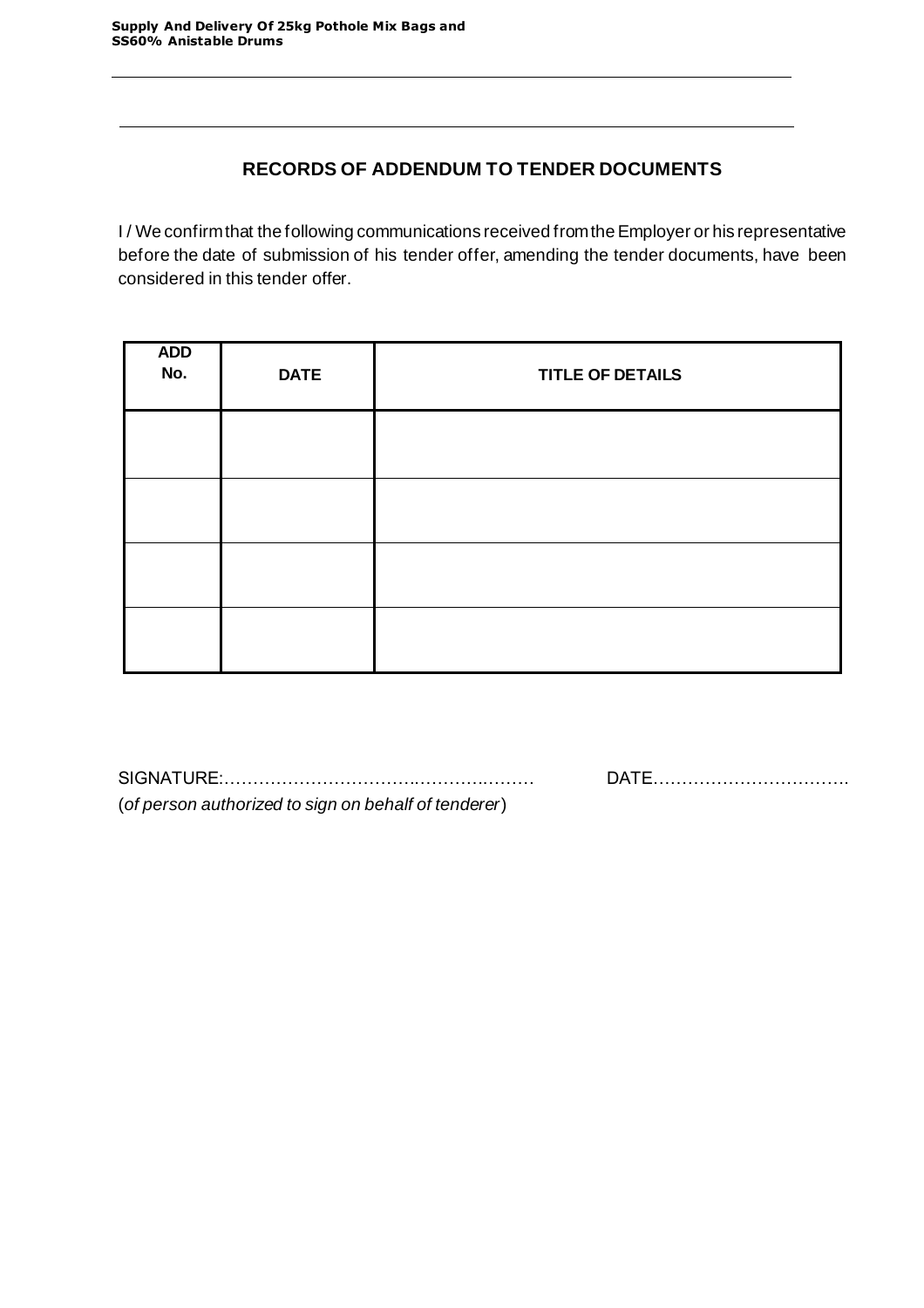# **CERTIFICATE OF AUTHORITY OF ENTITY**

Indicate the status of the tenderer by ticking the appropriate box hereunder. The tenderer must complete the certificate set out below for the relevant category.

| Company | W)<br><b>Close</b><br>Corporation | (III)<br>Partnership | (IV)<br><b>Joint Venture</b> | <b>Sole Proprietor</b> |
|---------|-----------------------------------|----------------------|------------------------------|------------------------|
|         |                                   |                      |                              |                        |

# **(I) CERTIFICATE FOR COMPANY**

|                      | was authorized to sign all and the sign all                                                  |  |  |  |  |  |
|----------------------|----------------------------------------------------------------------------------------------|--|--|--|--|--|
|                      | documents in connection with this tender and any contract resulting from it on behalf of the |  |  |  |  |  |
| company.             |                                                                                              |  |  |  |  |  |
|                      |                                                                                              |  |  |  |  |  |
|                      |                                                                                              |  |  |  |  |  |
| <b>As Witnesses:</b> |                                                                                              |  |  |  |  |  |
|                      |                                                                                              |  |  |  |  |  |
|                      |                                                                                              |  |  |  |  |  |
| Date:                |                                                                                              |  |  |  |  |  |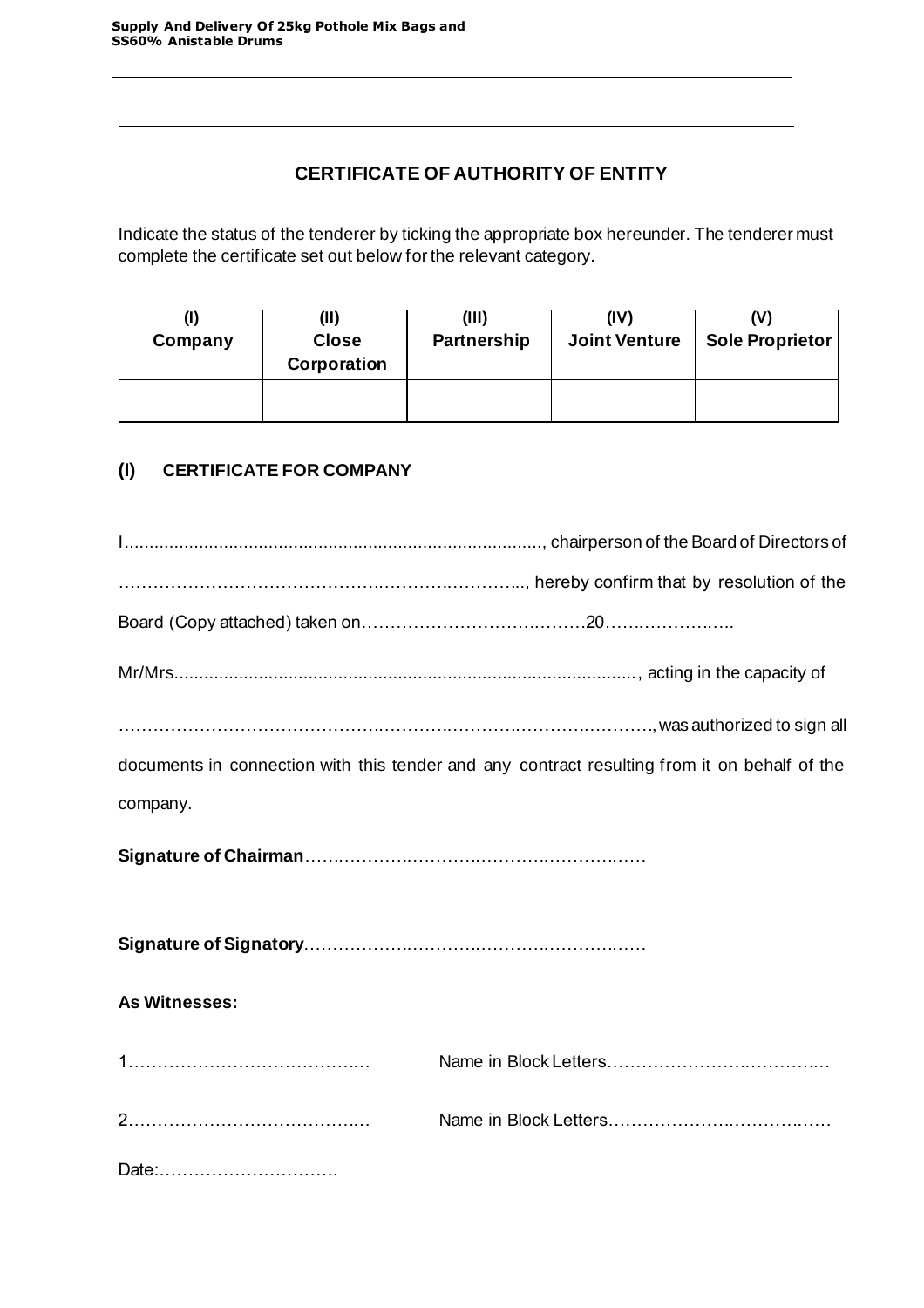# **(II) CERTIFICATE FOR CLOSE CORPORATION**

|                        |  | We the undersigned, being the key members in the business trading |  |  |  |  |  |  |  |
|------------------------|--|-------------------------------------------------------------------|--|--|--|--|--|--|--|
|                        |  |                                                                   |  |  |  |  |  |  |  |
|                        |  |                                                                   |  |  |  |  |  |  |  |
|                        |  |                                                                   |  |  |  |  |  |  |  |
| from it on our behalf. |  |                                                                   |  |  |  |  |  |  |  |

**Signature of Signatory**……………………………………………………

# **As Witnesses:**

| C |  |
|---|--|

Date:………………………….

| <b>NAME</b> | <b>ADDRESS</b> | <b>SIGNATURE</b> | <b>DATE</b> |  |
|-------------|----------------|------------------|-------------|--|
|             |                |                  |             |  |
|             |                |                  |             |  |
|             |                |                  |             |  |
|             |                |                  |             |  |
|             |                |                  |             |  |
|             |                |                  |             |  |
|             |                |                  |             |  |
|             |                |                  |             |  |

*NOTE: This certificate is to be completed and signed by all of the key members upon whom rests the direction of the affairs of the close corporation as a whole.*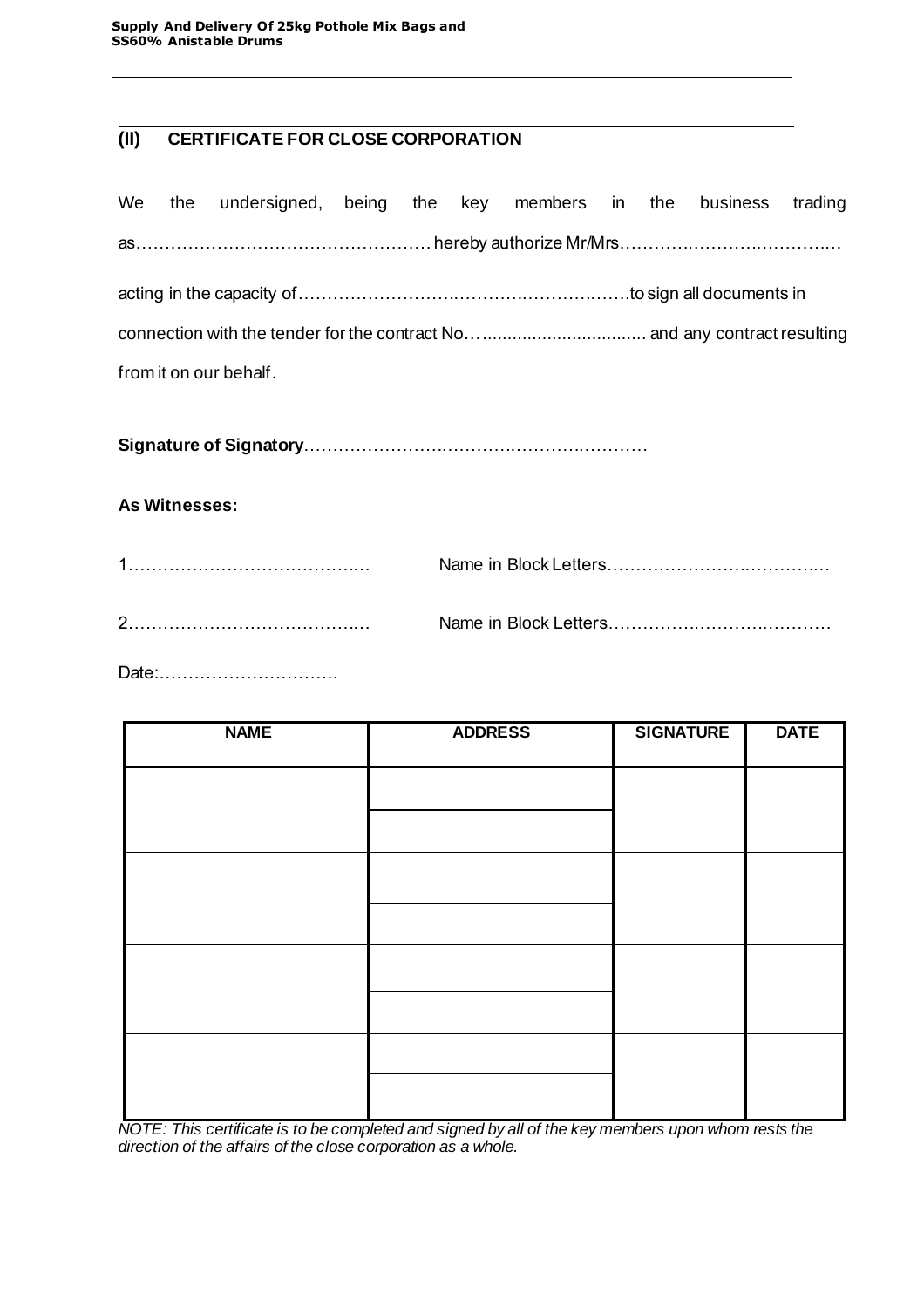# **(III) CERTIFICATE FOR PARTNERSHIP**

|                        |  | We the undersigned, being the key members in the business trading |  |  |  |  |  |  |  |
|------------------------|--|-------------------------------------------------------------------|--|--|--|--|--|--|--|
|                        |  |                                                                   |  |  |  |  |  |  |  |
|                        |  |                                                                   |  |  |  |  |  |  |  |
|                        |  |                                                                   |  |  |  |  |  |  |  |
| from it on our behalf. |  |                                                                   |  |  |  |  |  |  |  |

**Signature of Signatory**……………………………………………………

#### **As Witnesses:**

| C |  |
|---|--|

Date:………………………….

| <b>NAME</b> | <b>ADDRESS</b> | <b>SIGNATURE</b> | <b>DATE</b> |
|-------------|----------------|------------------|-------------|
|             |                |                  |             |
|             |                |                  |             |
|             |                |                  |             |
|             |                |                  |             |
|             |                |                  |             |
|             |                |                  |             |
|             |                |                  |             |
|             |                |                  |             |

*NOTE: This certificate is to be completed and signed by all of the key members upon whom rests the direction of the affairs of the partnership as a whole.*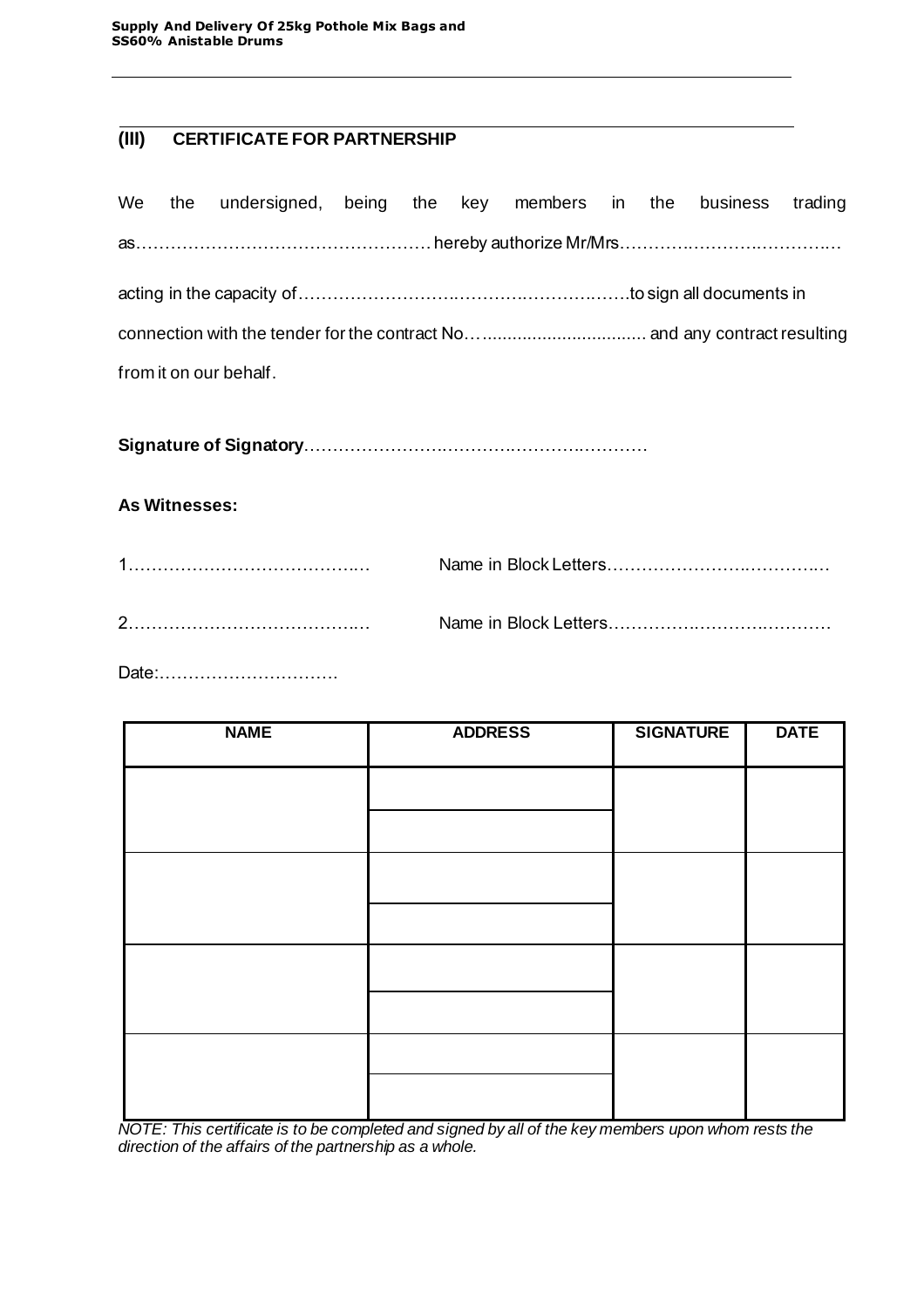# **(IV) CERTIFICATE FOR JOINT VENTURE**

| We the undersigned, are submitting this tender offer in joint venture and hereby authorize |            |           |    |
|--------------------------------------------------------------------------------------------|------------|-----------|----|
|                                                                                            | authorized | signatory | of |
|                                                                                            |            |           |    |
|                                                                                            |            |           |    |
| resulting from it on our behalf.                                                           |            |           |    |

This authorization is evidenced by the attached power of attorney signed by legally authorized signatories of all the partners to the joint venture.

**Signature of Signatory**……………………………………………………

# **As Witnesses:**

Date:………………………….

| <b>NAME OF FIRM</b> | <b>ADDRESS</b> | <b>AUTHORIZING</b><br><b>SIGNATURE</b> |
|---------------------|----------------|----------------------------------------|
|                     |                |                                        |
|                     |                |                                        |
|                     |                |                                        |

*NOTE: This certificate is to be completed and signed by all key partners upon who rests the direction of the affairs of the partnership as a whole.*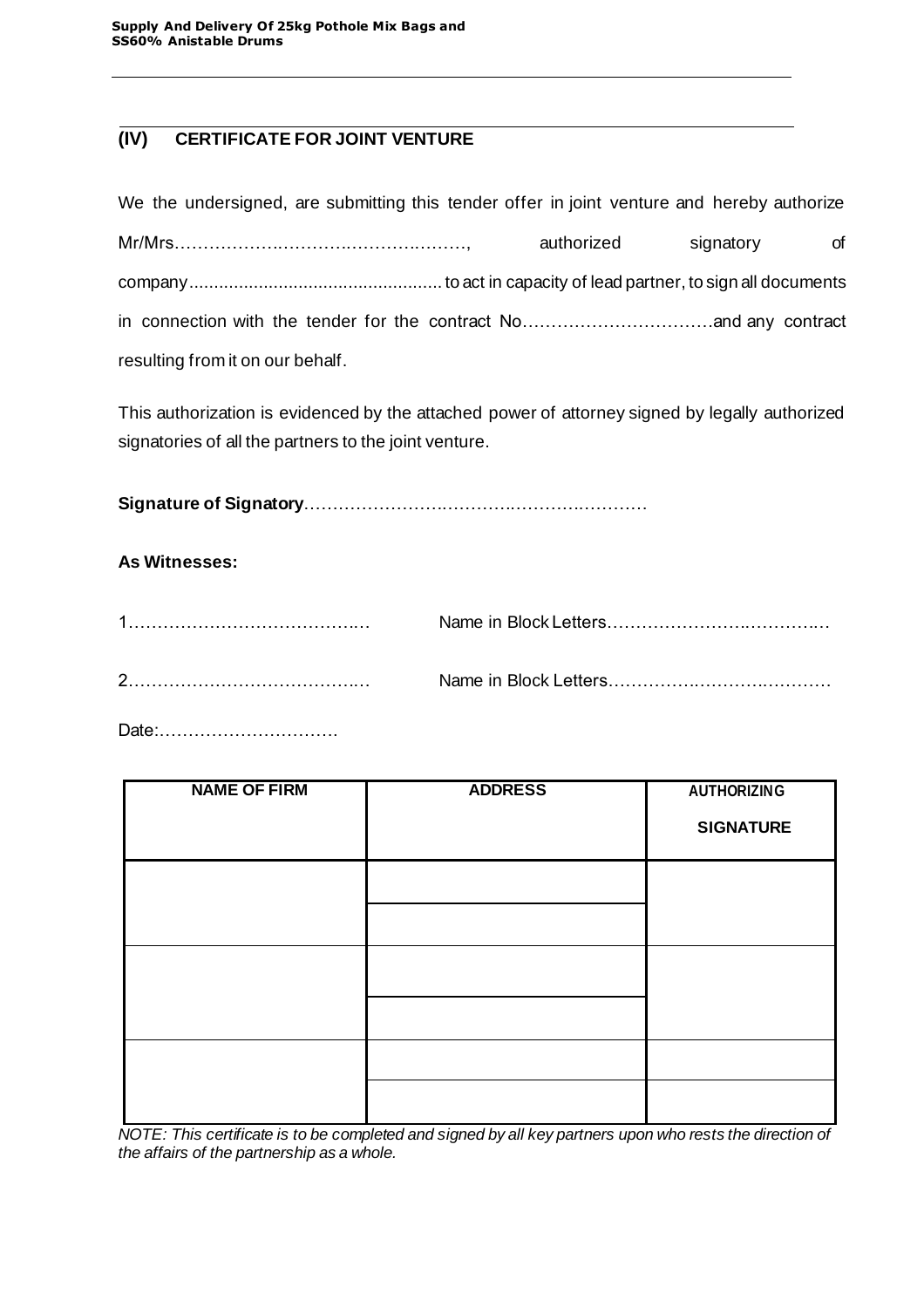# **(V) CERTIFICATE FOR SOLE PROPRIETER**

| As Witnesses: |  |
|---------------|--|
|               |  |
|               |  |
| Date:         |  |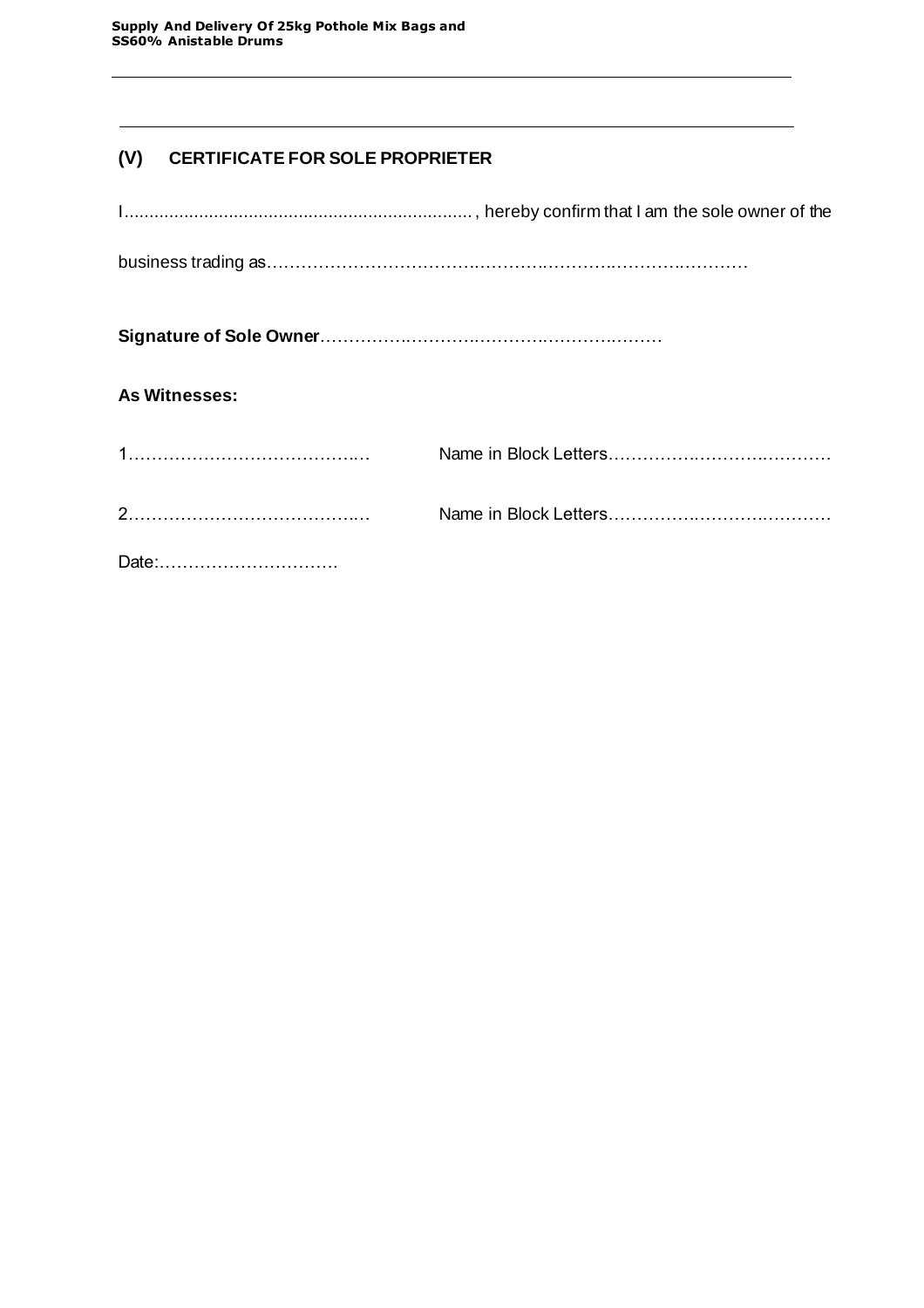# **FORM OF INTENT TO PROVIDE A PEROFRMANCE GUARANTEE**

The tenderer must attach hereto a letter from the bank or institution with whom he has made necessary arrangements, to the effect that the said bank or institution will be prepared to provide the required performance guarantee when asked to do so. A proforma is attached the tenderers to use.

# **PRO-FORMA FOR A PERFORMANCE GUARANTEE**

# **PEFORMANCE GUARANTEE**

**Employer:** (*Name and Address*)

**Contact No.**

(Contract Title)

WHEREAS

(hereinafter referred to as the "Employer") Entered into, a Contract With

(hereinafter called "the contractor") on the  $\qquad \qquad$  day of  $\qquad \qquad \qquad 20$ 

At

AND WHEREAS it is provided by such Contract that the Contractor shall provide the Employer with security by way of a guarantee for the due and faithful fulfilment of such Contract by the Contractor;

AND WHEREAS (hereinafter referred to as "the Guarantor") Has / Have at the request of the Contractor, agreed to give such guarantee;

NOW THEREFORE WE,

Do hereby guarantee and bind ourselves jointly and severally as Guarantor and Co-principal Debtors to the Employer under renunciation of the benefits of division and exclusion for the due and faithful performance by the contractor of all the terms and conditions of the said Contract, subject to the following Conditions:

1. The Employer shall, without reference to and/or notice to us, have complete liberty of action to act in any manner authorized and/or contemplated by the terms of said Contract, and / or to agree to any modifications, variations, alterations, directions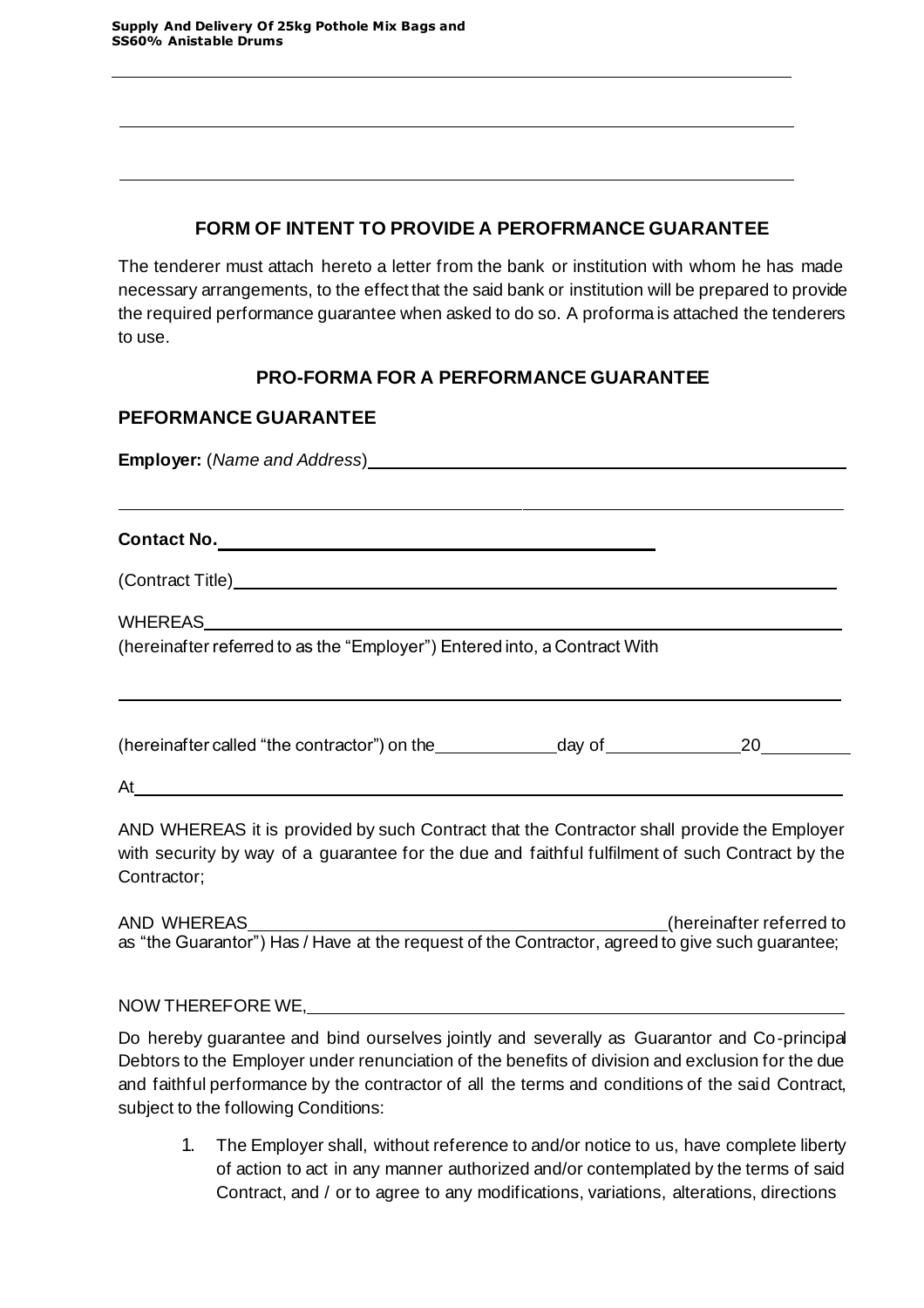or exclusions of the Completion Data of the works under the said Contract, and that its rights under this guarantee shall in no way be prejudiced nor our liability hereunder be affected by reason of any steps which the Employer may take under such contract, or of any modification, variation alterations of the Completion Date which the Employer may make, give, concede or agree to under the said Contract.

- 2. This guarantee shall be limited to the payment of a sum of money
- 3. The employer shall be entitled, without reference to us, to release any guarantee held by it, and to give time to or compound or make any other arrangement with the contractor.

However, upon receipt by us of an authenticated copy of the certificate of completion in terms of the Contract, the amount of liability shall be reduced by 50%, which shall be in force until the issue of the Final Approval Certificate at expiry of the Defects Liability Period.

- 4. This guarantee shall remain in full force and effect until the issue of the Certificate of Completion in terms of the Contract, unless we are advised in writing by the Employer before the issue of the said Certificate of his intention to institute claims, and the particulars thereof, in which event this guarantee shall remain in full force and effect until all such claims have been paid of liquidated.
	- (in words) R (in figures)
- 5. Our total liability hereunder shall not exceed the sum of

(10% of the tender Sum) that amount I/ we agree to hold at your disposal.

6. The Guarantor reserves the right to withdraw from this guarantee by depositing the Guaranteed Sum with the beneficiary, whereupon the Guarantor's liability hereunder shall cease.

I/We declare that I/We, on behalf of the Guarantor, waive the legal exceptions available to a guarantor and undertake to pay the said amount or such portion thereof as may be demanded, immediately on receipt of a written demand from you.

A certificate under your hand shall be sufficient and satisfactory evidence as to the amount of the Guarantor's liability for the purpose of enabling provisional sentence or any similar relief to be obtained against the Guarantor.

This guarantee is neither negotiable nor transferable, and must be surrendered to the Guarantor in the event of the full amount of the Guarantee being paid to the Employer.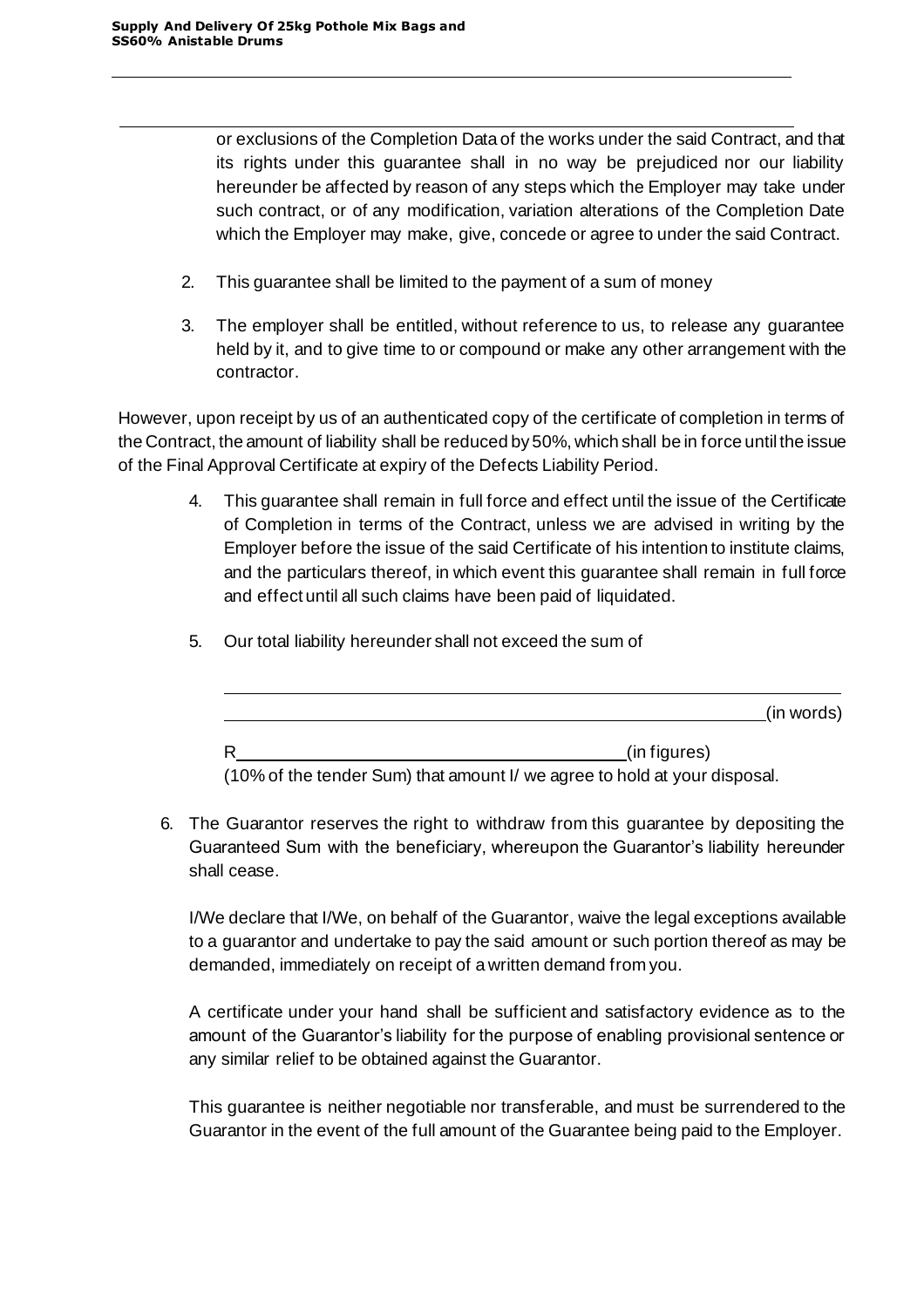| Supply And Delivery Of 25kg Pothole Mix Bags and |  |  |  |
|--------------------------------------------------|--|--|--|
| SS60% Anistable Drums                            |  |  |  |

| 7. I/We hereby choose our address for the serving of all notices for all purposes arising<br>here from as                             |           |
|---------------------------------------------------------------------------------------------------------------------------------------|-----------|
| IN WITNESS WHEREOF this guarantee has been executed by us at:<br><u>IN WITNESS WHEREOF this guarantee has been executed by us at:</u> |           |
|                                                                                                                                       | $20 \sim$ |
|                                                                                                                                       |           |
|                                                                                                                                       |           |
|                                                                                                                                       |           |
|                                                                                                                                       |           |
|                                                                                                                                       |           |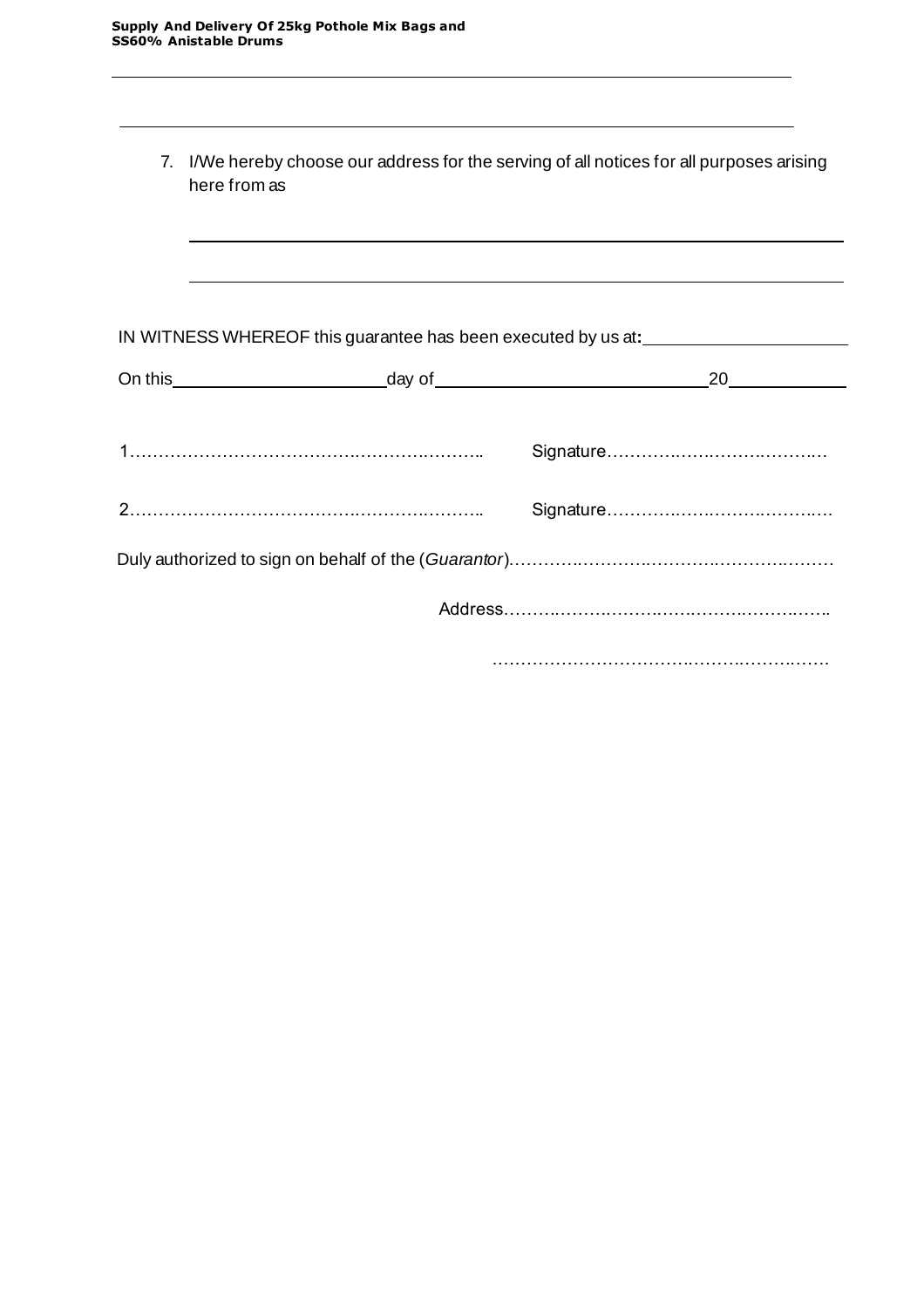THIS BID IS SUBJECT TO THE PREFERENTIAL PROCUREMENT POLICY FRAMEWORK ACT AND THE PREFERENTIAL PROCUREMENT REGULATIONS, 2017, THE GENERAL CONDITIONS OF CONTRACT (GCC) AND, IF APPLICABLE, ANY OTHER SPECIAL CONDITIONS OF CONTRACT

#### **NB: NO TENDERS WILL BE CONSIDERED FROM PERSONS IN THE SERVICE OF THE STATE (as defined in Regulation 1 of the Local Government: Municipal Supply Chain Management Regulations)**

# THE FOLLOWING PARTICULARS MUST BE FURNISHED **(FAILURE TO DO SO MAY RESULT IN YOUR BID BEING DISQUALIFIED)**

| <b>NAME OF BIDDER</b>          |            |
|--------------------------------|------------|
| POSTAL ADDRESS                 |            |
| <b>STREET ADDRESS</b>          |            |
| <b>TELEPHONE NUMBER</b>        | CODENUMBER |
| <b>CELLPHONE NUMBER</b>        |            |
| <b>FACSIMILE NUMBER</b>        |            |
| <b>E-MAIL ADDRESS</b>          |            |
| <b>VAT REGISTRATION NUMBER</b> |            |

HAS AN ORIGINAL AND VALID TAX CLEARANCE CERTIFICATE BEEN ATTACHED? (MBD

YES | NO

HAS A B-BBEE STATUS LEVEL VERIFICATION CERTIFICATE BEEN SUBMITTED? (MBD 6.1)

YES | NO

IF YES, WHO WAS THE CERTIFICATE ISSUED BY?

# **(Tick applicable box)**

| AN ACCOUNTING OFFICER AS CONTEMPLATED IN THE CLOSE CORPORATION ACT (CCA) | П. |
|--------------------------------------------------------------------------|----|
| A VERIFICATION AGENCY ACCREDITED BY THE SOUITH AFRICAN NATIONAL          |    |
| ACCREDITATION SYSTEM (SANAS)                                             |    |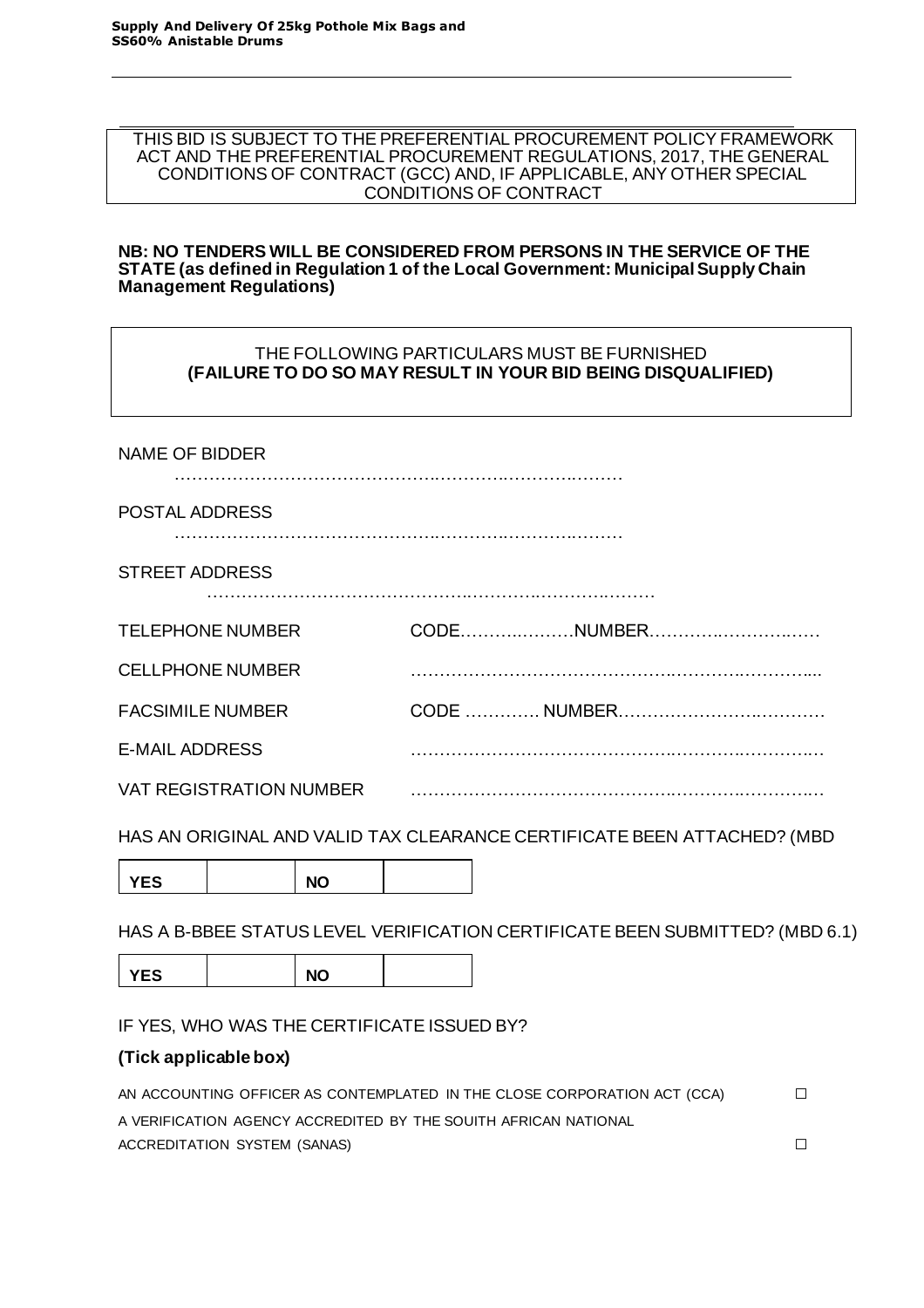A REGISTERED AUDITOR  $\Box$ 

# (**A B-BBEE STATUS LEVEL VERIFICATION CERTIFICATE MUST BE SUBMITTED IN ORDER TO QUALIFY FOR PREFERENCE POINTS FOR B-BBEE**)

ARE YOU THE ACCREDITED REPRESENTATIVE IN SOUTH AFRICA FOR THE GOODS/SERVICES/WORKS OFFERED?

| <b>YES</b>                    |                        | <b>NO</b>    |              |             |            |     |               |
|-------------------------------|------------------------|--------------|--------------|-------------|------------|-----|---------------|
|                               | (IF YES ENCLOSE PROOF) |              |              |             |            |     |               |
| <b>SIGNATURE</b>              |                        |              |              | OF          |            |     | <b>BIDDER</b> |
| $\sim$ $\sim$ $\sim$          |                        |              |              |             |            |     |               |
| <b>DATE</b>                   |                        |              |              |             |            |     |               |
| $\cdots$                      |                        |              |              |             |            |     |               |
| <b>CAPACITY</b>               |                        | <b>UNDER</b> | <b>WHICH</b> | <b>THIS</b> | <b>BID</b> | IS. | <b>SIGNED</b> |
| <b>TOTAL BID PRICE</b>        |                        |              |              |             |            |     |               |
| TOTAL NUMBER OF ITEMS OFFERED |                        |              |              |             |            |     |               |

# **ANY ENQUIRIES REGARDING THE BIDDING PROCEDURE MAY BE DIRECTED TO:**

| <b>Municipality/Municipal Entity:</b> | <b>Kgatelopele Local Municipality</b> |
|---------------------------------------|---------------------------------------|
| Department:                           | Supply Chain Management Unit          |
| <b>Contact Person:</b>                | Bolokang Moeng                        |
| Tel:                                  | 053 384 8646                          |

**ANY ENQUIRIES REGARDING TECHNICAL INFORMATION MAY BE DIRECTED TO:**

| <b>Contact Person:</b> | Mr. Linda Skota |
|------------------------|-----------------|
| Tel:                   | 053 384 8600    |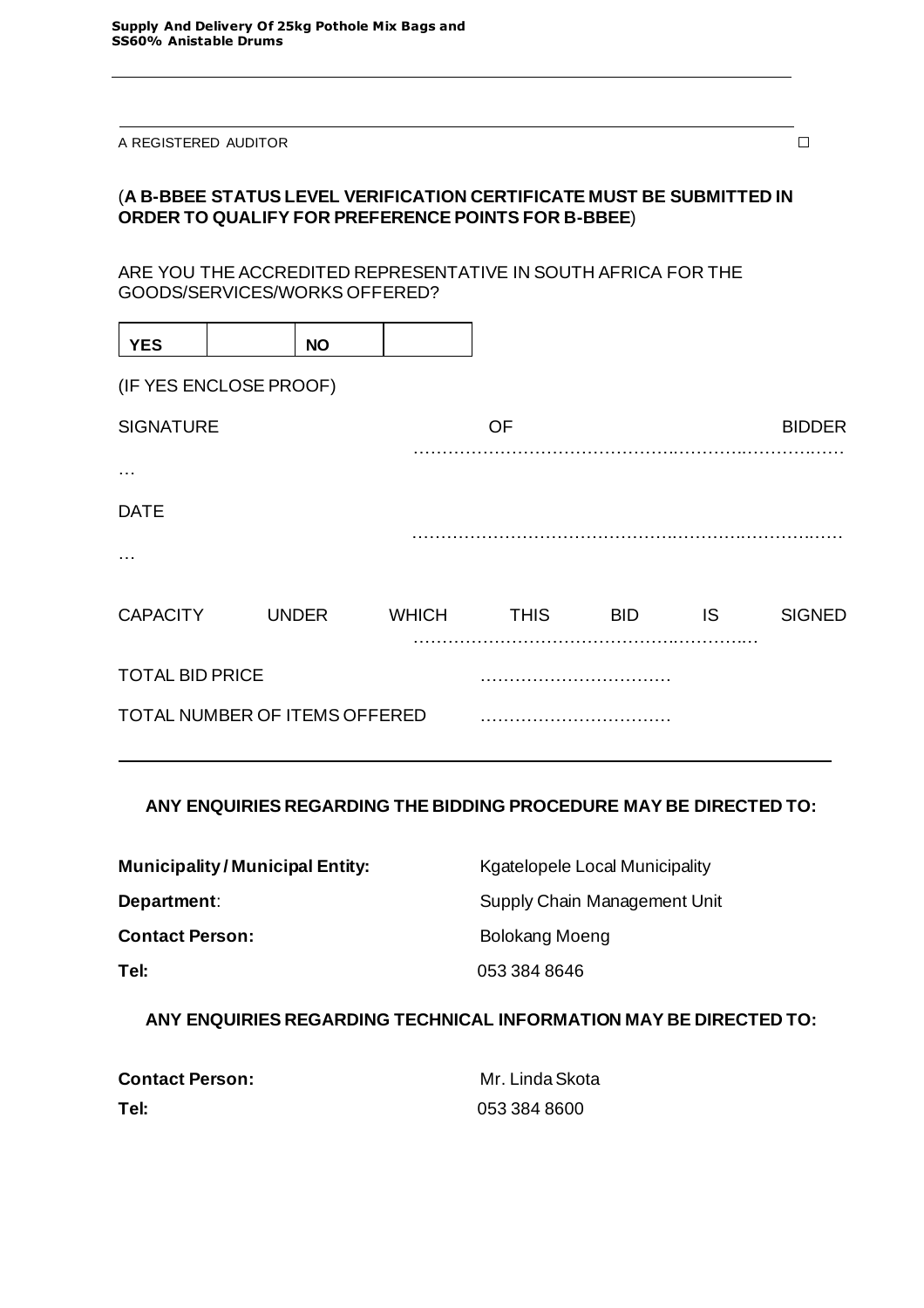**MBD 3.1**

# **PRICING SCHEDULE – FIRM PRICES (PURCHASES)**

# **NOTE: ONLY FIRM PRICES WILL BE ACCEPTED. NON-FIRM PRICES (INCLUDING PRICES SUBJECT TO RATES OF EXCHANGE VARIATIONS) WILL NOT BE CONSIDERED**

IN CASES WHERE DIFFERENT DELIVERY POINTS INFLUENCE THE PRICING, A SEPARATE PRICING SCHEDULE MUST BE SUBMITTED FOR EACH DELIVERY POINT

Closing Time ……………. …… Closing Date ………………..

OFFER TO BE VALID FOR 90 DAYS FROM THE CLOSING DATE OF BID: ……………………

**SCOPE OF WORKS:**

#### POTHOLE PATCHING MIX BAGS

- **Price per single item. Include markup and transportation cost.**
- 25kg bags
- Workable at low temperatures down to -10°C
- Usable in asphalt or concrete surfaces
- Durable against rain / freezing damage and rutting
- Delivered on wooden pellets

### ANISTABLE DRUMS

- **Price per single item. Include markup and transportation cost.**
- 200 Litre Drums
- SS60% Anistable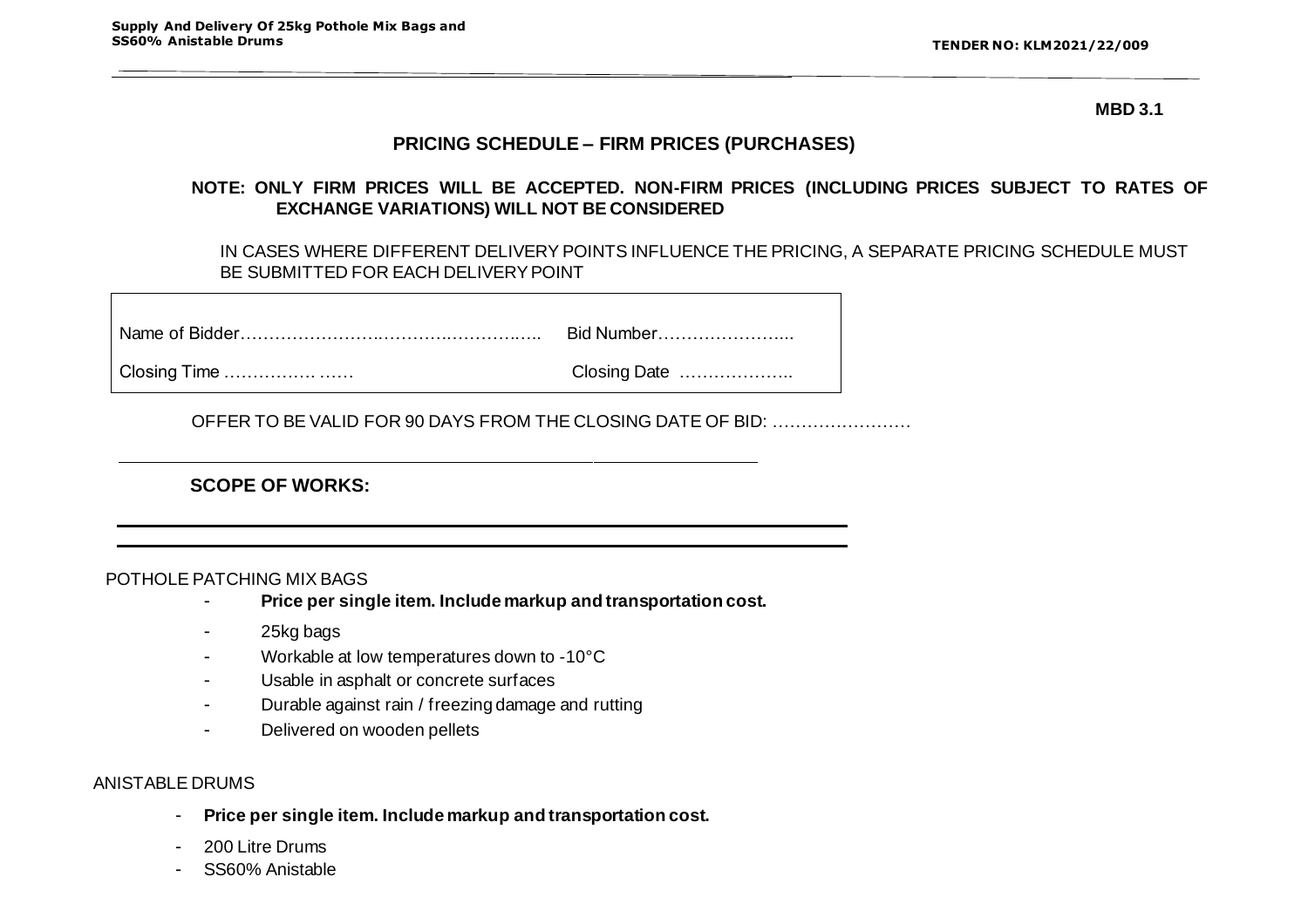| <b>NO</b>      | <b>DESCRIPTION</b>    | <b>UNIT</b> | QTY | <b>RATE YEAR 1</b> | <b>RATE YEAR 2</b> | <b>RATE YEAR 3</b> | <b>TOTAL</b> |
|----------------|-----------------------|-------------|-----|--------------------|--------------------|--------------------|--------------|
|                |                       |             |     |                    |                    |                    |              |
|                | Pothole Mix bags      | 25 KG       | 1   |                    |                    |                    | R            |
|                |                       |             |     |                    |                    |                    |              |
|                |                       |             |     |                    |                    |                    |              |
| $\overline{2}$ | SS60% Anastable Drums | 200L        | 1   |                    |                    |                    | $\mathsf{R}$ |
|                |                       |             |     |                    |                    |                    |              |
|                |                       |             |     |                    |                    |                    |              |
| 3              | Other                 |             |     |                    |                    |                    | $\mathsf{R}$ |
|                |                       |             |     |                    |                    |                    |              |
|                |                       |             |     |                    |                    |                    |              |
|                | <b>SUBTOTAL</b>       |             |     |                    | $\overline{R}$     |                    |              |
|                |                       |             |     |                    |                    |                    |              |
|                | VAT@ 15%              |             |     |                    | R                  |                    |              |
|                |                       |             |     |                    |                    |                    |              |
|                | <b>TOTAL</b>          |             |     |                    | $\overline{R}$     |                    |              |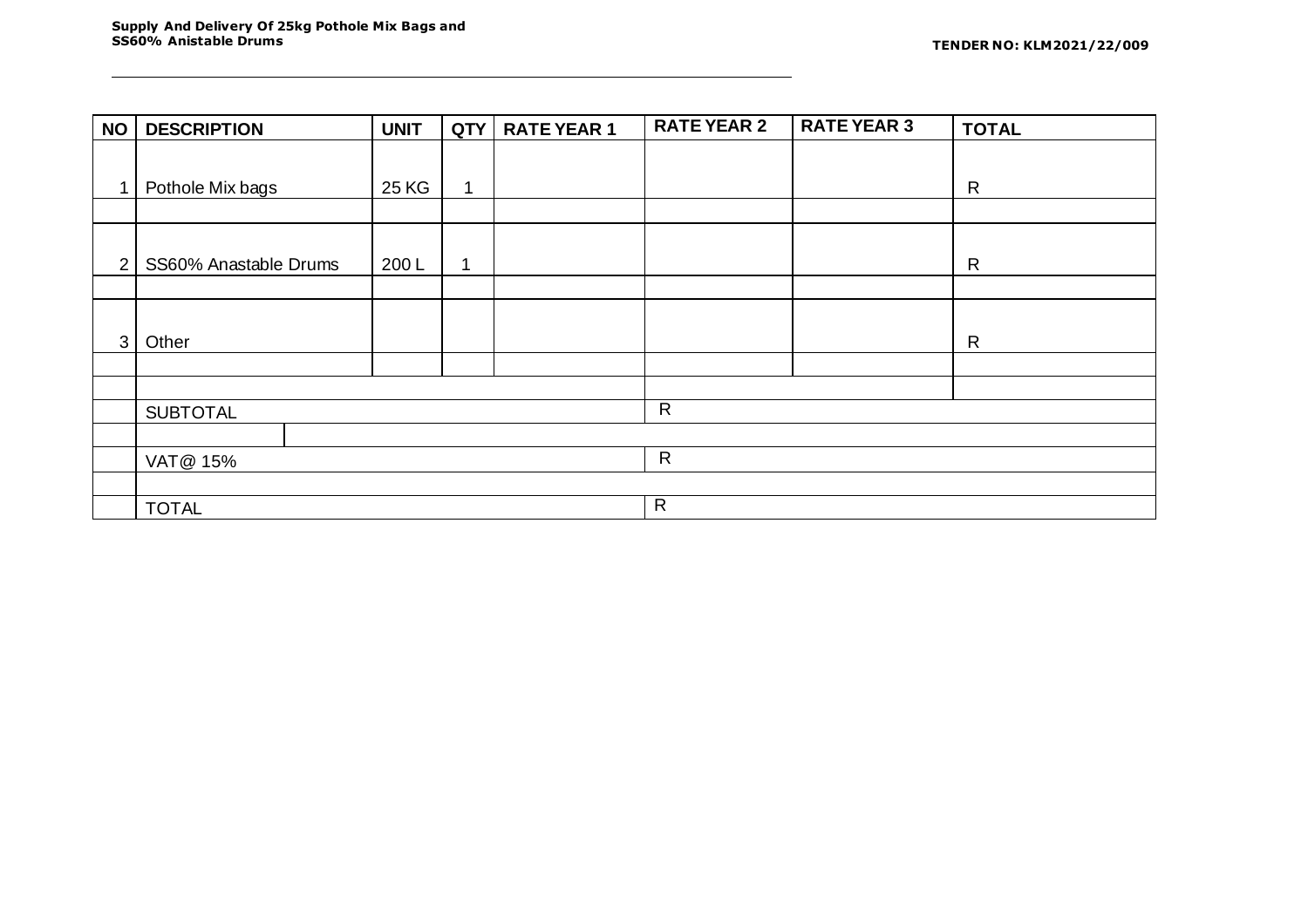#### **MBD 4**

# **DECLARATION OF INTEREST**

- 1. No bid will be accepted from persons in the service of the state<sup>1</sup>.
- 2. Any person, having a kinship with persons in the service of the state, including a blood relationship, may make an offer or offers in terms of this invitation to bid. In view of possible allegations of favouritism, should the resulting bid, or part thereof, be awarded to persons connected with or related to persons in service of the state, it is required that the bidder or their authorised representative declare their position in relation to the evaluating/adjudicating authority.
- 3. In order to give effect to the above, the following questionnaire must be completed and submitted with the bid.
	- 3.1 Full Name of bidder or his or her representative:……………………………………………..
	- 3.2 Identity Number: ………………………………………………………………………………….

3.3 Position occupied in the Company (director, trustee, hareholder²):………………………..

- 3.4 Company Registration Number: ……………………………………………………………….
- 3.5 Tax Reference Number:…………………………………………………………………………
- 3.6 VAT Registration Number:

……………………………………………………………………

- 3.7 The names of all directors / trustees / shareholders members, their individual identity numbers and state employee numbers must be indicated in paragraph 4 below.
- **3.8** Are you presently in the service of the state? **YES / NO**

3.8.1 If yes, furnish particulars. ….…………………………………………………………… ……………………………………………………………………………………………..

 $1$ MSCM Regulations: "in the service of the state" means to be  $-$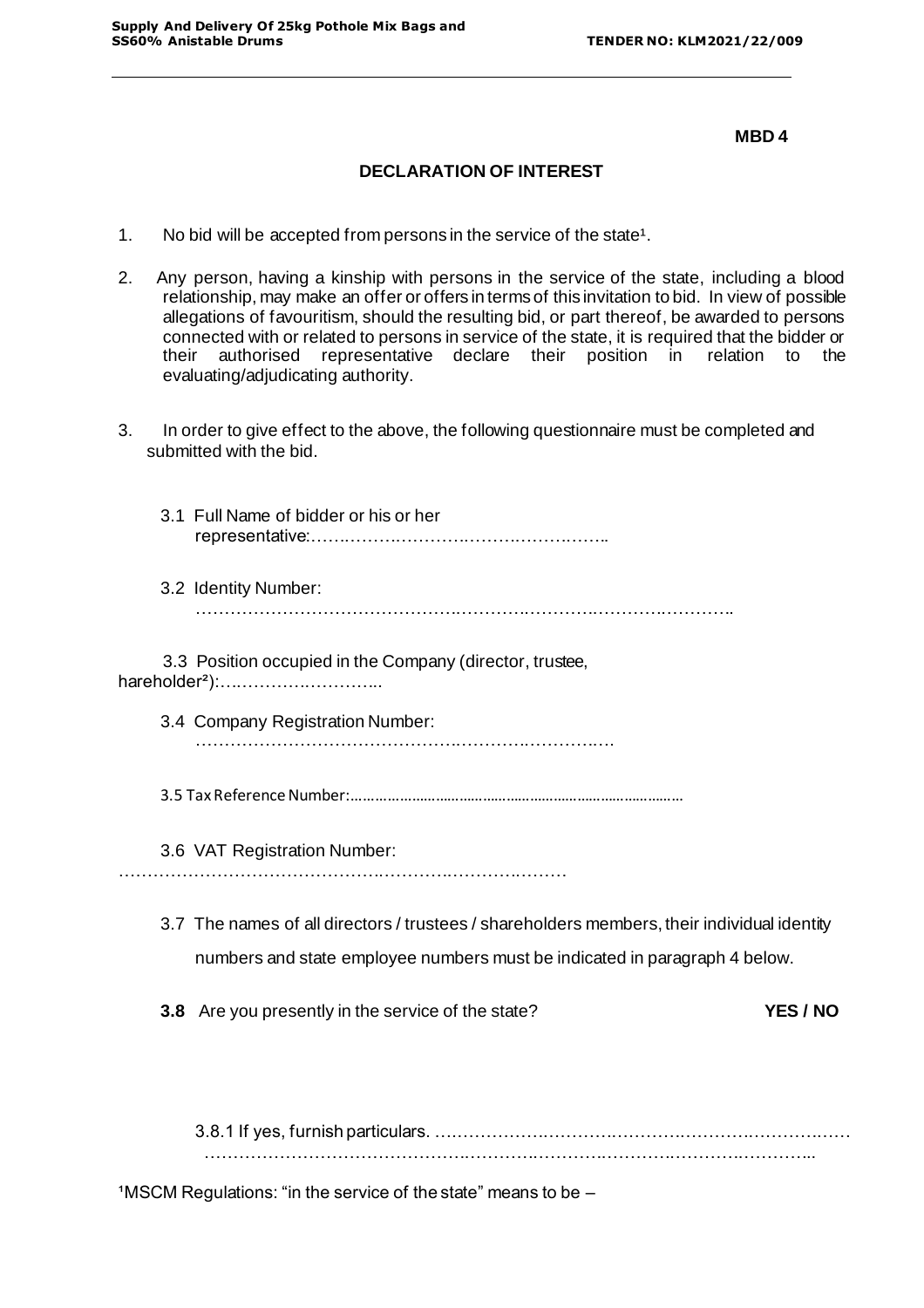(a) a member of  $-$ 

- (i) any municipal council;
- (ii) any provincial legislature; or
- (iii) the national Assembly or the national Council of provinces;

(b) a member of the board of directors of any municipal entity;

- (c) an official of any municipality or municipal entity;
- (d) an employee of any national or provincial department, national or provincial public entity or constitutional institution within the meaning of the Public Finance Management Act, 1999 (Act No.1 of 1999);
- (e) a member of the accounting authority of any national or provincial public entity; or
- (f) an employee of Parliament or a provincial legislature.

<sup>2</sup> Shareholder" means a person who owns shares in the company and is actively involved in the management of the company or business and exercises control over the company.

**3.9** Have you been in the service of the state for the past twelve months? ……**YES / NO**

| partic |  |  |
|--------|--|--|

…………………………………………………………………………………………….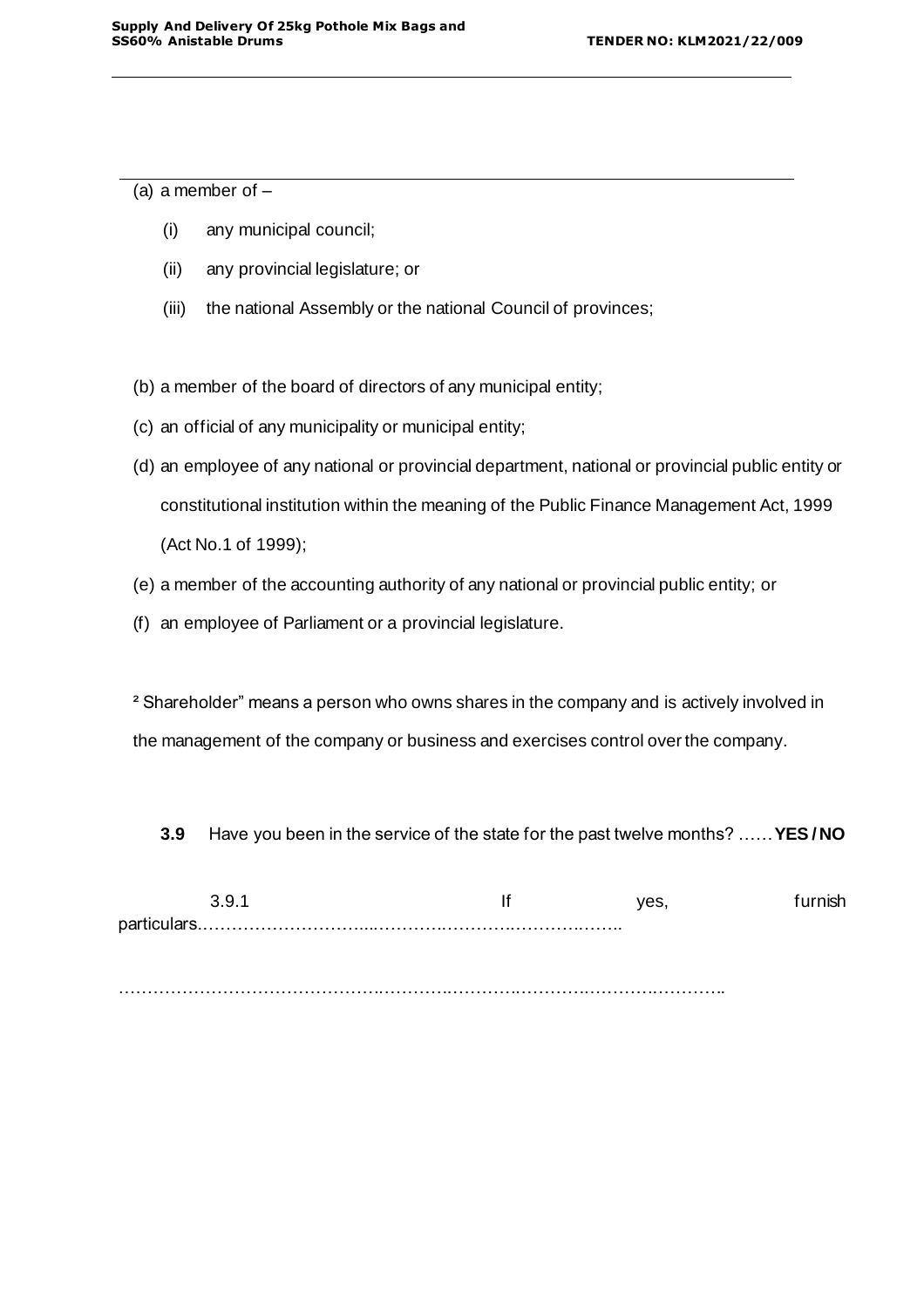$\overline{\phantom{a}}$ 

|      | 3.10 Do you have any relationship (family, friend, other) with persons in the service                                                                                                                                                     |          |
|------|-------------------------------------------------------------------------------------------------------------------------------------------------------------------------------------------------------------------------------------------|----------|
|      | of the state and who may be involved with                                                                                                                                                                                                 |          |
|      | YES / NO                                                                                                                                                                                                                                  |          |
|      | 3.10.1 If yes, furnish particulars.                                                                                                                                                                                                       |          |
| 3.11 | Are you, aware of any relationship (family, friend, other) between any other<br>bidder and any persons in the service of the state who may be involved with the<br>evaluation and or adjudication of this bid? YES/ NO                    |          |
|      | 3.11.1 If yes, furnish particulars                                                                                                                                                                                                        |          |
|      |                                                                                                                                                                                                                                           |          |
|      | 3.12 Are any of the company's directors, trustees, managers,<br>principle shareholders or stakeholders in service of the state?                                                                                                           | YES / NO |
|      | 3.12.1 If yes, furnish particulars.                                                                                                                                                                                                       |          |
|      | 3.13 Are any spouse, child or parent of the company's directors trustees,<br>managers, principle shareholders or stakeholders<br>in service of the state?                                                                                 | YES / NO |
|      | 3.13.1 If yes, furnish particulars.                                                                                                                                                                                                       |          |
|      | 3.14 Do you or any of the directors, trustees, managers, principle<br>shareholders, or stakeholders of this company have any interest in<br>any other related companies or<br>business whether or not they are bidding for this contract. | YES / NO |
|      | 3.14.1 If yes, furnish particulars:                                                                                                                                                                                                       |          |
|      |                                                                                                                                                                                                                                           |          |
|      |                                                                                                                                                                                                                                           |          |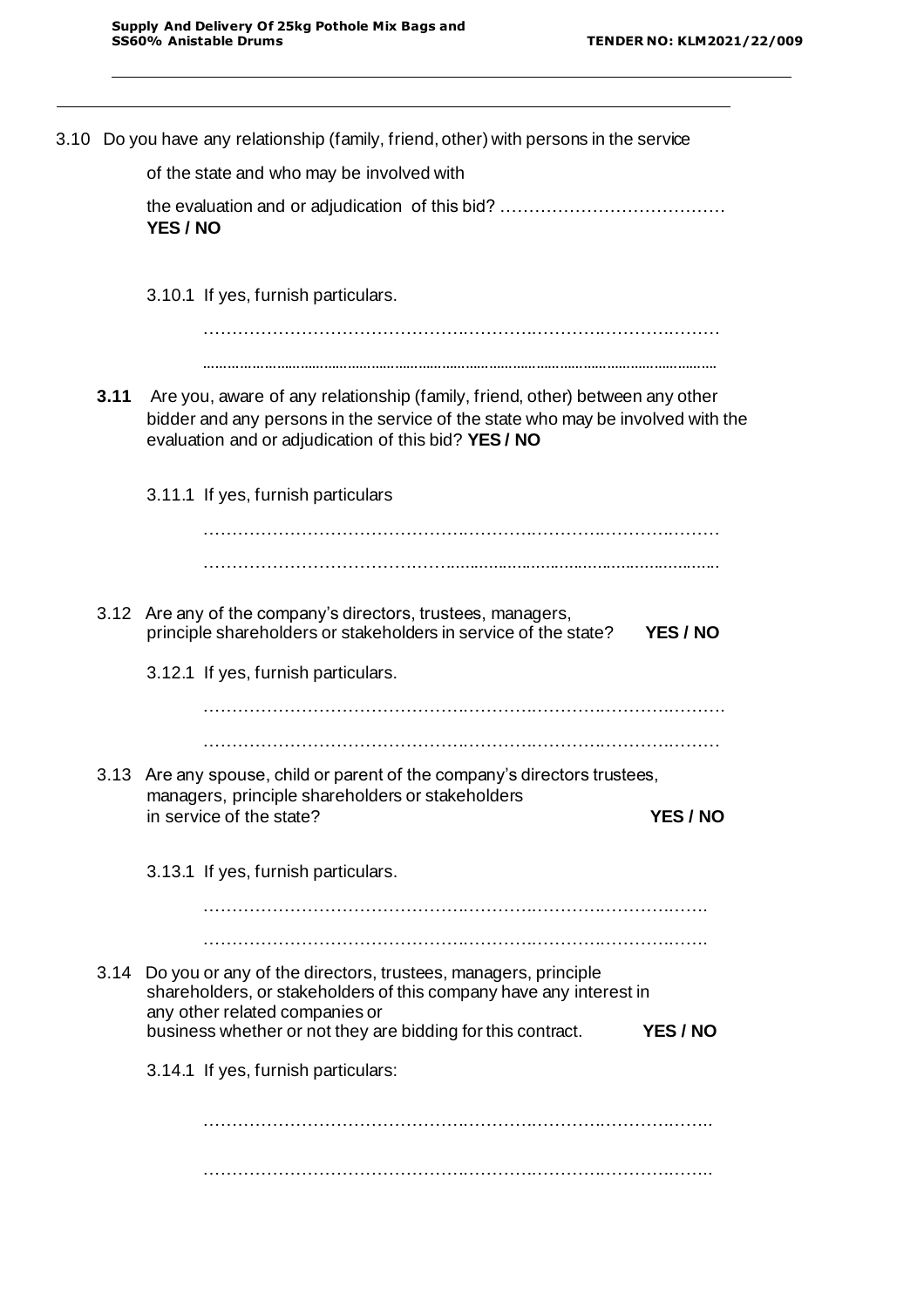4. Full details of directors / trustees / members / shareholders.

| <b>Full Name</b> | <b>Identity Number</b> | <b>State Employee</b><br><b>Number</b> |
|------------------|------------------------|----------------------------------------|
|                  |                        |                                        |
|                  |                        |                                        |
|                  |                        |                                        |
|                  |                        |                                        |
|                  |                        |                                        |
|                  |                        |                                        |

………………………………….. …………………………………….. **Signature Date** …………………………………. ……………………………………… **Capacity Name of Bidder**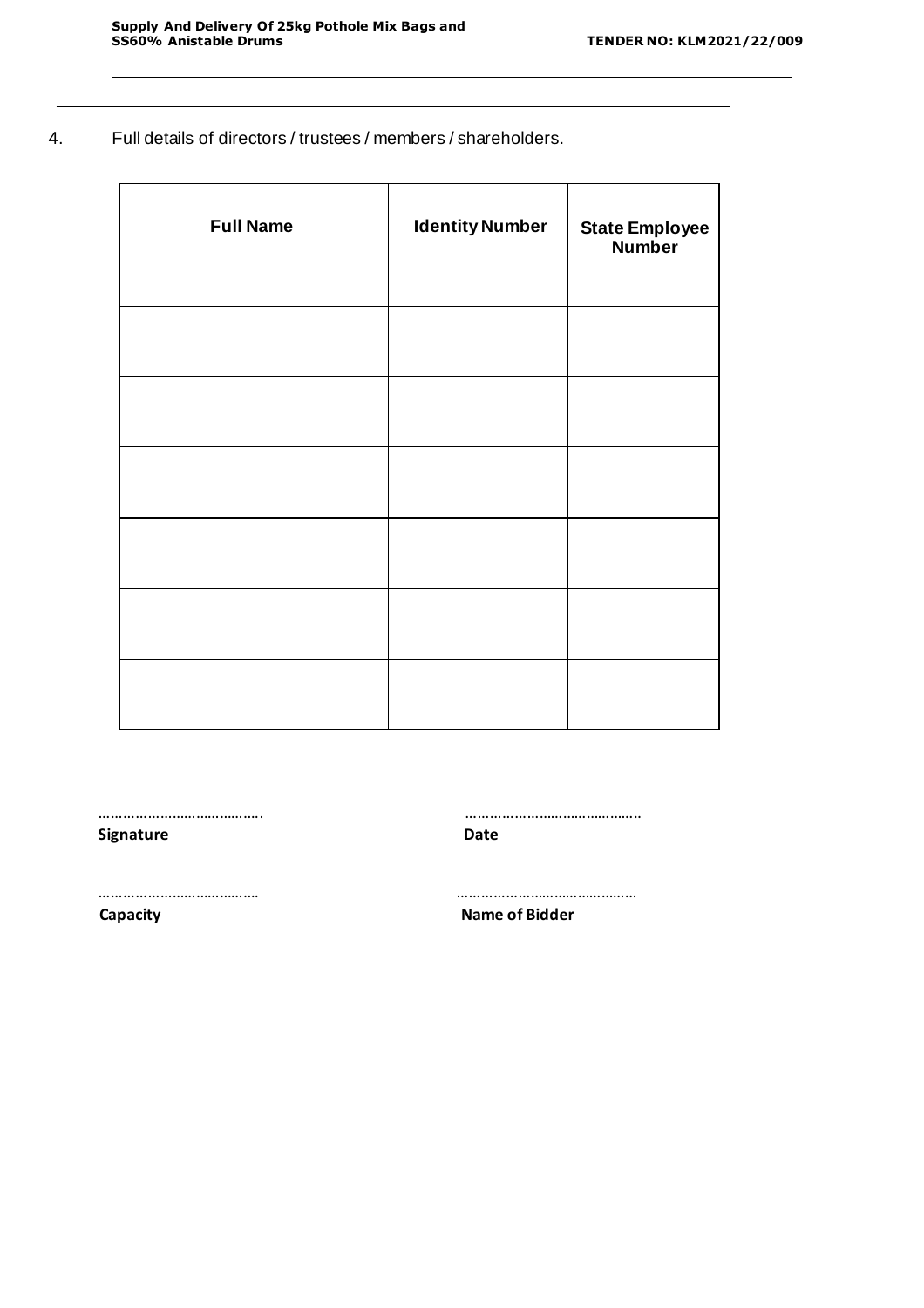#### **MBD6.1**

# **PREFERENCE POINTS CLAIM FORM IN TERMS OF THE PREFERENTIAL PROCUREMENT REGULATIONS 2017**

This preference form must form part of all bids invited. It contains general information and serves as a claim form for preference points for Broad-Based Black Economic Empowerment (B-BBEE) Status Level of Contribution

# **NB: BEFORE COMPLETING THIS FORM, BIDDERS MUST STUDY THE GENERAL CONDITIONS, DEFINITIONS AND DIRECTIVES APPLICABLE IN RESPECT OF B-BBEE, AS PRESCRIBED IN THE PREFERENTIAL PROCUREMENT REGULATIONS, 2017.**

#### **1. GENERAL CONDITIONS**

- 1.1 The following preference point systems are applicable to all bids:
	- the 80/20 system for requirements with a Rand value of up to R50 000 000 (all applicable taxes included); and
	- the 90/10 system for requirements with a Rand value above R50 000 000 (all applicable taxes included).

#### 1.21.2

- a) The value of this bid is estimated to not exceed R50 000 000 (all applicable taxes included) and therefore the 80/20 preference point systemshall be applicable; or
- 1.3 Points for this bid shall be awarded for:
	- (a) Technical functionality
	- (b) Price; and
	- (c) B-BBEE Status Level of Contributor.
- 1.4 The maximum points for this bid are allocated as follows:

|                                           | <b>POINTS</b> |
|-------------------------------------------|---------------|
| <b>TECHNICAL FUNCTIONALITY</b>            | 75            |
| <b>PRICE</b>                              | 80            |
| <b>B-BBEE STATUS LEVEL OF CONTRIBUTOR</b> | 20            |
| <b>Total points must not exceed</b>       | 175           |

- 1.5 Failure on the part of a bidder to submit proof of B-BBEE Status level of contributor together with the bid, will be interpreted to mean that preference points for B-BBEE status level of contribution are not claimed.
- 1.6 The purchaser reserves the right to require of a bidder, either before a bid is adjudicated or at any time subsequently, to substantiate any claim in regard to preferences, in any manner required by the purchaser.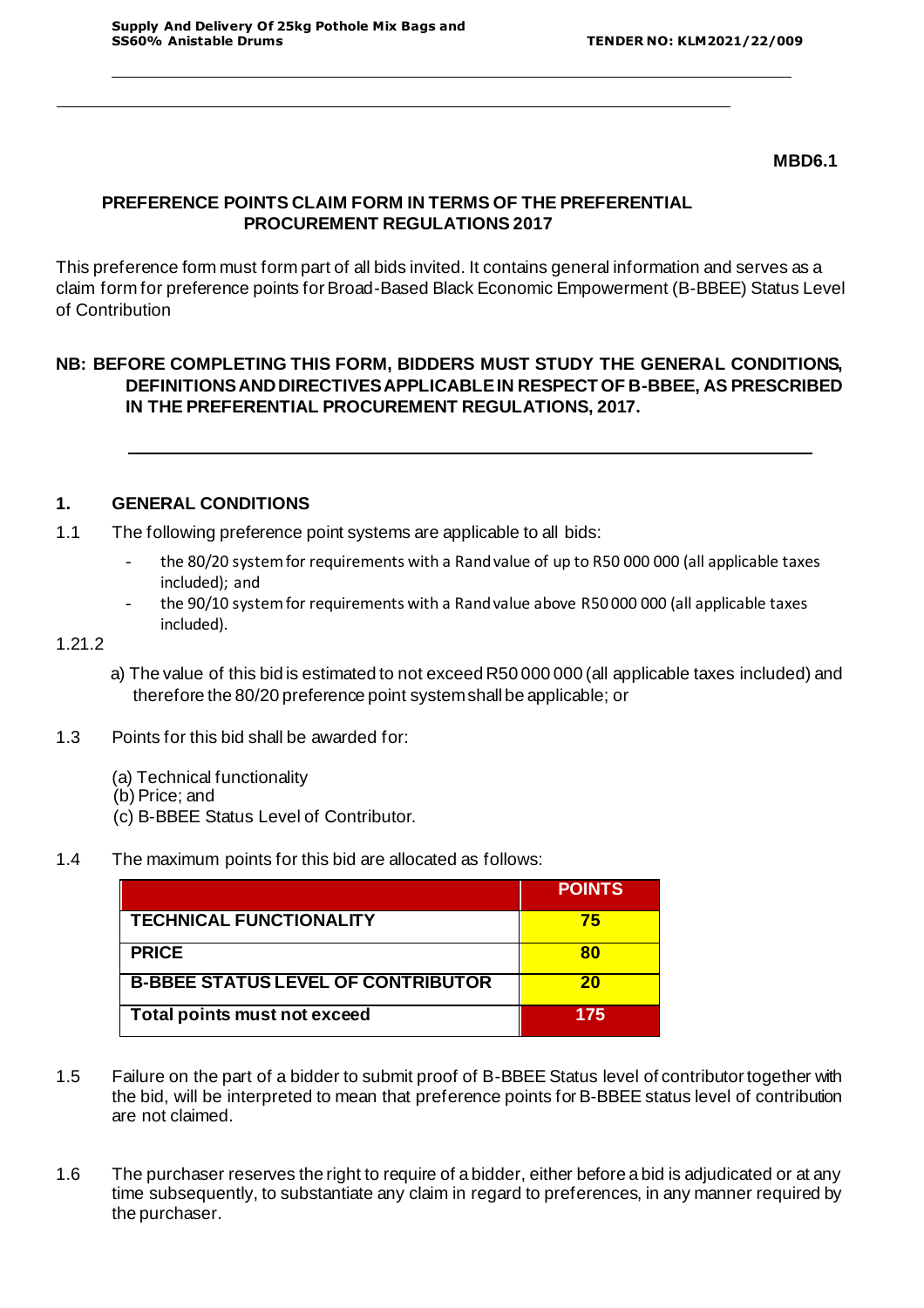#### **2. DEFINITIONS**

- (a) **"B-BBEE"** means broad-based black economic empowerment as defined in section 1 of the Broad-Based Black Economic Empowerment Act;
- (b) "**B-BBEE status level of contributor"** means the B-BBEE status of an entity in terms of a code of good practice on black economic empowerment, issuedin terms of section 9(1) of the Broad-Based Black Economic Empowerment Act;
- (c) **"bid"** means a written offer in a prescribed or stipulated form in response to an invitation by an organ of state for the provision of goods or services, through price quotations, advertised competitive bidding processes or proposals;
- (d) **"Broad-Based Black Economic Empowerment Act"** means the Broad-Based Black Economic Empowerment Act, 2003 (Act No. 53 of 2003);
- (e) **"EME"** means an Exempted Micro Enterprise in terms of a code of good practice on black economic empowerment issued in terms of section 9 (1) of the Broad-Based Black Economic Empowerment Act;
- (f) **"functionality"** means the ability of a tenderer to provide goods or services in accordance with specifications as set out in the tender documents.
- (g) **"prices"** includes all applicable taxes less all unconditional discounts;
- (h) **"proof of B-BBEE status level of contributor"** means:
	- **1)** B-BBEE Status level certificate issued by an authorized body or person;
	- **2)** A sworn affidavit as prescribed by the B-BBEE Codes of Good Practice;
	- **3)** Any other requirement prescribed in terms of the B-BBEE Act;
- (i) **"QSE"** means a qualifying small business enterprise in terms of a code of good practice on black economic empowerment issued in terms of section 9 (1) of the Broad-Based Black Economic Empowerment Act;
- *(j)* **"rand value"** means the total estimated value of a contract in Rand, calculated at the time of bid invitation, and includes all applicable taxes;

### **3. POINTS AWARDED FOR PRICE**

# **3.1 THE 80/20 OR 90/10 PREFERENCE POINT SYSTEMS**

A maximum of 80 or 90 points is allocated for price on the following basis:

**80/20 or 90/10**

$$
Ps = 80\left(1 - \frac{Pt - P \min}{P \min}\right) \qquad \text{or} \qquad \qquad Ps = 90\left(1 - \frac{Pt - P \min}{P \min}\right) \mid
$$

**Where** 

 $Ps =$  Points scored for price of bid under consideration Pt = Price of bid under consideration

Pmin = Price of lowest acceptable bid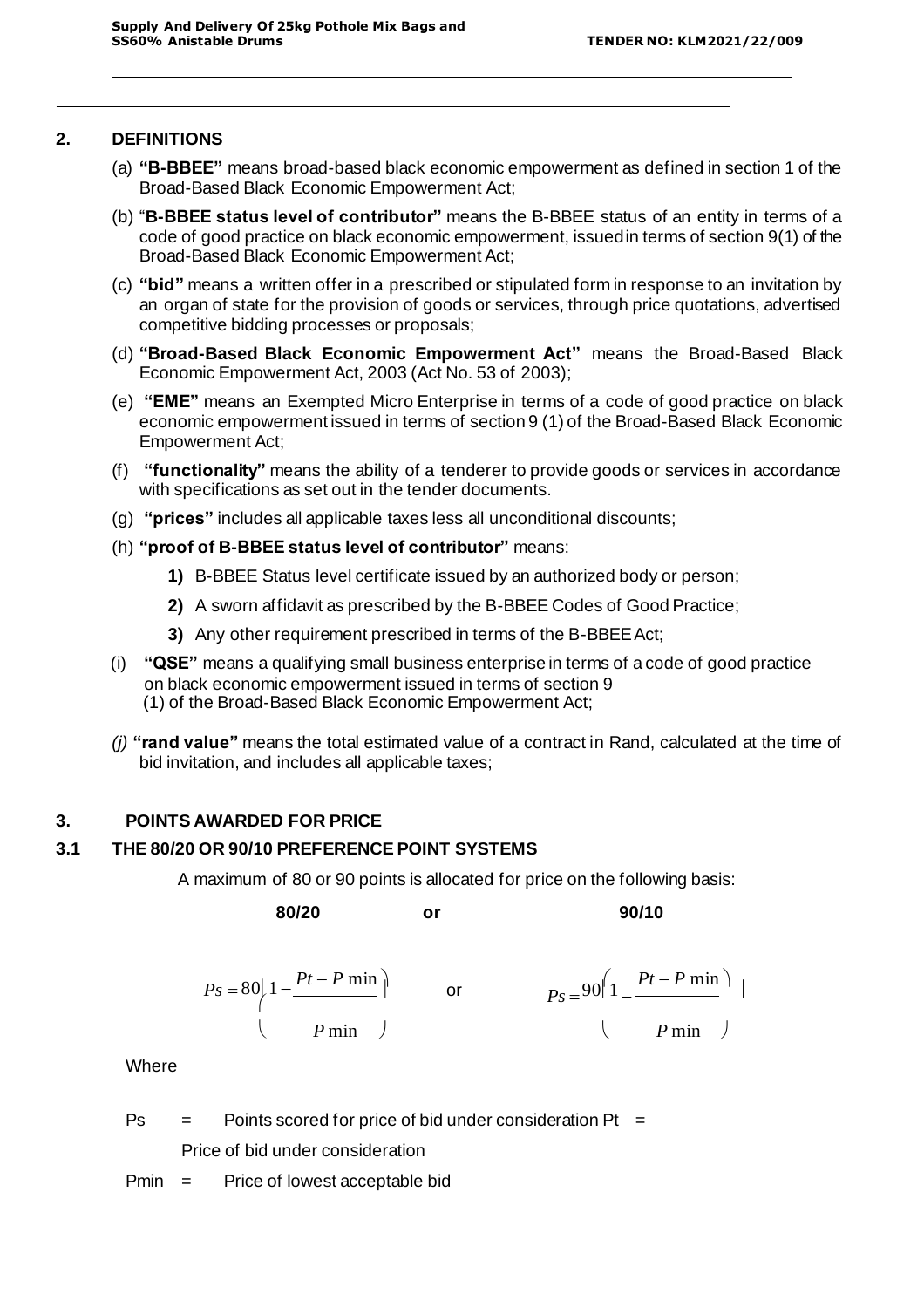# **4. POINTS AWARDED FOR B-BBEE STATUS LEVEL OF CONTRIBUTOR**

4.1 In terms of Regulation 6 (2) and 7 (2) of the Preferential Procurement Regulations, preference points must be awarded to a bidder for attaining the B-BBEE status level of contribution in accordance with the table below:

| <b>B-BBEE Status Level of</b><br><b>Contributor</b> | <b>Number of points</b><br>(90/10 system) | <b>Number of points</b><br>(80/20 system) |
|-----------------------------------------------------|-------------------------------------------|-------------------------------------------|
|                                                     | 10                                        | 20                                        |
| 2                                                   | 9                                         | 18                                        |
| 3                                                   | 6                                         | 14                                        |
| 4                                                   | 5                                         | 12                                        |
| 5                                                   | 4                                         | 8                                         |
| 6                                                   | 3                                         | 6                                         |
|                                                     | $\mathcal{P}$                             | 4                                         |
| 8                                                   |                                           | 2                                         |
| Non-compliant<br>contributor                        |                                           |                                           |

#### **5. BID DECLARATION**

5.1 Bidders who claim points in respect of B-BBEE Status Level of Contribution must complete the following:

# **6. B-BBEE STATUS LEVEL OF CONTRIBUTOR CLAIMED IN TERMS OF PARAGRAPHS 1.4 AND 4.1**

6.1 B-BBEE Status Level of Contributor: . = ………(maximum of 10 or 20 points)

(Points claimed in respect of paragraph 7.1 must be in accordance with the table reflected in paragraph 4.1 and must be substantiated by relevant proof of B-BBEE status level of contributor.

# **7. SUB-CONTRACTING**

7.1 Will any portion of the contract be sub-contracted? (*Tick applicable box*)



- 7.1.1 If yes, indicate: i) What percentage of the contract will be subcontracted. ............................% ii) The name of the sub-contractor…………………………………………………
	- iii) The B-BBEE status level of the sub-contractor..............................…………..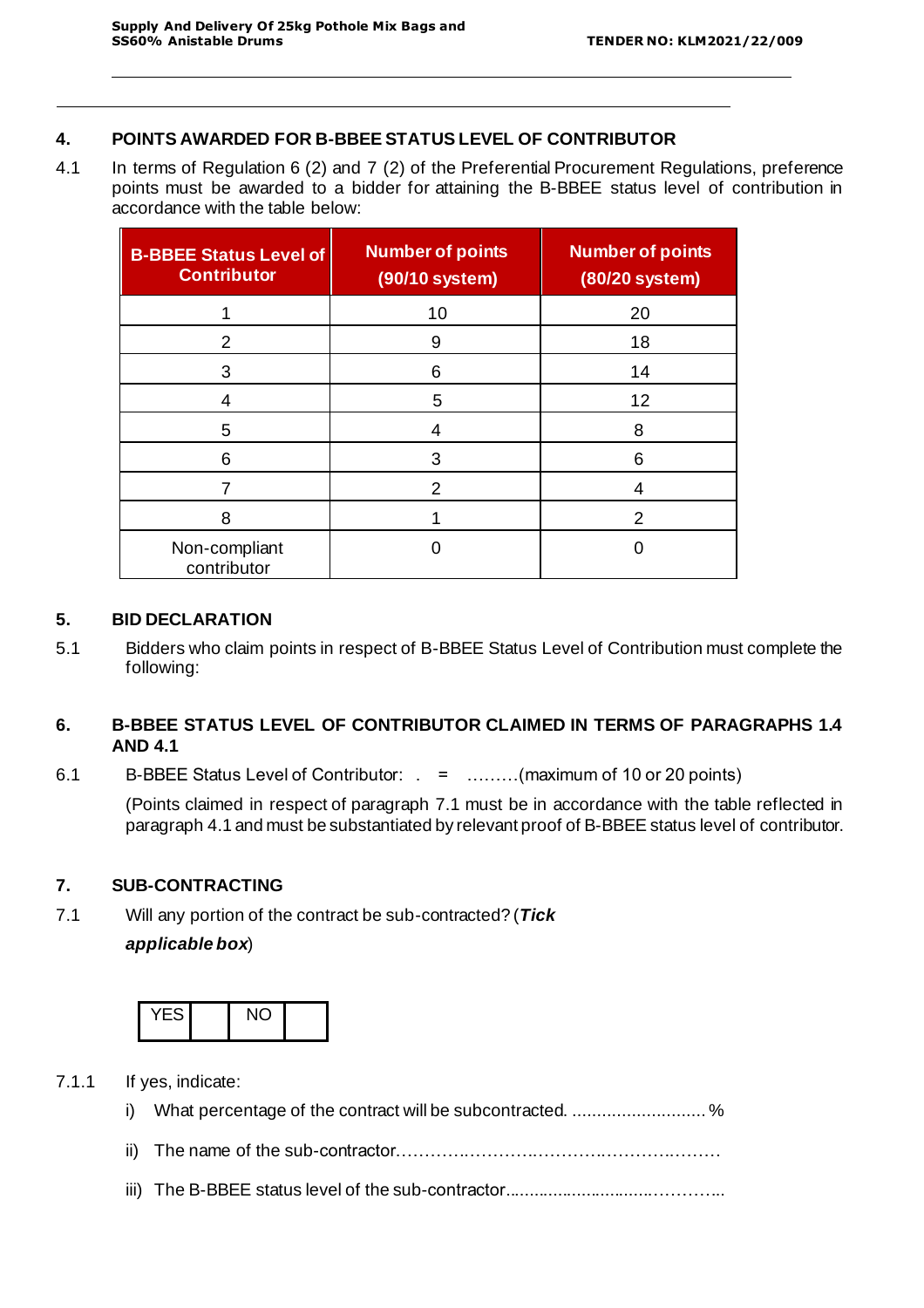iv) Whether the sub-contractor is an EME or QSE

# *(Tick applicable box*)



**v) Specify, by ticking the appropriate box, if subcontracting with an enterprise in terms of Preferential Procurement Regulations,2017:**

| Designated Group: An EME or QSE which is at last 51% owned by:    | <b>EME</b> | QSE |
|-------------------------------------------------------------------|------------|-----|
|                                                                   |            |     |
| <b>Black people</b>                                               |            |     |
| Black people who are youth                                        |            |     |
| Black people who are women                                        |            |     |
| <b>Black people with disabilities</b>                             |            |     |
| Black people living in rural or underdeveloped areas or townships |            |     |
| Cooperative owned by black people                                 |            |     |
| Black people who are military veterans                            |            |     |
| 0R                                                                |            |     |
| Any EME                                                           |            |     |
| <b>Any QSE</b>                                                    |            |     |

#### **8. DECLARATION WITH REGARD TO COMPANY/FIRM**

8.1 Name of company/firm:………………………………………………………………

- 8.2 VAT registration number:……………………………………….……………………
- 8.3 Company registration number:…………….……………………….……………….

### 8.4 TYPE OF COMPANY/ FIRM

- D Partnership/Joint Venture / Consortium
- □ One person business/sole propriety
- D Close corporation
- D Company
- (Pty) Limited [TICK APPLICABLE

#### BOX]

#### 8.5 DESCRIBE PRINCIPAL BUSINESS ACTIVITIES

…………………………………………………………………………………………… …………………………………………………………………………………………… …………………………………………………………………………………………… …………………………………………………………………………………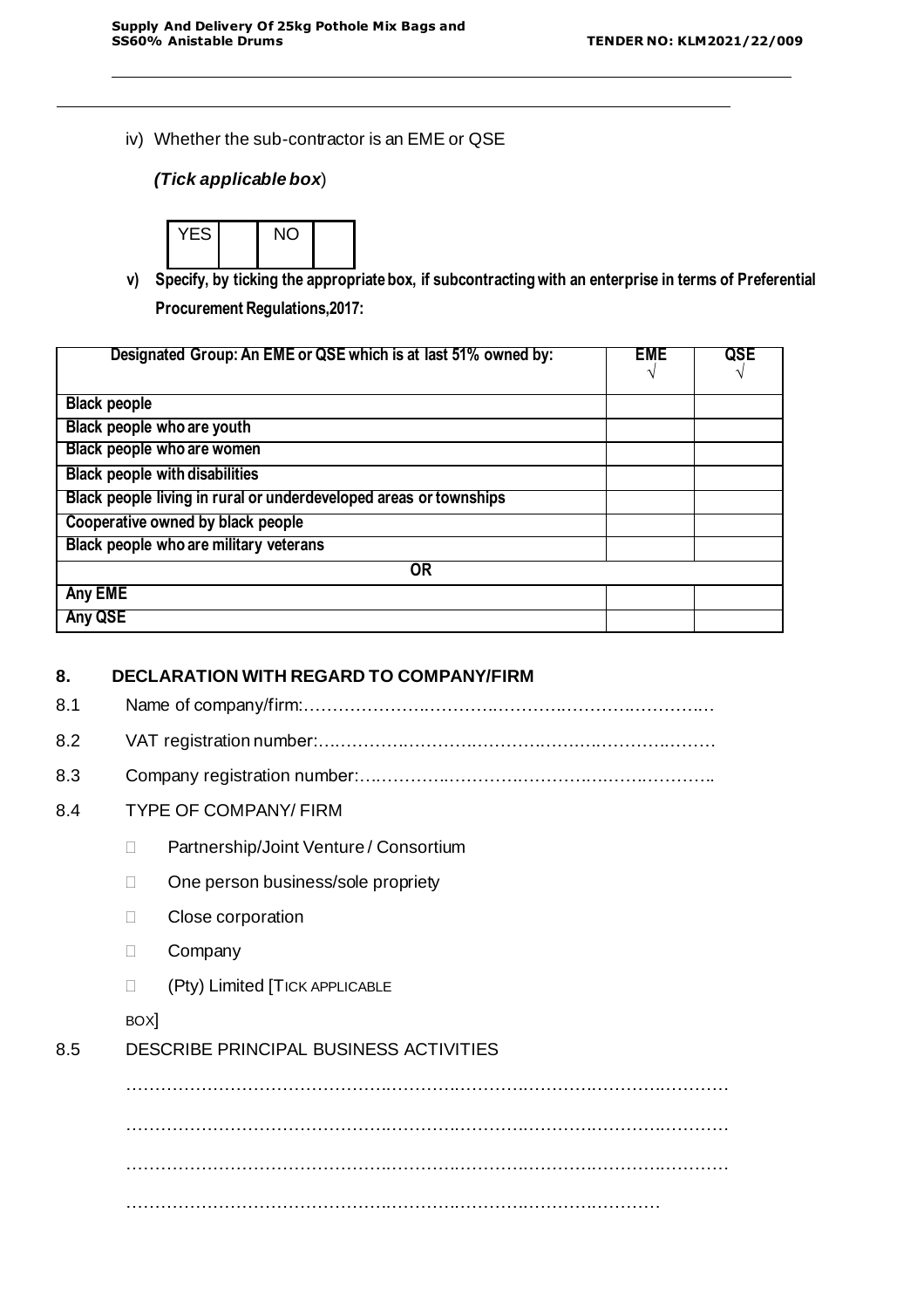#### 8.6 COMPANY CLASSIFICATION

- Manufacturer
- **D** Supplier
- D Professional service provider
- Other service providers, e.g. transporter, etc. [*TICK*

*APPLICABLE BOX*]

# **8.7 MUNICIPAL INFORMATION**

**Municipality where business is situated: ….…………………………………… Registered Account Number: …………………………………………………….. Stand Number**:………………………………………………………………………..

- 8.8 Total number of years the company/firm has been in business:…………………
- 8.9 I/we, the undersigned, who is/are duly authorised to do so on behalf of the company/firm, certify that the points claimed, based on B-BBE status level of contributor indicated in paragraphs 1.4 and 6.1 of the foregoing certificate, qualifies the company/firm for the preference shown and I/ we acknowledge that:
	- i) The information furnished is true and correct;
	- ii) The preference points claimed are in accordance with the General Conditions as indicated in paragraph 1 of this form;
	- iii) In the event of acontract being awarded as a result of points claimed as shown in paragraphs 1.4 and 6.1, the contractor may be required to furnish documentary proof to the satisfaction of the purchaser that the claims are correct;
	- iv) If the B-BBEE status level of contributor has been claimed or obtained on a fraudulent basis or any of the conditions of contract have not been fulfilled, the purchaser may, in addition to any other remedy it may have –
		- (a) disqualify the person from the bidding process;
		- (b) recover costs, losses or damages it has incurred or suffered as a result of that person's conduct;
		- (c) cancel the contract and claim any damages which it has suffered as a result of having to make less favourable arrangements due to such cancellation;
		- (d) recommend that the bidder or contractor, its shareholders and directors, or only the shareholders and directors who acted on a fraudulent basis, be restricted by the National Treasury from obtaining business from any organ of state for a period not exceeding 10 years, after the *audi alteram partem*  (hear the other side) rule has been applied; and
		- (e) forward the matter for criminal prosecution.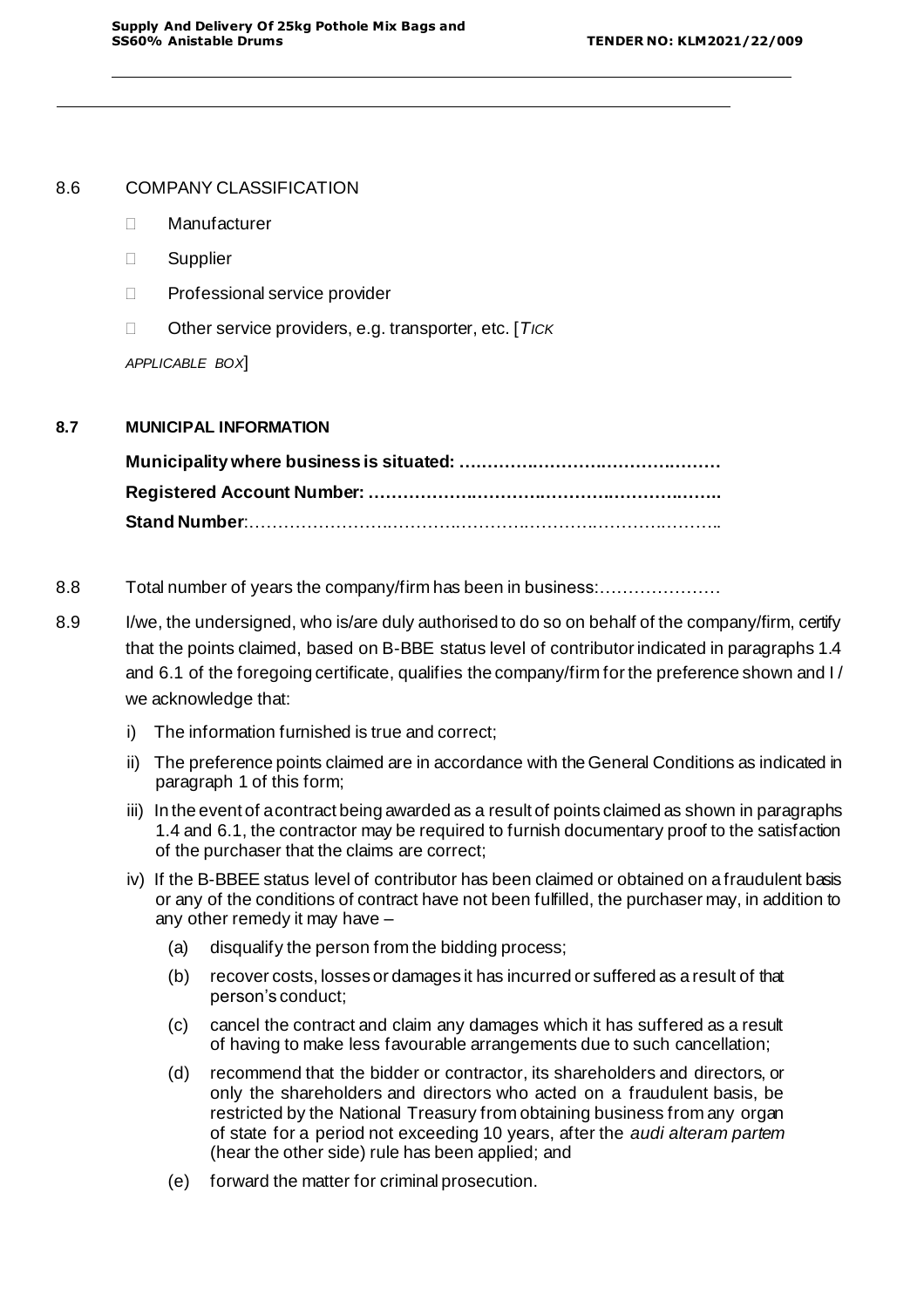| <b>WITNESSES</b> |                |                            |
|------------------|----------------|----------------------------|
| .,               |                | SIGNATURE(S) OF BIDDERS(S) |
| $\overline{2}$ . | DATE:          | .                          |
|                  | <b>ADDRESS</b> |                            |
|                  |                |                            |
|                  |                |                            |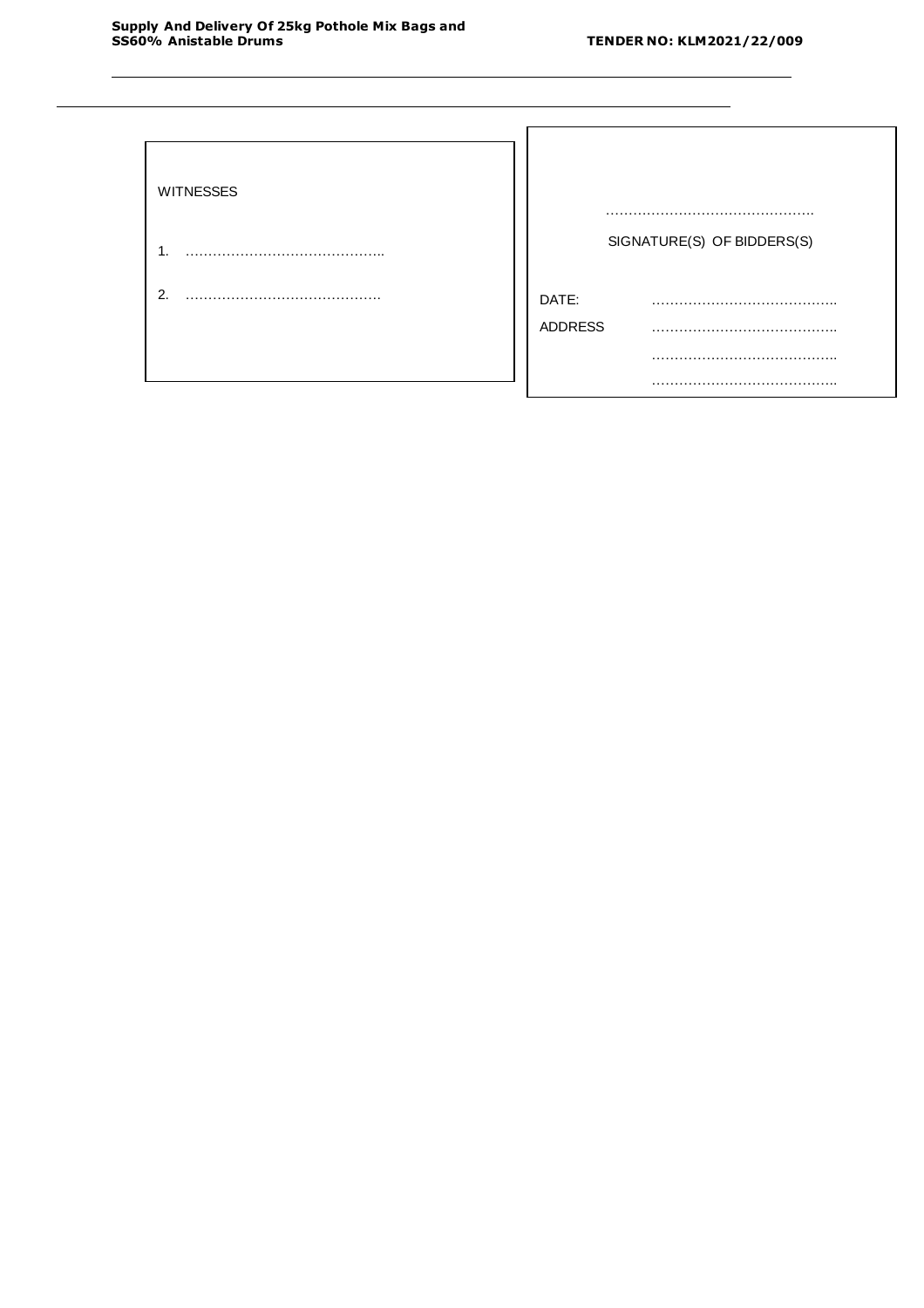#### **MBD 6.2**

#### **DECLARATION CERTIFICATE FOR LOCAL PRODUCTION AND CONTENT FOR DESIGNATED SECTORS**

This Municipal Bidding Document (MBD) must form part of all bids invited. It contains general information and serves as a declaration form for local content (local production and local content are used interchangeably).

Before completing this declaration, bidders must study the General Conditions, Definitions, Directives applicable in respect of Local Content as prescribed in the **Preferential Procurement Regulations, 2011** and the South African Bureau of Standards (SABS) approved technical specification number SATS 1286:2011 (Edition

1) and the Guidance on the Calculation of Local Content together with the Local Content Declaration Templates [Annex C (Local Content Declaration: Summary Schedule), D (Imported Content Declaration: Supporting Schedule to Annex C) and E (Local Content Declaration: Supporting Schedule to Annex C)].

#### **1. General Conditions**

- 1.1. Preferential Procurement Regulations, 2011 (Regulation 9) makes provision for the promotion of local production and content.
- 1.2. Regulation 9.(1) prescribes that in the case of designated sectors, where in the award of bids local production and content is of critical importance, such bids must be advertised with the specific bidding condition that only locally produced goods, services or works or locally manufactured goods, with a stipulated minimum threshold for local production and content will be considered.
- 1.3. Where necessary, for bids referred to in paragraph 1.2 above, a two stage bidding process may be followed, where the first stage involves a minimum threshold for local production and content and the second stage price and B-BBEE.
- 1.4. A person awarded a contract in relation to a designated sector, may not sub- contract in such a manner that the local production and content of the overall value of the contract is reduced to below the stipulated minimum threshold.
- 1.5. The local content (LC) expressed as a percentage of the bid price must be calculated in accordance with the SABS approved technical specification number SATS 1286: 2011 as follows:

 $LC = [1 - x / y]$  \*100

**Where** 

- x is the imported content in Rand
- y is the bid price in Rand excluding value added tax (VAT)

Prices referred to in the determination of x must be converted to Rand (ZAR) by using the exchange rate published by the South African Reserve Bank (SARB) at 12:00 on the date of advertisement of the bid as required in paragraph 4.1 below.

**The SABS approved technical specification number SATS 1286:2011 is accessible on <http://www.thedti.gov.za/industrial> development/ip.jsp at no cost.**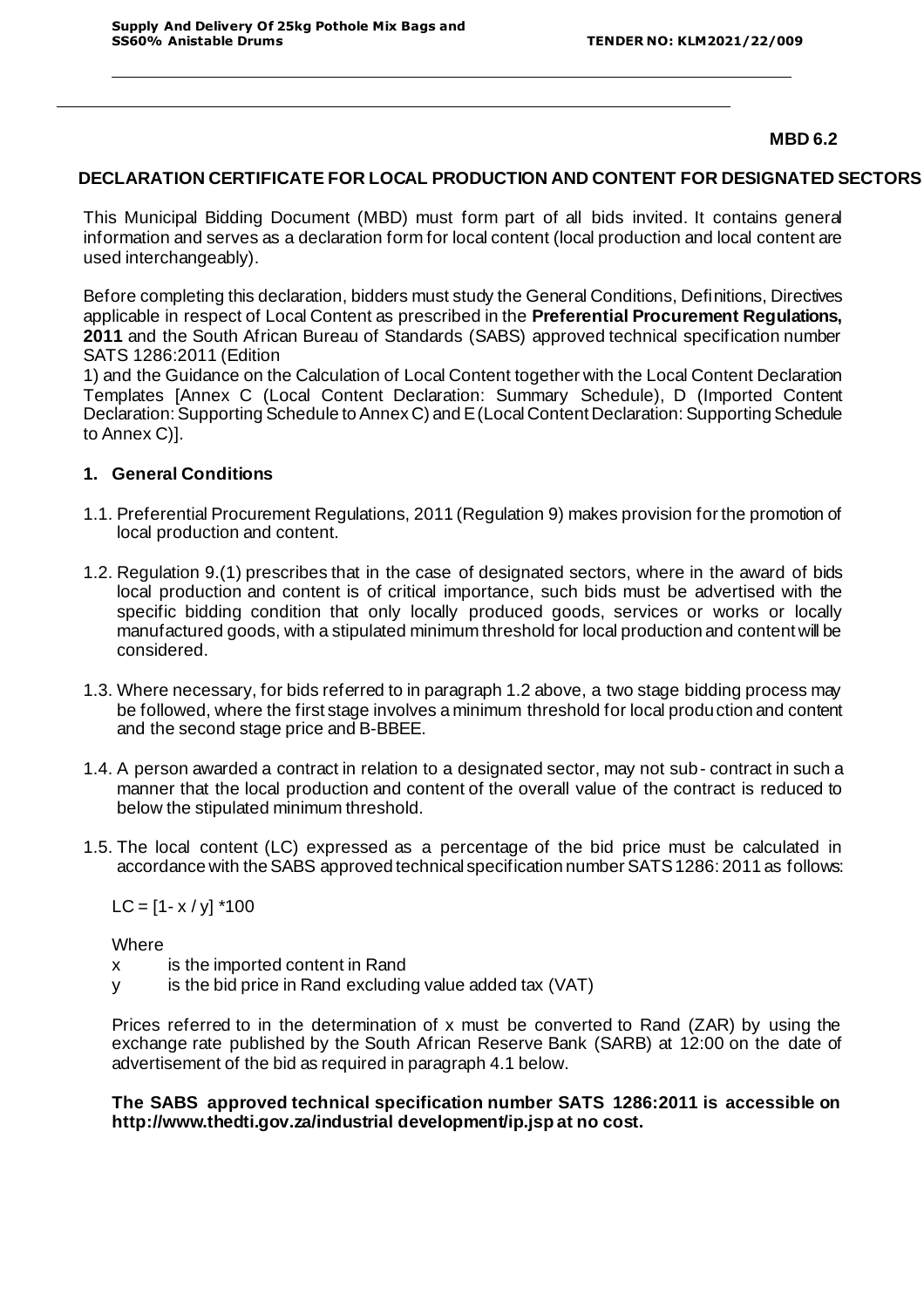1.6. A bid may be disqualified if this Declaration Certificate and the Annex C (Local Content Declaration: Summary Schedule) are not submitted as part of the bid documentation;

# **2. Definitions**

- 2.1. **"bid"** includes written price quotations, advertised competitive bids or proposals;
- 2.2. **"bid price"** price offered by the bidder, excluding value added tax (VAT);
- 2.3. **"contract"** means the agreement that results from the acceptance of a bid by an organ of state;
- 2.4. **"designated sector"** means a sector, sub-sector or industry that has been designated by the Department of Trade and Industry in line with national development and industrial policies for local production, where only locally produced services, works or goods or locally manufactured goods meet the stipulated minimum threshold for local production and content;
- 2.5. **"duly sign"** means a Declaration Certificate for Local Content that has been signed by the Chief Financial Officer or other legally responsible person nominated in writing by the Chief Executive, or senior member / person with management responsibility(close corporation, partnership or individual).
- 2.6. **"imported content"** means that portion of the bid price represented by the cost of components, parts or materials which have been or are still to be imported (whether by the supplier or its subcontractors) and which costs are inclusive of the costs abroad (this includes labour and intellectual property costs), plus freight and other direct importation costs, such as landing costs, dock duties, import duty, sales duty or other similar tax or duty at the South African port of entry;
- 2.7. **"local content"** means that portion of the bid price which is not included in the imported content, provided that local manufacture does take place;
- 2.8. **"stipulated minimum threshold"** means that portion of local production and content as determined by the Department of Trade and Industry; and
- 2.9. **"sub-contract"** means the primary contractor's assigning, leasing, making out work to, or employing another person to support such primary contractor in the execution of part of a project in terms of the contract.
- **3. The stipulated minimum threshold(s) for local production and content (refer to Annex A of SATS 1286:2011) for this bid is/are as follows:**

| Description of services, works or goods | Stipulated minimum threshold |  |  |
|-----------------------------------------|------------------------------|--|--|
|                                         |                              |  |  |
|                                         |                              |  |  |
|                                         |                              |  |  |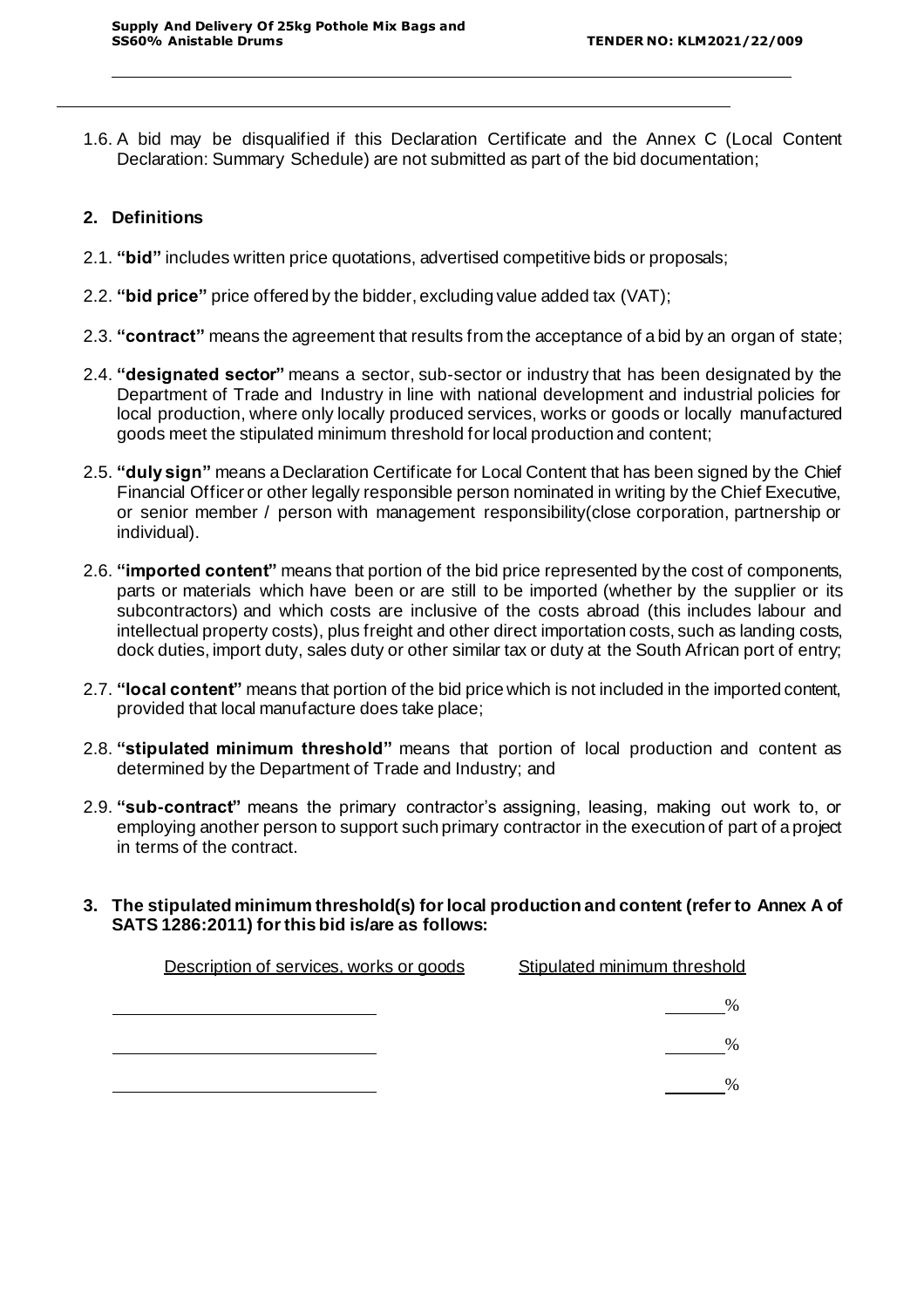**4.** Does any portion of the services, works or goods offered have any imported content?

(*Tick applicable box*)



4.1 If yes, the rate(s) of exchange to be used in this bid to calculate the local content as prescribed in paragraph 1.5 of the general conditions must be the rate(s) published by the SARB for the specific currency at 12:00 on the date of advertisement of the bid.

The relevant rates of exchange information is accessible on [www.reservebank.co.za](http://www.reservebank.co.za/)

Indicate the rate(s) of exchange against the appropriate currency in the table below (refer to Annex A of SATS 1286:2011):

| <b>Currency</b>       | <b>Rates of exchange</b> |
|-----------------------|--------------------------|
| US Dollar             |                          |
| <b>Pound Sterling</b> |                          |
| Euro                  |                          |
| Yen                   |                          |
| Other                 |                          |

NB: Bidders must submit proof of the SARB rate (s) of exchange used.

**5.** Where, after the award of a bid, challenges are experienced in meeting the stipulated minimum threshold for local content the dti must be informed accordingly in order for the dti to verify and in consultation with the Accounting Officer / Accounting Authority provide directives in this regard.

# **LOCAL CONTENT DECLARATION (REFER TO ANNEX B OF SATS 1286:2011)**

**LOCAL CONTENT DECLARATION BY CHIEF FINANCIAL OFFICER OR OTHER LEGALLY RESPONSIBLE PERSON NOMINATED IN WRITING BY THE CHIEF EXECUTIVE OR SENIOR MEMBER/PERSON WITH MANAGEMENT RESPONSIBILITY (CLOSE CORPORATION, PARTNERSHIP OR INDIVIDUAL)**

**IN RESPECT OF BID NO. .................** 

**ISSUED BY:** (Procurement Authority / Name of Municipality / Municipal Entity):

.........................................................................................................................

NB

- 1 The obligation to complete, duly sign and submit this declaration cannot be transferred to an external authorized representative, auditor or any other third party acting on behalf of the bidder.
- **2** Guidance on the Calculation of Local Content together with Local Content Declaration Templates (Annex C, D and E) is accessible on [http://www.thedti.gov.za/industrial](http://www.thedti.gov.za/industrial%20development/ip.jsp) development/ip.jsp. Bidders should first complete Declaration D. After completing Declaration D, bidders should complete Declaration E and then consolidate the information on Declaration C. **Declaration C should be submitted with the bid documentation at the closing date and time of the bid**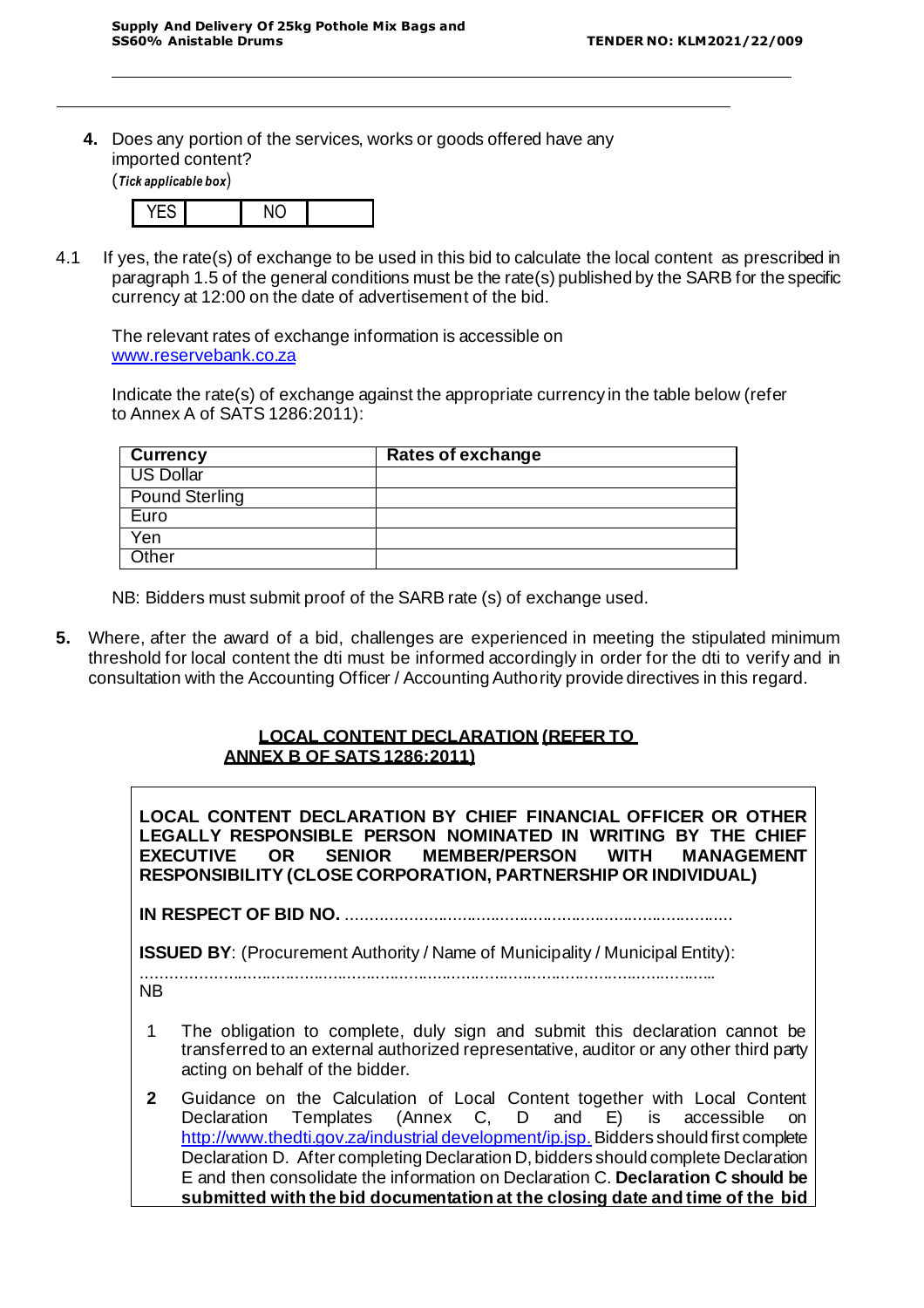**in order to substantiate the declaration made in paragraph (c) below.** Declarations D and E should be kept by the bidders for verification purposes for a period of at least 5 years. The successful bidder is required to continuously update Declarations C, D and E with the actual values for the duration of the contract.

| entity), the following: |  |
|-------------------------|--|

- (a) The facts contained herein are within my own personal knowledge.
- (b) I have satisfied myself that:
	- (i) the goods/services/works to be delivered in terms of the above-specified bid comply with the minimum local content requirements as specified in the bid, and as measured in terms of SATS 1286:2011;
- (c) The local content percentages (%) indicated below has been calculated using the formula given in clause 3 of SATS 1286:2011, the rates of exchange indicated in paragraph 4.1 above and the information contained in Declaration D and E which has been consolidated in Declaration C;

| Bid price, excluding VAT (y)                                       | R |
|--------------------------------------------------------------------|---|
| Imported content (x), as calculated in terms of SATS 1286:2011     | R |
| Stipulated minimum threshold for local content (paragraph 3 above) |   |
| Local content %, as calculated in terms of SATS 1286:2011          |   |

**If the bid is for more than one product, the local content percentages for each product contained in Declaration C shall be used instead of the table above. The local content percentages for each product has been calculated using the formula given in clause 3 of SATS 1286:2011, the rates of exchange indicated in paragraph**

**4.1 above and the information contained in Declaration D and E.**

(d) I accept that the Procurement Authority / Municipality /Municipal Entity has the right to request that the local content be verified in terms of the requirements of SATS 1286:2011.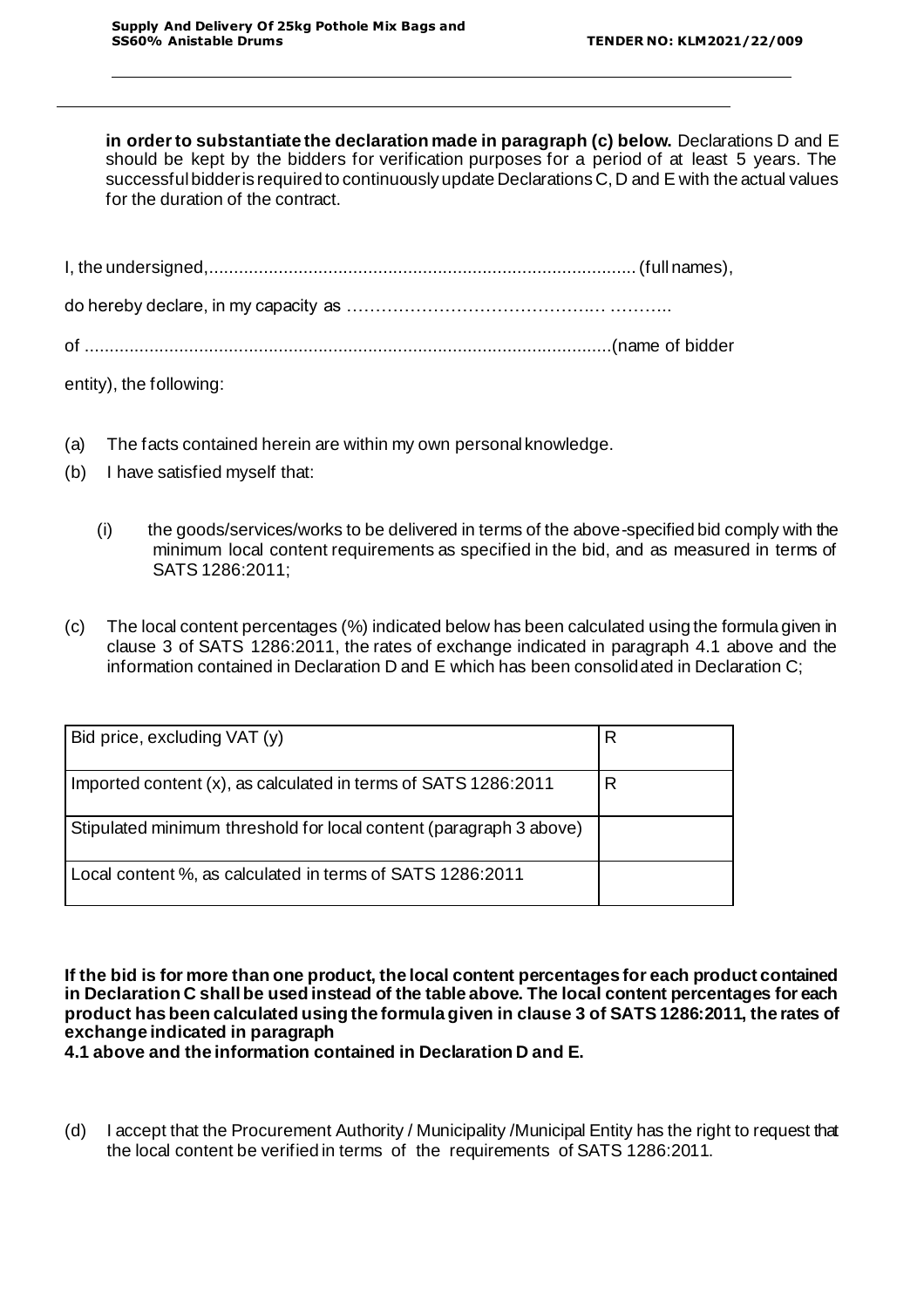٦

| (e) I understand that the awarding of the bid is dependent on the accuracy of the<br>information furnished in this application. I also understand that the submission of<br>incorrect data, or data that are not verifiable as described in SATS 1286:2011, may<br>result in the Procurement Authority / Municipal / Municipal Entity imposing any or all<br>of the remedies as provided for in Regulation 13 of the Preferential Procurement<br>Regulations, 2011 promulgated under the Preferential Policy Framework Act<br>(PPPFA), 2000 (Act No. 5 of 2000). |                                                                                                                                                                                                                                |
|------------------------------------------------------------------------------------------------------------------------------------------------------------------------------------------------------------------------------------------------------------------------------------------------------------------------------------------------------------------------------------------------------------------------------------------------------------------------------------------------------------------------------------------------------------------|--------------------------------------------------------------------------------------------------------------------------------------------------------------------------------------------------------------------------------|
| <b>SIGNATURE:</b>                                                                                                                                                                                                                                                                                                                                                                                                                                                                                                                                                | DATE: the contract of the contract of the contract of the contract of the contract of the contract of the contract of the contract of the contract of the contract of the contract of the contract of the contract of the cont |
| <b>WITNESS No. 1 ________________</b>                                                                                                                                                                                                                                                                                                                                                                                                                                                                                                                            | DATE: the contract of the contract of the contract of the contract of the contract of the contract of the contract of the contract of the contract of the contract of the contract of the contract of the contract of the cont |
| WITNESS No. 2                                                                                                                                                                                                                                                                                                                                                                                                                                                                                                                                                    | DATE: the contract of the contract of the contract of the contract of the contract of the contract of the contract of the contract of the contract of the contract of the contract of the contract of the contract of the cont |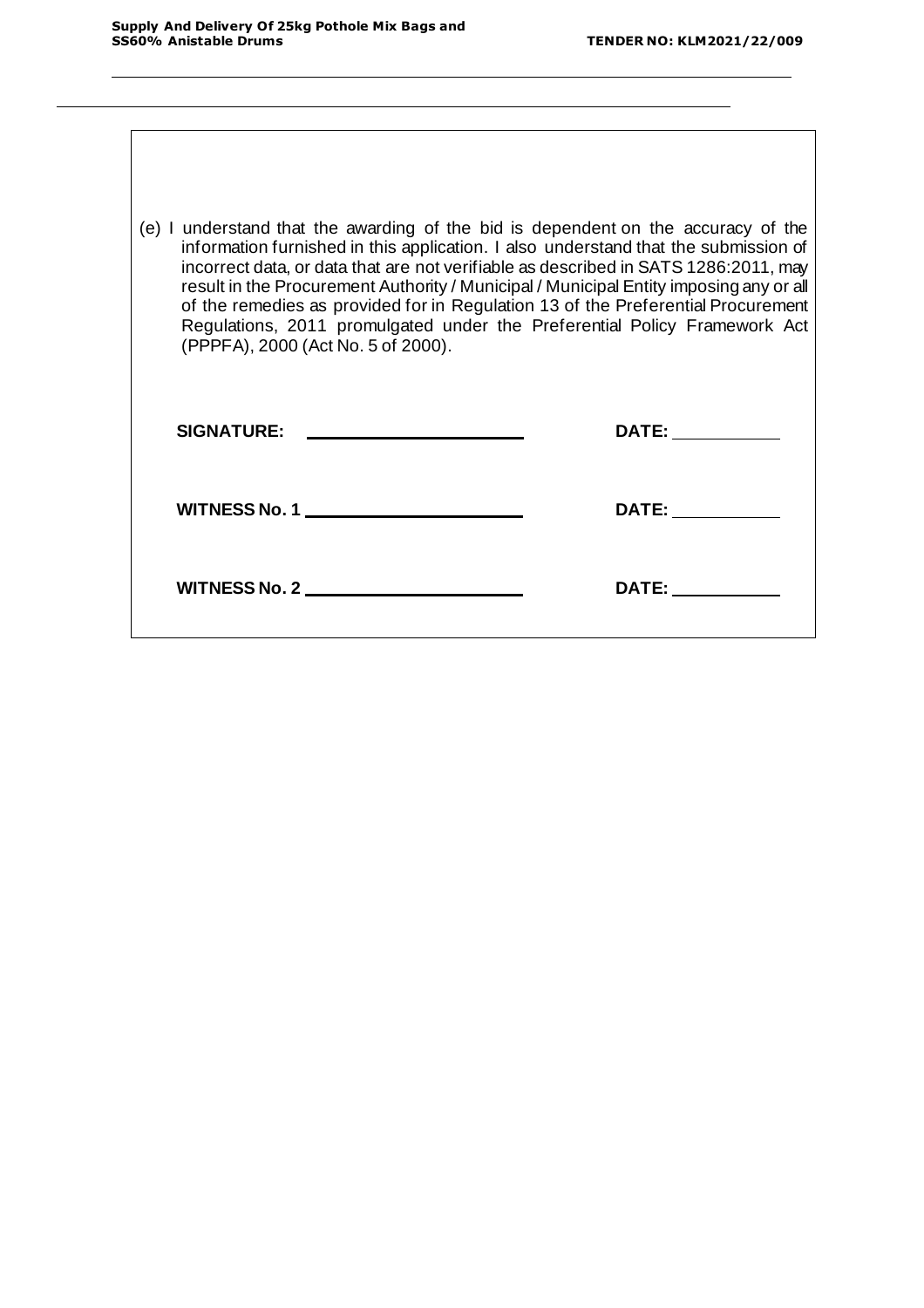#### **MBD 8**

# **DECLARATION OF BIDDER'S PAST SUPPLY CHAIN MANAGEMENT PRACTICES**

- 1 This Municipal Bidding Document must form part of all bids invited.
- 2 It serves as a declaration to be used by municipalities and municipal entities in ensuring that when goods and services are being procured, all reasonable steps are taken to combat the abuse of the supply chain management system.
- 3 The bid of any bidder may be rejected if that bidder, or any of its directors have:
	- a. abused the municipality's / municipal entity's supply chain management system or committed any improper conduct in relation to such system;
	- b. been convicted for fraud or corruption during the past five years;
	- c. willfully neglected, reneged on or failed to comply with any government, municipal or other public sector contract during the past five years; or
	- d. been listed in the Register for Tender Defaulters in terms of section 29 of the Prevention and Combating of Corrupt Activities Act (No 12 of 2004).

# **4 In order to give effect to the above, the following questionnaire must be completed and submitted with the bid.**

| <b>Item</b> | <b>Question</b>                                                                                                                                                                                                                                                                                                                                                         | Yes | No        |
|-------------|-------------------------------------------------------------------------------------------------------------------------------------------------------------------------------------------------------------------------------------------------------------------------------------------------------------------------------------------------------------------------|-----|-----------|
| 4.1         | Is the bidder or any of its directors listed on the National Treasury's Database of Restricted Suppliers<br>as companies or persons prohibited from doing business with the public sector?                                                                                                                                                                              | Yes | No.       |
|             | (Companies or persons who are listed on this Database were informed in writing<br>of this restriction by the Accounting Officer/Authority of the institution that imposed<br>the restriction after the audi alteram partem rule was applied).                                                                                                                           |     |           |
|             | The Database of Restricted Suppliers now resides on the National<br>Treasury's website(www.treasury.gov.za) and can be accessed by clicking on<br>its link at the bottom of the home page.                                                                                                                                                                              |     |           |
| 4.1.1       | If so, furnish particulars:                                                                                                                                                                                                                                                                                                                                             |     |           |
| 4.2         | Is the bidder or any of its directors listed on the Register for Tender Defaulters in<br>terms of section 29 of the Prevention and Combating of Corrupt Activities Act (No<br>12 of 2004)?<br>The Register for Tender Defaulters can be accessed on the National<br>Treasury's website (www.treasury.gov.za) by clicking on its link at the bottom<br>of the home page. | Yes | <b>No</b> |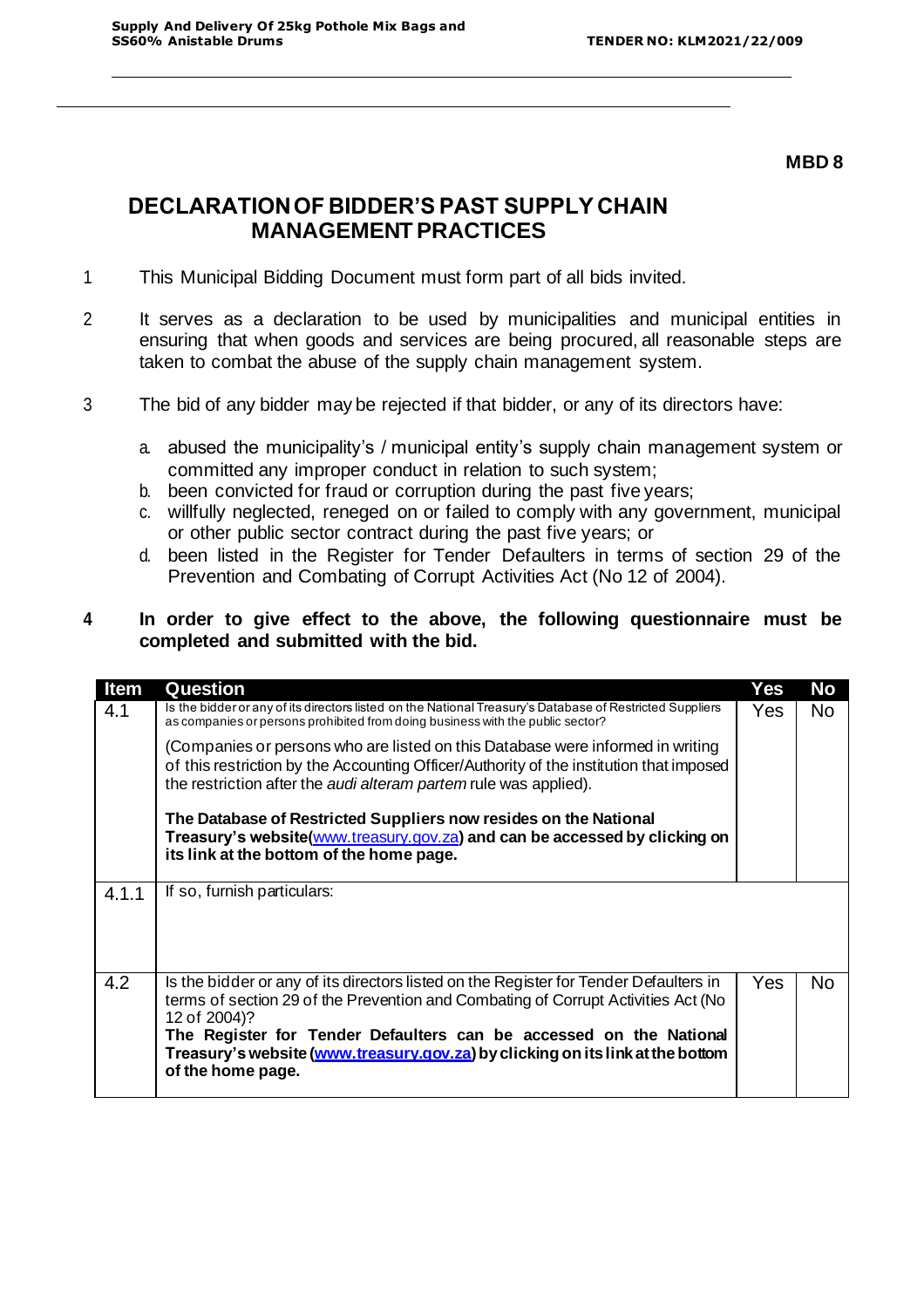| 4.2.1       | If so, furnish particulars:                                                           |     |                |
|-------------|---------------------------------------------------------------------------------------|-----|----------------|
|             |                                                                                       |     |                |
|             |                                                                                       |     |                |
|             |                                                                                       |     |                |
|             |                                                                                       |     |                |
| 4.3         | Was the bidder or any of its directors convicted by a court of law (including a court | Yes | N <sub>o</sub> |
|             | of law outside the Republic of South Africa) for fraud or corruption during the past  |     |                |
|             |                                                                                       |     |                |
|             | five years?                                                                           |     |                |
|             |                                                                                       |     |                |
| 4.3.1       | If so, furnish particulars:                                                           |     |                |
|             |                                                                                       |     |                |
|             |                                                                                       |     |                |
|             |                                                                                       |     |                |
|             |                                                                                       |     |                |
| <b>Item</b> | <b>Question</b>                                                                       | Yes | No             |
|             |                                                                                       |     |                |
| 4.4         | Does the bidder or any of its directors owe any municipal rates and taxes or          | Yes | <b>No</b>      |
|             | municipal charges to the municipality / municipal entity, or to any other             |     |                |
|             | municipality / municipal entity, that is in arrears for more than three months?       |     |                |
|             |                                                                                       |     |                |
| 4.4.1       | If so, furnish particulars:                                                           |     |                |
|             |                                                                                       |     |                |
|             |                                                                                       |     |                |
|             |                                                                                       |     |                |
|             |                                                                                       |     |                |
|             |                                                                                       |     |                |
| 4.5         | Was any contract between the bidder and the municipality / municipal entity or        | Yes | <b>No</b>      |
|             | any other organ of state terminated during the past five years on account of failure  |     |                |
|             | to perform on or comply with the contract?                                            |     |                |
|             |                                                                                       |     |                |
| 4.7.1       | If so, furnish particulars:                                                           |     |                |
|             |                                                                                       |     |                |
|             |                                                                                       |     |                |
|             |                                                                                       |     |                |
|             |                                                                                       |     |                |
|             |                                                                                       |     |                |

### **CERTIFICATION**

**I, THE UNDERSIGNED (FULL NAME)........................................................CERTIFY THAT THE INFORMATION FURNISHED ON THISDECLARATION FORM TRUE AND CORRECT.**

**I ACCEPT THAT, IN ADDITION TO CANCELLATION OF A CONTRACT, ACTION MAY BE TAKEN AGAINST ME SHOULD THIS DECLARATION PROVE TO BE FALSE.**

**………………………………………... ………………………….. Signature Date** 

**………………………………………. …………………………..** 

**Position Name of Bidder**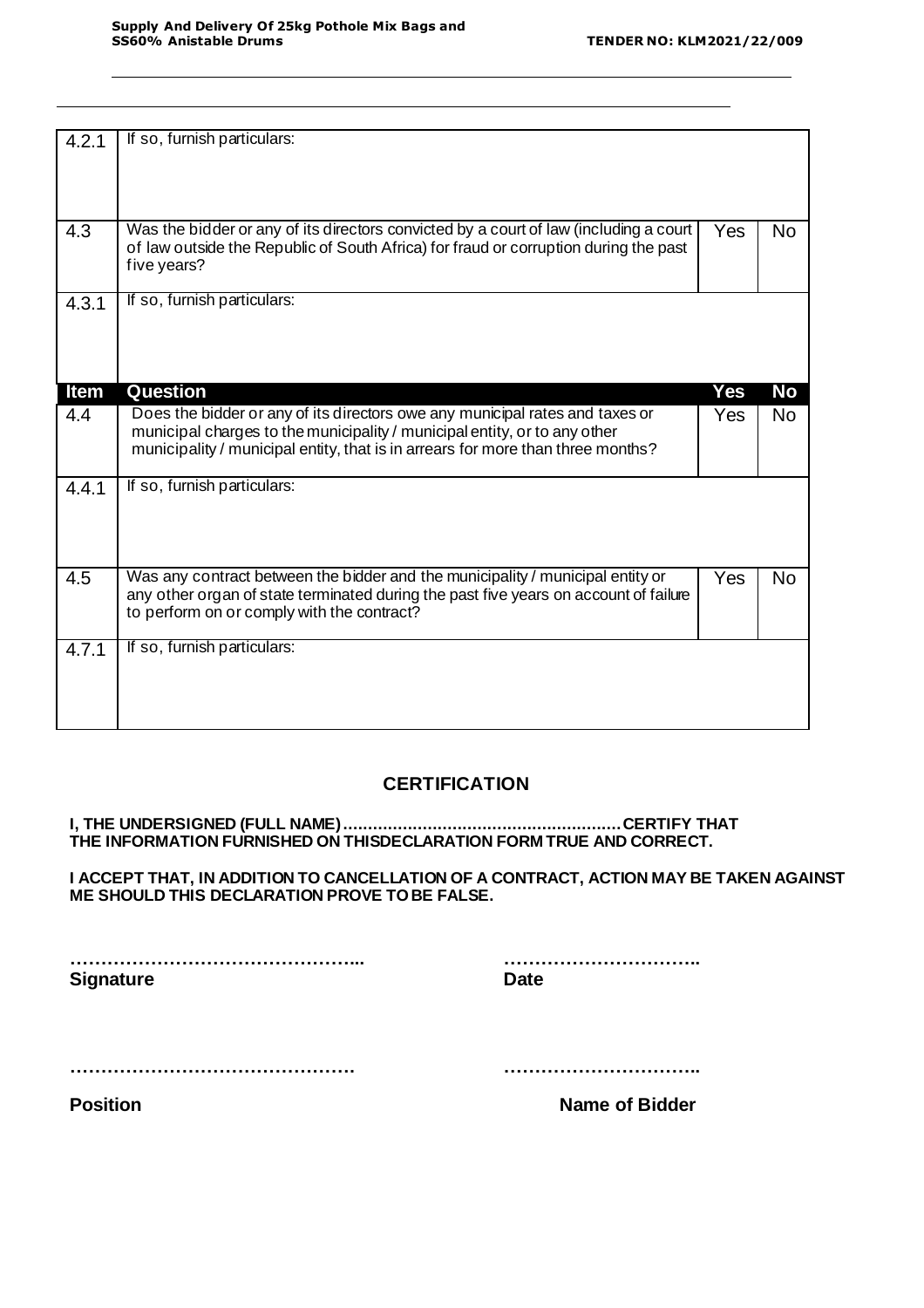### **MBD 9**

# **CERTIFICATE OF INDEPENDENT BID DETERMINATION**

- 1 This Municipal Bidding Document (MBD) must form part of all bids<sup>1</sup> invited.
- 2 Section 4 (1) (b) (iii) of the Competition Act No. 89 of 1998, as amended, prohibits an agreement between, or concerted practice by, firms, or a decision by an association of firms, if it is between parties in a horizontal relationship and if it involves collusive bidding (or bid rigging).² Collusive bidding is a *pe se* prohibition meaning that it cannot be justified under any grounds.
- 3 Municipal Supply Regulation 38 (1) prescribes that a supply chain management policy must provide measures for the combating of abuse of the supply chain management system, and must enable the accounting officer, among others, to:
	- a. take all reasonable steps to prevent such abuse;
	- b. reject the bid of any bidder if that bidder or any of its directors has abused the supply chain management system of the municipality or municipal entity or has committed any improper conduct in relation to such system; and
	- c. cancel a contract awarded to a person if the person committed any corrupt or fraudulent act during the bidding process or the execution of the contract.
	- 4 This MBD serves as a certificate of declaration that would be used by institutions to ensure that, when bids are considered, reasonable steps are taken to prevent any form of bid-rigging.
	- 5 In order to give effect to the above, the attached Certificate of Bid Determination (MBD 9) must be completed and submitted with the bid:

#### **CERTIFICATE OF INDEPENDENT BID DETERMINATION**

I, the undersigned, in submitting the accompanying bid:

(Bid Number and Description)

in response to the invitation for the bid made by:

(Name of Municipality / Municipal Entity)

do hereby make the following statements that I certify to be true and complete in every respect: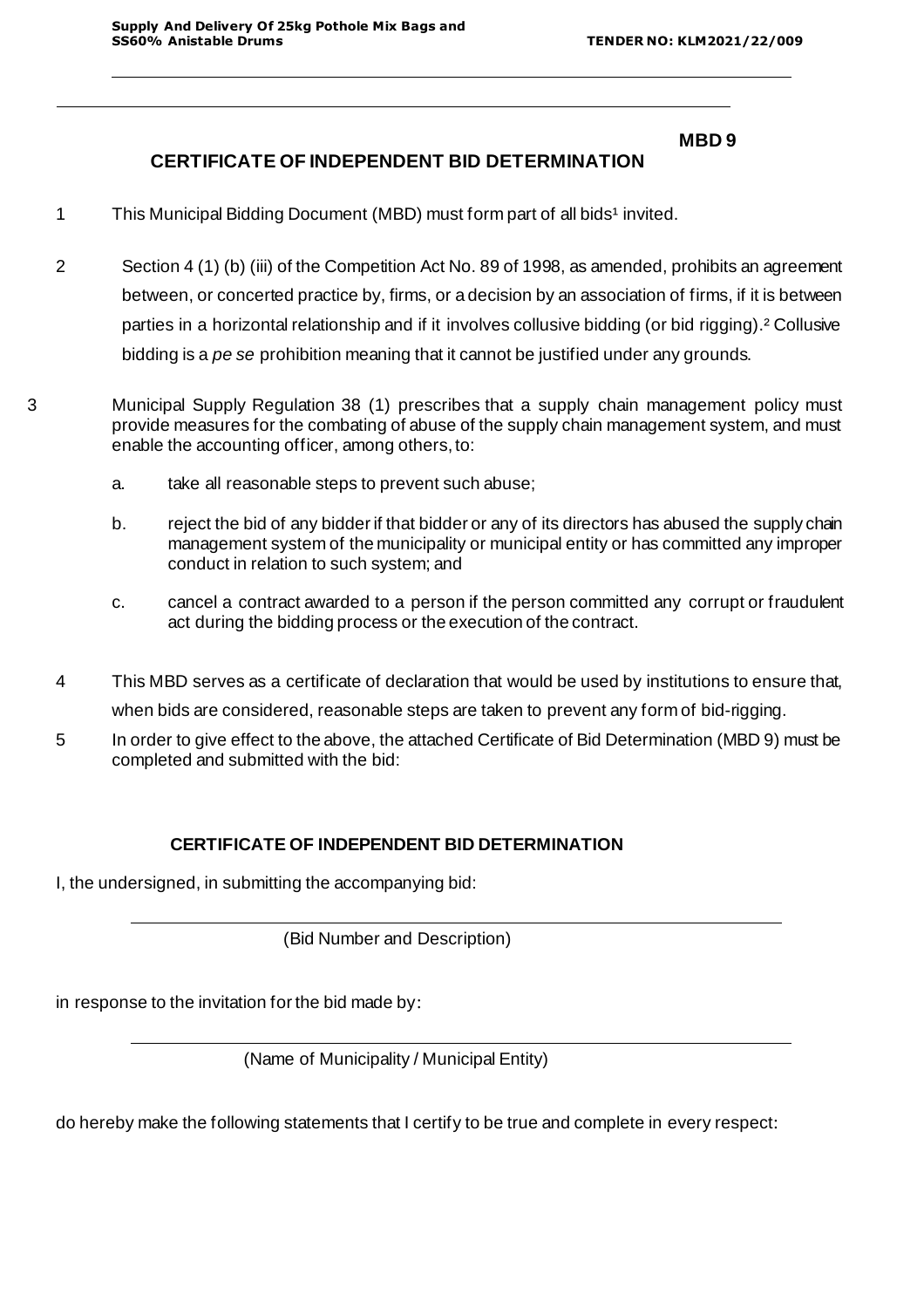I certify, on behalf

of: <u>that: that: that: that: that: that: that: that: that: that: that: that: that: that: that: that: that: that: that: that: that: that: that: that: that: that: that: that: that: that: that: that: that: that: that: that: t</u>

(Name of Bidder)

- 1. I have read and I understand the contents of this Certificate;
- 2. I understand that the accompanying bid will be disqualified if this Certificate is found not to be true and complete in every respect;
- 3. I am authorized by the bidder to sign this Certificate, and to submit the accompanying bid, on behalf of the bidder;
- 4. Each person whose signature appears on the accompanying bid has been authorized by the bidder to determine the terms of, and to sign, the bid, on behalf of the bidder;
- 5. For the purposes of this Certificate and the accompanying bid, I understand that the word "competitor" shall include any individual or organization, other than the bidder, whether or not affiliated with the bidder, who:
	- (a) has been requested to submit a bid in response to this bid invitation;
	- (b) could potentially submit a bid in response to this bid invitation, based on their

qualifications, abilities or experience; and

- (c) provides the same goods and services as the bidder and/or is in the same line of business as the bidder
- 6. The bidder has arrived at the accompanying bid independently from, and without consultation, communication, agreement or arrangement with any competitor.

However communication between partners in a joint venture or consortium<sup>3</sup> will not be construed as collusive bidding.

7. In particular, without limiting the generality of paragraphs 6 above, there has been

no consultation, communication, agreement or arrangement with any competitor regarding:

- (a) prices;
- (b) geographical area where product or service will be rendered (market allocation)
- (c) methods, factors or formulas used to calculate prices;
- (d) the intention or decision to submit or not to submit, a bid;
- (e) the submission of a bid which does not meet the specifications and conditions of the bid; or
- (f) bidding with the intention not to win the bid.
- 8. In addition, there have been no consultations, communications, agreements or arrangements with any competitor regarding the quality, quantity, specifications and conditions or delivery particulars of the products or services to which this bid invitation relates.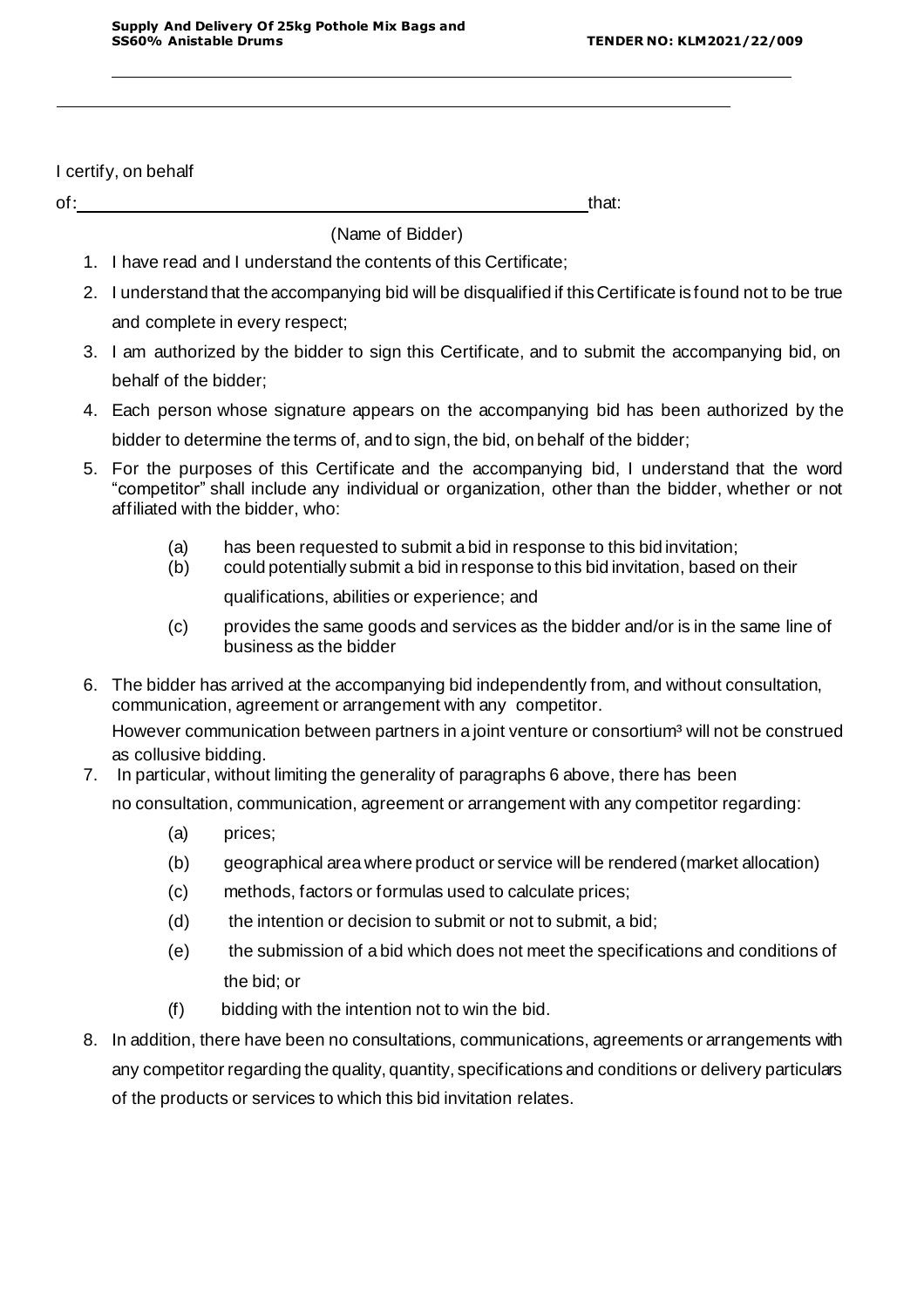- 9. The terms of the accompanying bid have not been, and will not be, disclosed by the bidder, directly or indirectly, to any competitor, prior to the date and time of the official bid opening or of the awarding of the contract.
- 10. I am aware that, in addition and without prejudice to any other remedy provided to combat any restrictive practices related to bids and contracts, bids that are suspicious will be reported to the Competition Commission for investigation and possible imposition of administrative penalties in terms of section 59 of the Competition Act No 89 of 1998 and or may be reported to the National Prosecuting Authority (NPA) for criminal investigation and or may be restricted from conducting business with the public sector for a period not exceeding ten (10) years in terms of the Prevention and Combating of Corrupt Activities Act No 12 of 2004 or any other applicable legislation.

| Signature | Date           |
|-----------|----------------|
|           |                |
| Position  | Name of Bidder |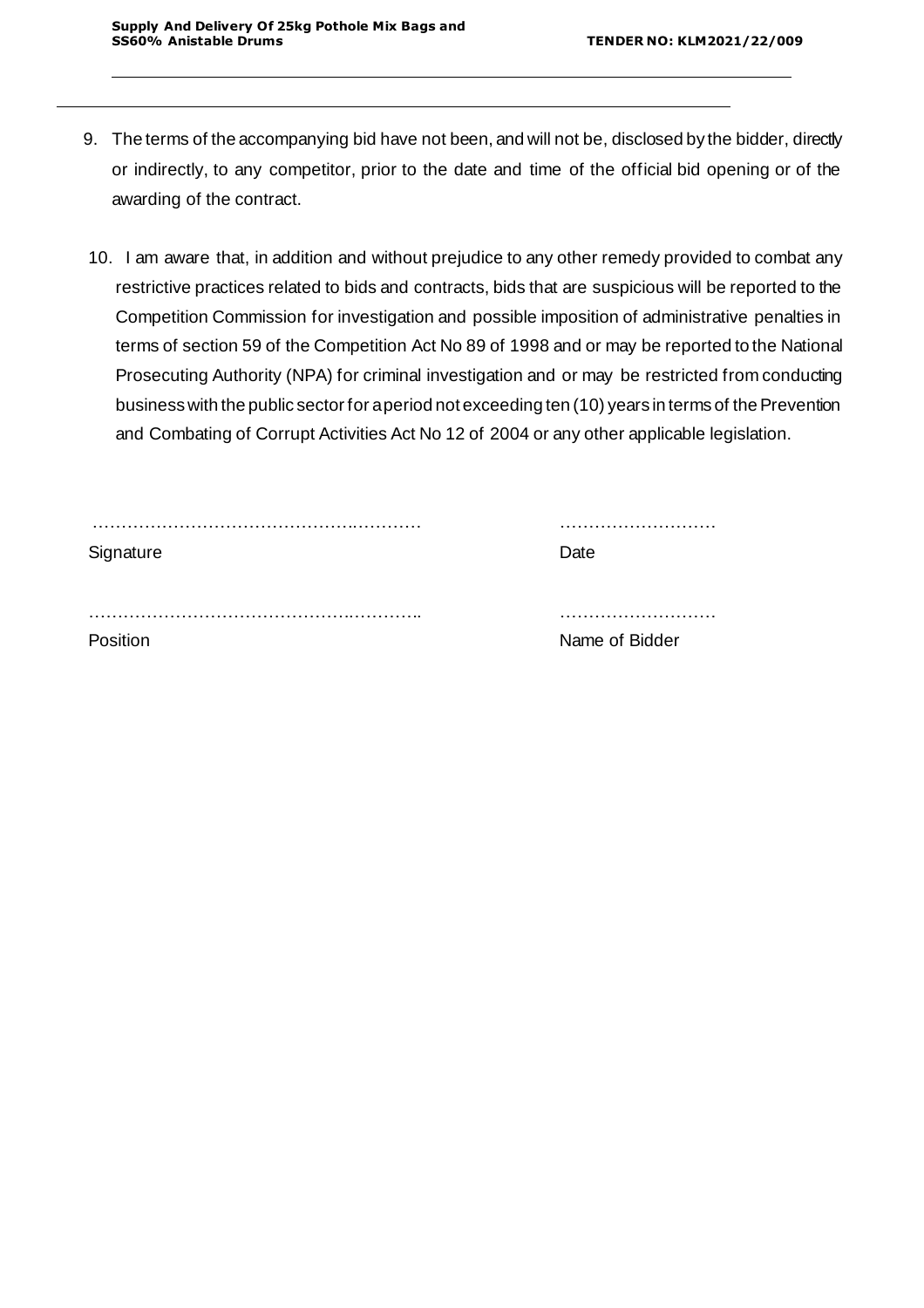# **FORM OF OFFER AND ACCEPTANCE**

TheEmployer, identified in the acceptance signature block, has solicited offers to enter into a Contract:

The Bidder, identified in the offer signature block, has examined the documents listed in the tender data and addenda thereto as listed in the returnable schedules, and by submitting this offer has accepted the conditions of tender.

By the representative of the Bidder, deemed to be duly authorized, signing this part of this form of offer and acceptance, the Bidder offers to perform all of the obligations and liabilities of the Service Provider under the Contract including compliance with all its terms and conditions according to their true intent and meaning for an amount to be determined in accordance with the conditions of Contract identified in the Contract Data.

# **THE OFFERED TOTAL OF THE PRICES INCLUSIVE OF VALUE ADDED TAX IS**

……………………………………………………………………………………………………… ………………………………………………….Rand (in words); R (in

figures)

This offer may be accepted by the Employer by signing the acceptance part of this form of offer and acceptance and returning one copy of this document to the Bidder before the end of the period of validity stated in the tender data, whereupon the Bidder becomes the party named as the Service Provider in the conditions of Contract identified in the Contract Data.

|  | domiciliumcitandi of organization) |
|--|------------------------------------|

**Name and Signature of Witness**:……………………………………………………………..

D**ate**:……………………………

# **ACCEPTANCE**

By signing this part of this form of offer and acceptance, the Employer identified below accepts the Bidder's offer. In consideration thereof, the Employer shall pay the Service Provider the amount due in accordance with the conditions of Contract identified in the Contract Data. Acceptance of the Bidder's offer shall form an agreement between the Employer and the Bidder upon the terms and conditions contained in this agreement and in the Contract that is the subject of this agreement.

Deviations from and amendments to the documents listed in the tender data and any addenda thereto as listed in the tender schedules as well as any changes to the terms of the offer agreed by the Bidder and the Employer during this process of offer and acceptance, are contained in the schedule of addenda attached to and forming part of this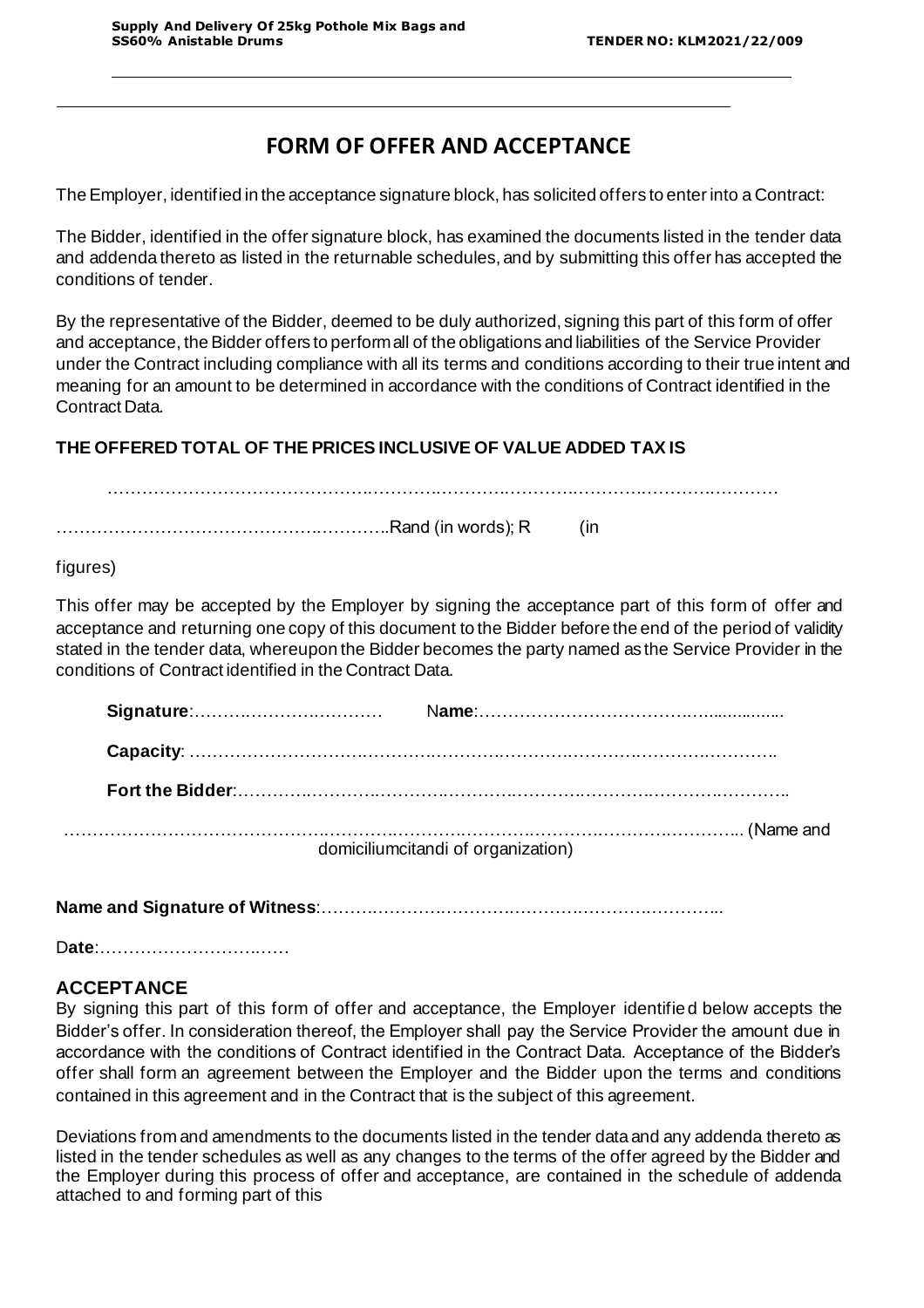agreement. No amendments to or deviations from said documents are valid unless contained in this schedule, which must be signed by the authorized representative(s) of both parties.

The Bidder shall within two weeks after receiving a completed copy of this agreement, including the schedule of addenda (if any), contact the Employer's agent (whose details are given in the Contract Data) to arrange the delivery of any bonds, guarantees, proof of insurance and any other documentation to be provided in terms of the conditions of Contract identified in the Contract Data. Failure to fulfil any of these obligations in accordance with those terms shall constitute a repudiation of this agreement.

Notwithstanding anything contained herein, this agreement comes into effect on the date when the Bidder receives one fully completed, signed copy of this document, including the schedule of addenda (if any). Unless the Bidder (now Service Provider) within five working days of the date of such receipt notifies the Employer in writing of any reason why he cannot accept the contents of this agreement, this agreement shall constitute a binding Contract between the parties.

**Signature(s)**:……………………… **Name(s)**………………………………………………….

# **Capacity**: **ACTING MUNICIPAL MANAGER.**

# **FOR KGATELOPELE LOCAL MUNICIPALITY, P.O. BOX 43, DANIELSKUILS 8405, BARBER STREET 222 , DANIELSKUIL**

(Name and domiciliumcitandi of organization)

Name and Signature of Witness: …………………………………………………………………

Date: …………………………….

**OFFICIAL STAMP:**

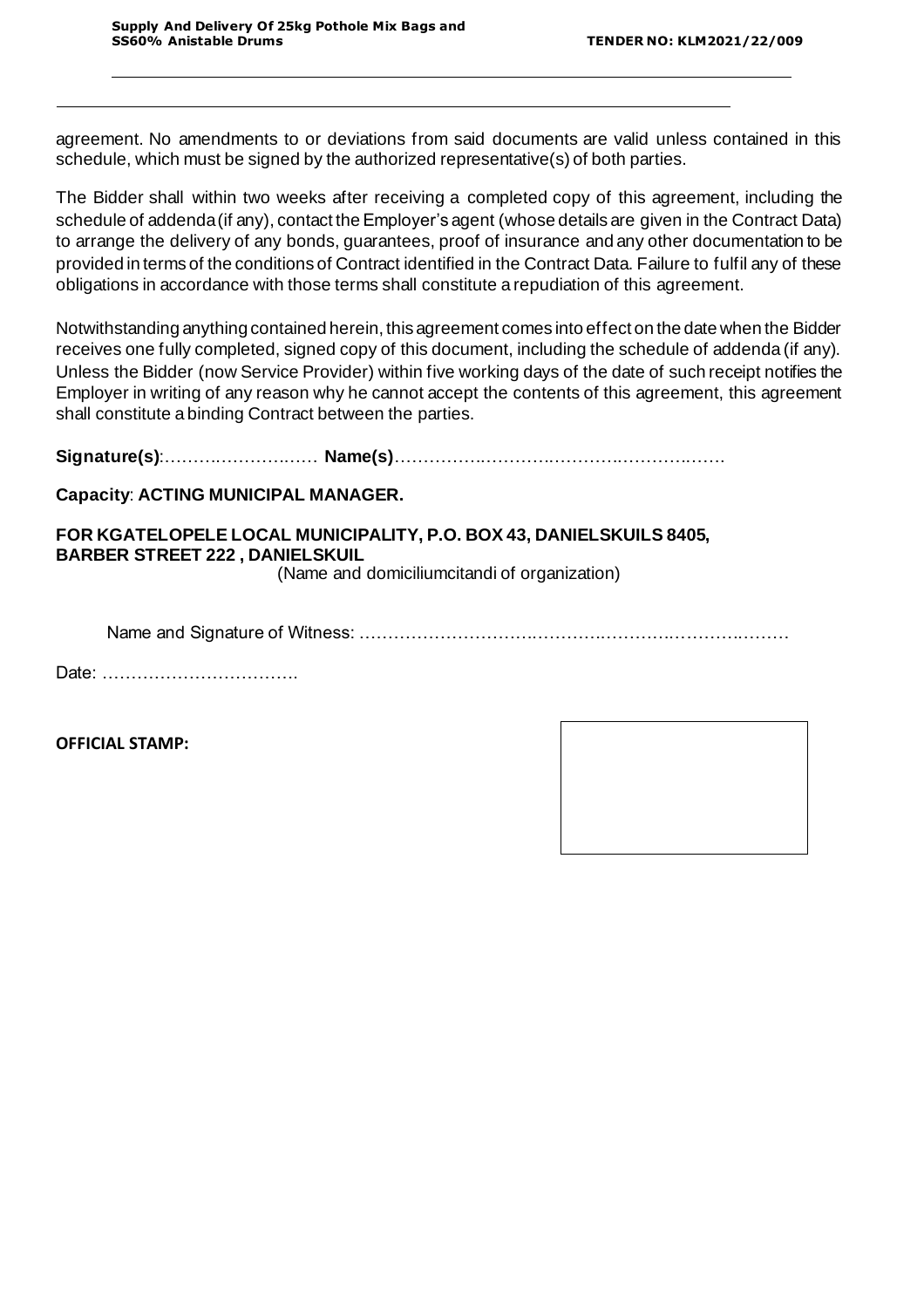# **GOVERNMENT PROCUREMENT: GENERAL CONDITIONS OF CONTRACT THE NATIONAL TREASURY: Republic of South Africa**

# **General Conditions of Contract**

# **1. Definitions**

1. The following terms shall be interpreted as indicated:

1.1 "Closing time" means the date and hour specified in the bidding documents for the receipt of bids.

1.2 "Contract" means the written agreement entered into between the purchaser and the supplier, as recorded in the contract form signed by the parties, including all attachments and appendices thereto and all documents incorporated by reference therein.

1.3 "Contract price" means the price payable to the supplier under the contract for the full and proper performance of his contractual obligations.

1.4 "Corrupt practice" means the offering, giving, receiving, or soliciting of any thing of value to influence the action of a public official in the procurement process or in contract execution.

1.5 "Countervailing duties" are imposed in cases where an enterprise abroad is subsidized by its government and encouraged to market its productsinternationally.

1.6 "Country of origin" means the place where the goods were mined, grown or produced or from which the services are supplied.Goods are produced when, through manufacturing, processing or substantial and major assembly of components, a commercially recognized new product results that is substantially different in basic characteristics or in purpose or utility from its components.

1.7 "Day" means calendar day.

1.8"Delivery" means delivery in compliance of the conditions of the contract or order.

1.9 "Delivery ex stock" means immediate delivery directly from stock actually on hand.

1.10 "Delivery into consignees store or to his site" means delivered and unloaded in the specified store or depot or on the specified site in compliance with the conditions of the contract or order, the supplier bearing all risks and charges involved until the goods are so delivered and a valid receipt is obtained.

1.11 "Dumping" occurs when a private enterprise abroad market its goods on own initiative in the RSA at lower prices than that of the country of origin and which have the potential to harm the local industries in the RSA.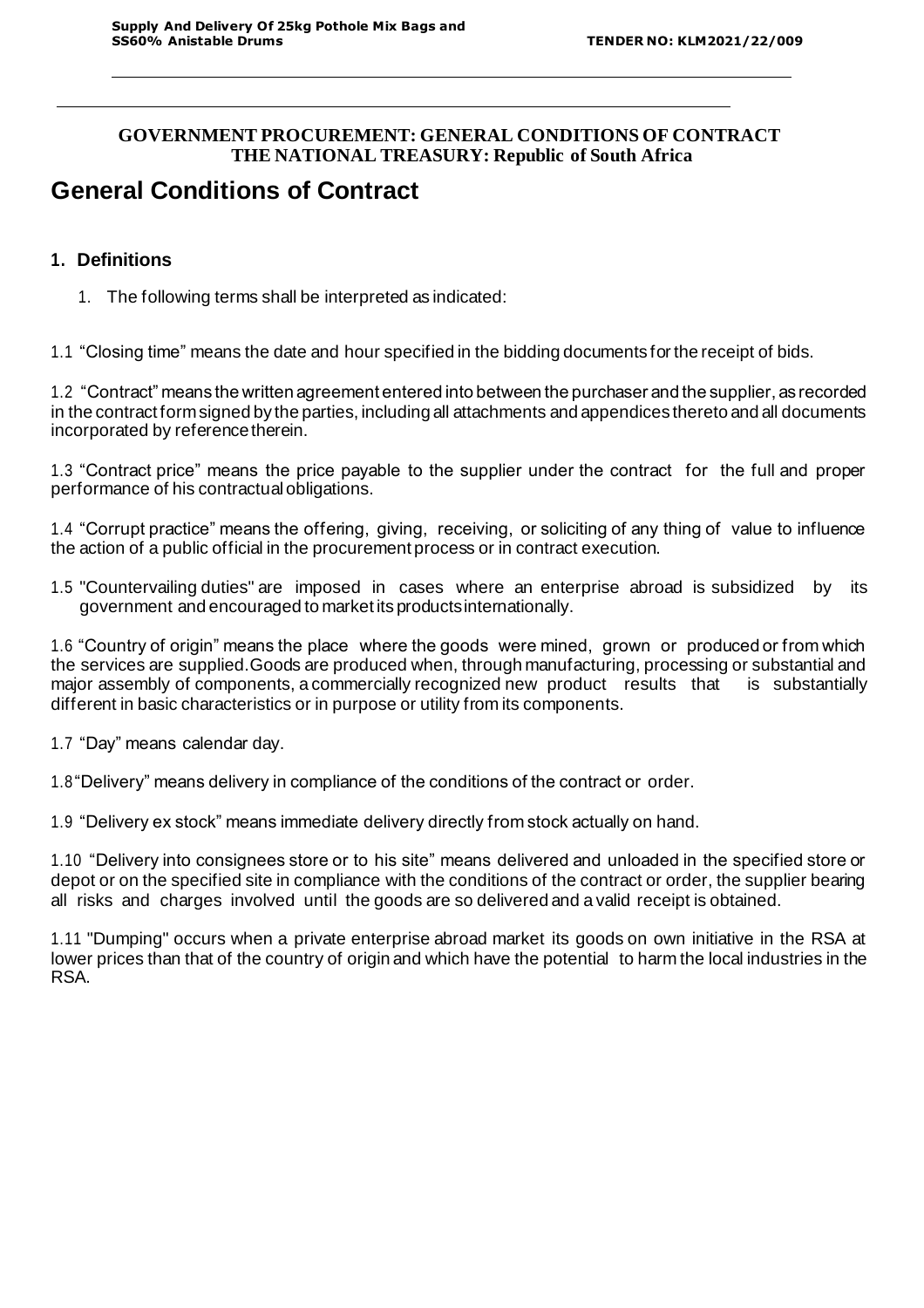#### **GOVERNMENT PROCUREMENT: GENERAL CONDITIONS OF CONTRACT THE NATIONAL TREASURY: Republic of South Africa**

1.12 "Force majeure" means an event beyond the control of the supplier and not involving the supplier's fault or negligence and not foreseeable. Such events may include, but is not restricted to, acts of the purchaser in its sovereign capacity, wars or revolutions, fires, floods, epidemics, quarantine restrictions and freight embargoes.

1.13 "Fraudulent practice" means a misrepresentation of facts in order to influence a procurement process or the execution of a contract to the detriment of any bidder, and includes collusive practice among bidders (prior to or after bid submission) designed to establish bid prices at artificial non-competitive levels and to deprive the bidder of the benefits of free and open competition.

1.14 "GCC" means the General Conditions of Contract.

1.15 "Goods" means all of the equipment, machinery, and/or other materials that the supplier is required to supply to the purchaser under the contract.

1.16 "Imported content" means that portion of the bidding price represented by the cost of components, parts or materials which have been or are still to be imported (whether by the supplier or his subcontractors) and which costs are inclusive of the costs abroad, plus freight and other direct importation costs such as landing costs, dock dues, import duty, sales duty or other similar tax or duty at the South African place of entry as well as transportation and handling charges to the factory in the Republic where the goods covered by the bid will be manufactured.

1.17 "Local content" means that portion of the bidding price, which is not included in the imported content provided that local manufacture does take place.

1.18 "Manufacture" means the production of products in a factory using labour, materials, components and machinery and

includes other related value-adding activities.

1.19 "Order" means an official written order issued for the supply of goods or works or the rendering of a service.

- 1.20 "Project site," where applicable, means the place indicated in bidding documents.
- 1.21 "Purchaser" means the organization purchasing the goods.
- 1.22 "Republic" means the Republic of South Africa.
- 1.23 "SCC" means the Special Conditions of Contract.
- 1.24 "Services" means those functional services ancillary to the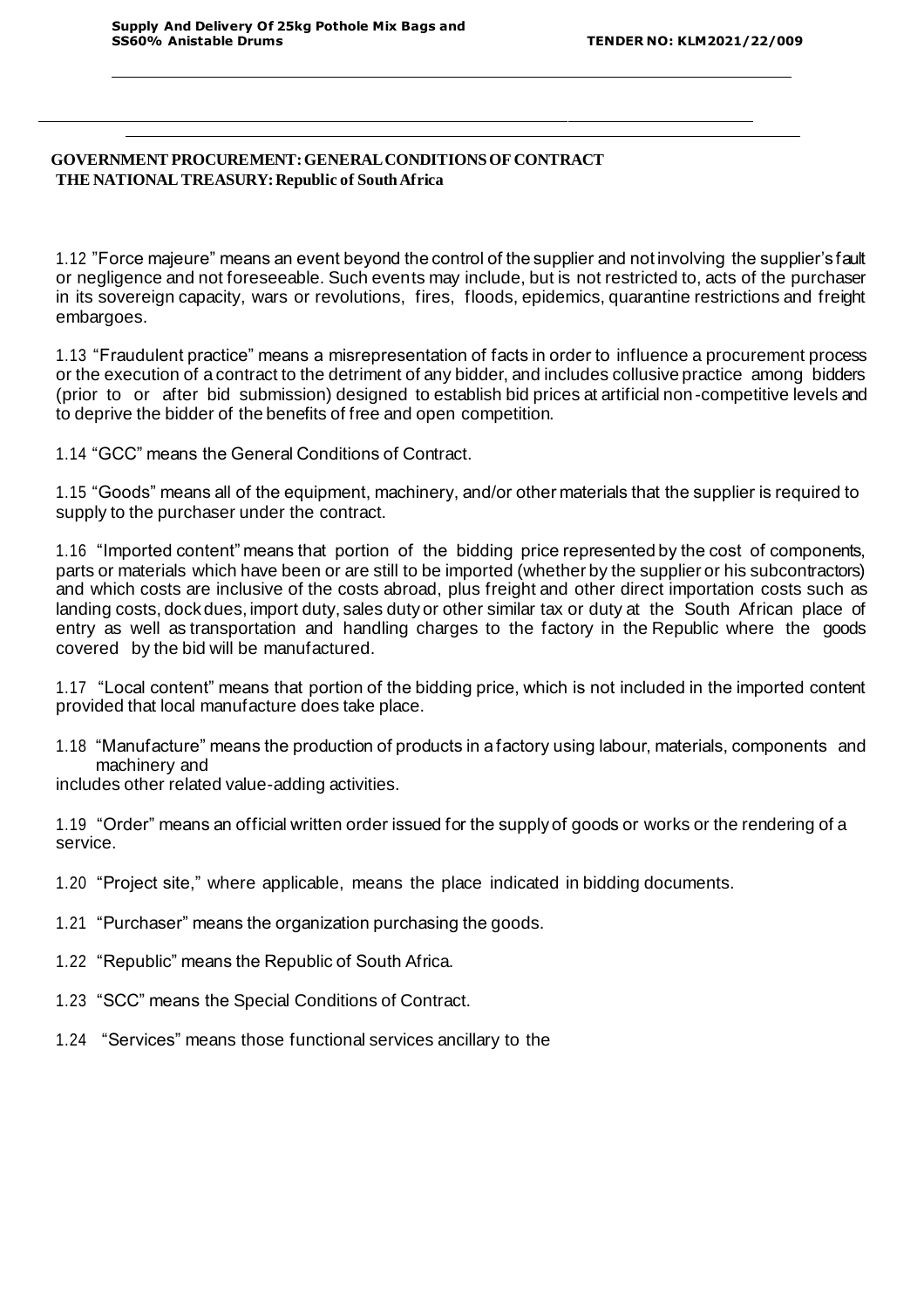#### **GOVERNMENT PROCUREMENT: GENERAL CONDITIONS OF CONTRACT THE NATIONAL TREASURY: Republic of South Africa**

supply of the goods, such as transportation and any other incidental services, such as installation, commissioning, provision of technical assistance, training, catering, gardening, security, maintenance and other such obligations of the supplier covered under the contract.

1.25 "Supplier" means the successful bidder who is awarded the contract to maintain and administer the required and specified service(s) to the State.

1.26 "Tort" means in breach of contract.

1.27 "Turnkey" means a procurement process where one service provider assumes total responsibility for all aspects of the project and delivers the full end product / service required by the contract.

1.28 "Written" or "in writing" means hand-written in ink or any formof electronic or mechanical writing.

# **2. Application**

2.1 These general conditions are applicable to all bids, contracts and orders including bids for functional and professional services (excluding professional services related to the building and construction industry), sales, hiring, letting and the granting or acquiring of rights, but excluding immovable property, unless otherwise indicated in the bidding documents.

2.2 Where applicable, special conditions of contract are also laid down to cover specific goods, services or works.

2.3 Where such special conditions of contract are in conflict with these general conditions, the special conditions shall apply.

#### **3. General**

3.1 Unless otherwise indicated in the bidding documents, the purchaser shall not be liable for any expense incurred in the preparation and submission of a bid. Where applicable a non- refundable fee for documents may be charged.

3.2 Invitations to bid are usually published in locally distributed news mediaand on the municipality/municipal entity website.

#### **4. Standards**

4.1 The goods supplied shall conformto the standards mentioned in the bidding documents and specifications.

# **5. Use of contract documents and information**

5.1 The supplier shall not, without the purchaser's prior written consent, disclose the contract, or any provision thereof, or any specification, plan, drawing, pattern, sample, or information furnished by or on behalf of the purchaser in connection therewith, to any person other than a person employed by the supplier in the performance of the contract.

Disclosure to any such employed person shall be made in confidence and shall extend only so far as may be necessary for purposes of such performance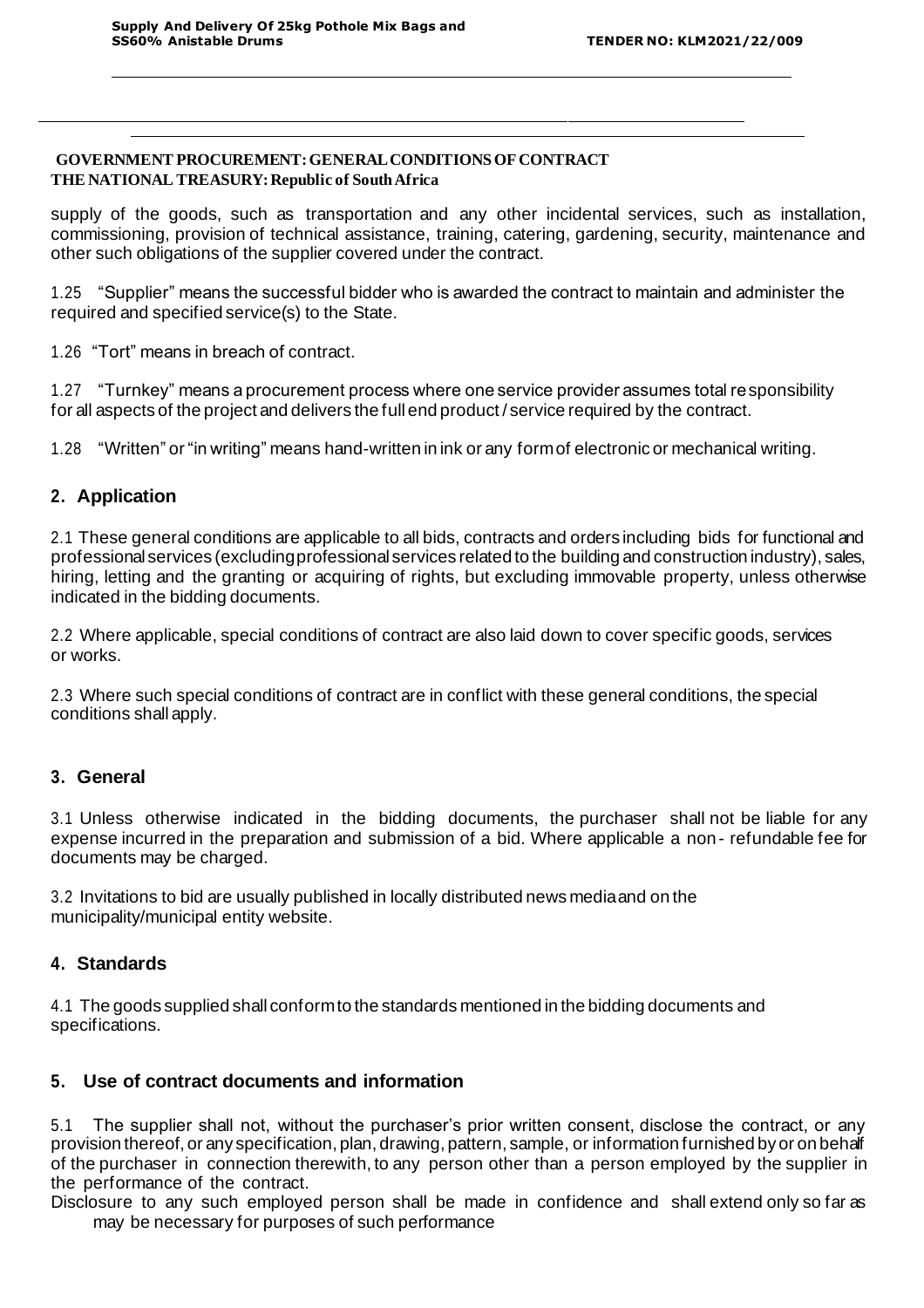extend only so far as may be necessary for purposes of such

performance.

5.2 The supplier shall not, without the purchaser's prior written consent, make use of any document or information mentioned in GCC clause 5.1 except for purposes of performing the contract.

5.3 Any document, other than the contract itself mentioned in GCC clause 5.1 shall remain the property of the purchaser and shall be returned (all copies) to the purchaser on completion of the supplier's performance under the contract if so required by the purchaser.

5.4 The supplier shall permit the purchaser to inspect the supplier's records relating to the performance of the supplier and to have them audited by auditors appointed by the purchaser, if so required by thepurchaser.

# **6. Patent Rights**

6.1 The supplier shall indemnify the purchaser against all third-party claims of infringement of patent, trademark, or industrial design rights arising fromuse of the goods or any part thereof by the purchaser.

6.2 When a supplier developed documentation / projects for the municipality / municipal entity, the intellectual, copy and patent rights or ownership of such documents or projects will vest in the municipality / municipal entity.

### **7. Performance security**

7.1 Within thirty (30) days of receipt of the notification of contract award, the successful bidder shall furnish to the purchaser the performance security of the amount specified in SCC.

7.2 The proceeds of the performance security shall be payable to the purchaser as compensation for any loss resulting from the supplier's failureto complete his obligations under the contract.

7.3 The performance security shall be denominated in the currency of the contract, or in a freely convertible currency acceptable to the purchaserand shallbe in one of the following forms:

(a) a bank guarantee or an irrevocable letter of credit issued by a reputable bank located in the purchaser's country or abroad, acceptable to the purchaser, in the form provided in the bidding documents or another form acceptable to the purchaser; or

(b) a cashier's or certified cheque

7.4 The performance security will be discharged by the purchaser and returned to the supplier not later than thirty (30) days following the date of completion of the supplier's performance obligations under the contract, including any warranty obligations, unless otherwise specified.

#### **8. Inspections, tests and analyses**

8.1 All pre-bidding testing will be for the account of the bidder.

8.2 If it is a bid condition that goods to be produced or services to be rendered should at any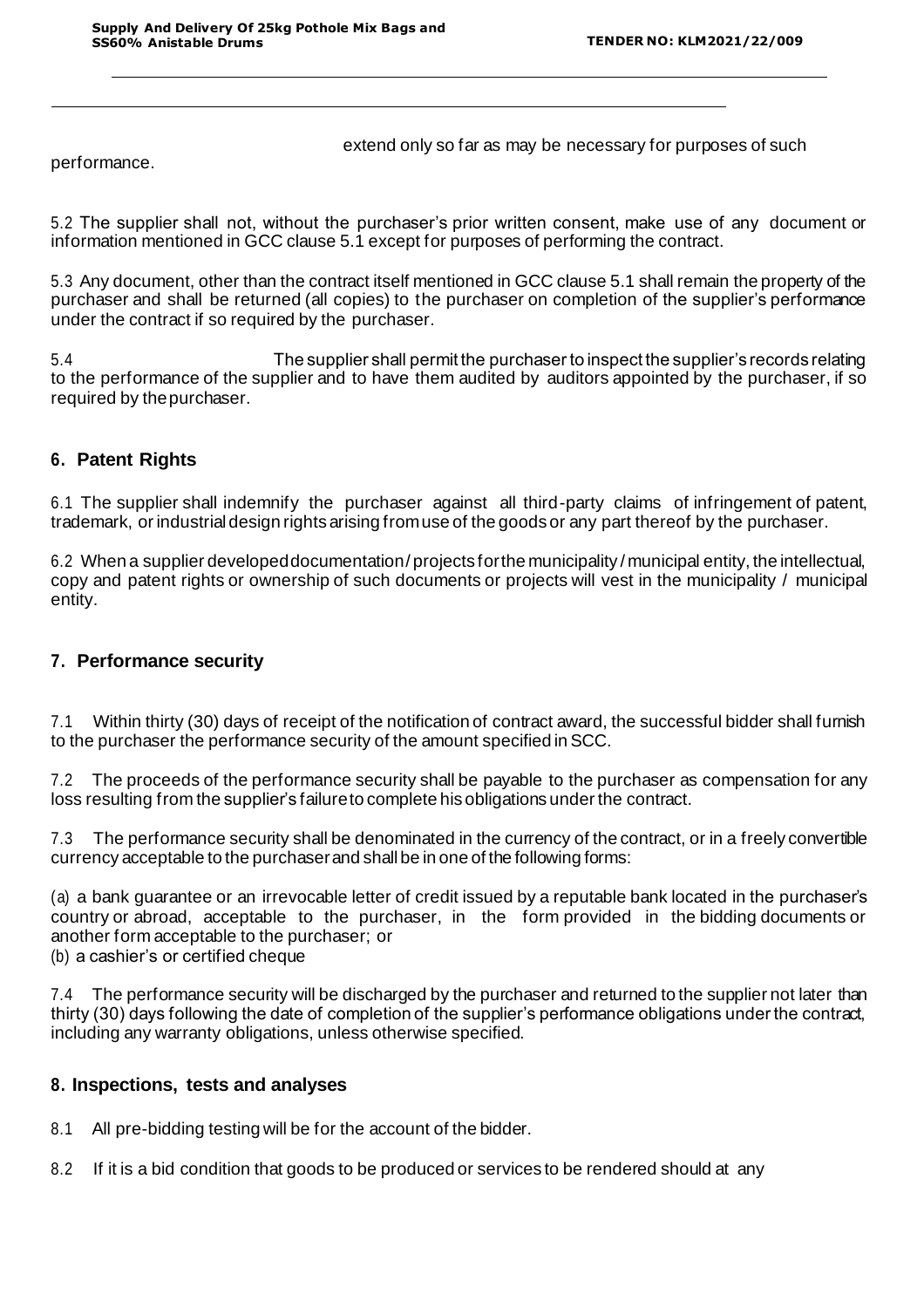stage be subject to inspections, tests and analyses, the bidder or contractor's premises shall be open, at all reasonable hours, for inspection by a representative of the purchaser or organization acting on behalf of the purchaser.

8.3 If there are no inspection requirements indicated in the bidding documents and no mention is made in the contract, but during the contract period it is decided that inspections shall be carried out, the purchaser shall itself make the necessary arrangements, including payment arrangements with the testing authority concerned.

8.4 If the inspections, tests and analyses referred to in clauses 8.2 and 8.3 show the goods to be in accordance with the contract requirements, the cost of the inspections, tests and analyses shall be defrayed by the purchaser.

8.5 Where the goods or services referred to in clauses 8.2 and 8.3 do not comply with the contract requirements, irrespective of whether such goods or services are accepted or not, the cost in connection with these inspections, tests or analyses shall be defrayed by the supplier.

8.6 Goods and services which are referred to in clauses 8.2 and 8.3 and which do not comply with the contract requirements may be rejected.

8.7 Any contract goods may on or after delivery be inspected, tested or analysed and may be rejected if found not to comply with the requirements of the contract. Such rejected goods shall be held at the cost and risk of the supplier who shall, when called upon, remove them immediately at his own cost and forthwith substitute them with goods, which do comply with the requirements of the contract. Failing such removal the rejected goods shall be returned at the suppliers cost and risk. Should the supplier fail to provide the substitute goods forthwith, the purchaser may, without giving the supplier further opportunity to substitute the rejected goods, purchase such goods as may be necessary at the expense of the supplier.

8.8 The provisions of clauses 8.4 to 8.7 shall not prejudice the right of the purchaser to cancel the contract on account of a breach of the conditions thereof, or to act in terms of Clause 22 of GCC.

#### **9. Packing**

9.1 The supplier shall provide such packing of the goods as is required to prevent their damage or deterioration during transit to their final destination, as indicated in the contract. The packing shall be sufficient to withstand, without limitation, rough handling during transit and exposure to extreme temperatures, salt and precipitation during transit, and open storage. Packing,

#### **GOVERNMENT PROCUREMENT: GENERAL CONDITIONS OF CONTRACT THE NATIONAL TREASURY: Republic of South Africa**

case size and weights shall take into consideration, where appropriate, the remoteness of the goods' final destination and the absence of heavy handling facilities at all points in transit.

9.2 The packing, marking, and documentation within and outside the packages shall comply strictly with such special requirements as shall be expressly provided for in the contract, including additional requirements, if any, and in any subsequent instructions ordered by the purchaser.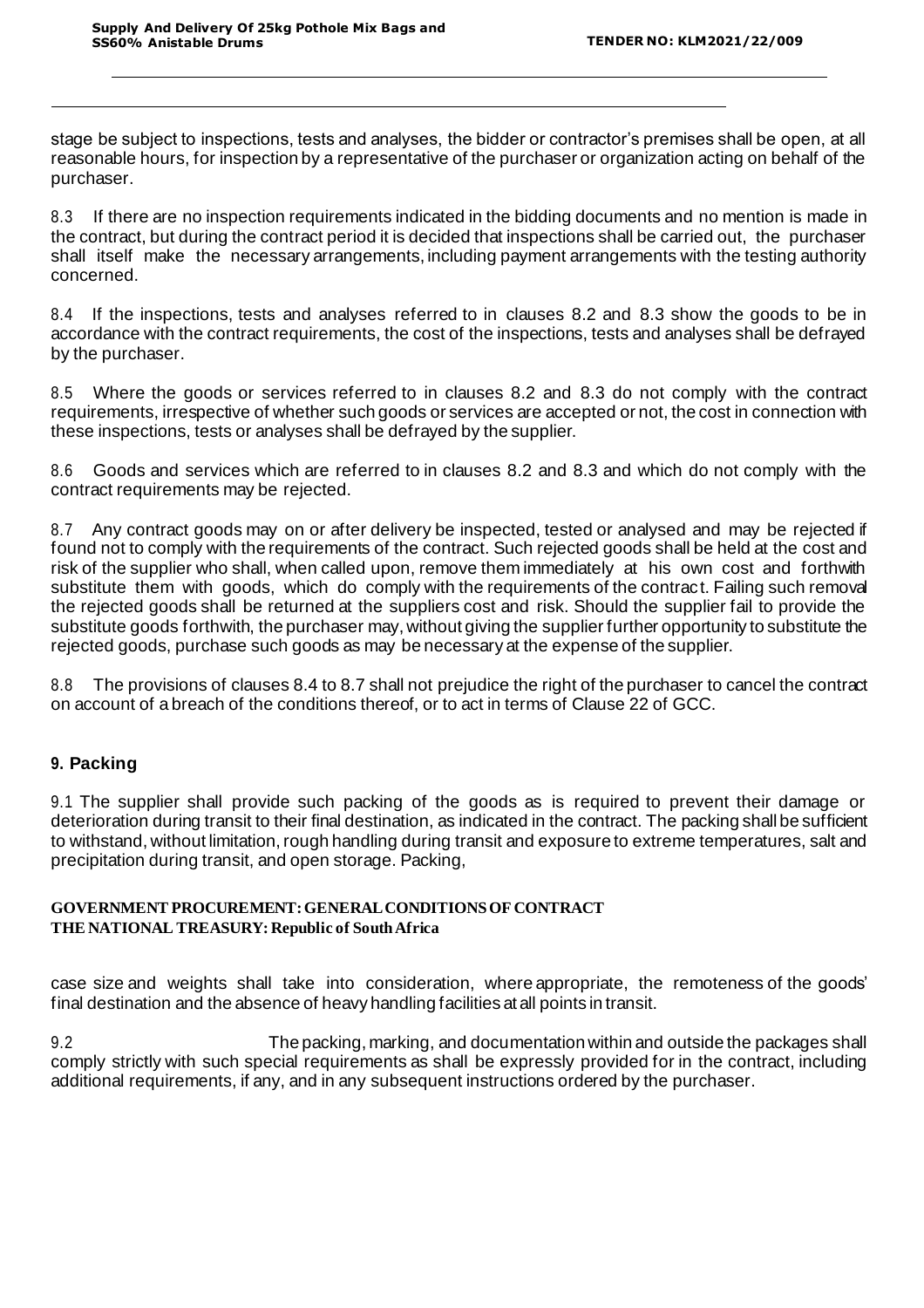### **10. Delivery and documents**

10.1 Delivery of the goods and arrangements for shipping and clearance obligations, shall be made by the supplier in accordance with the terms specified in the contract.

#### **11. Insurance**

11.1 The goods supplied under the contract shallbe fully insured in afreely convertible currency against loss or damage incidental to manufacture or acquisition, transportation, storage and delivery in the manner specified.

# **12. Transportation**

12.1 Should a price other than an all-inclusive delivered price be required, this shall be specified.

### **13. Incidental Services**

13.1 The supplier may be required to provide any or all of the following services, including additional services, if any:

- (a) (a) performance or supervision of on-site assembly and/or commissioning of the supplied
- goods;<br>b) furnishing) of tools required for assembly and/or maintenance of the supplied goods;
- (c) furnishing of a detailed operations and maintenance manual for each appropriate unit of the supplied goods;
- (d) performance or supervision or maintenance and/or repair of the supplied goods, for a period of time agreed by the parties, provided that this service shall not relieve the supplier of any warranty obligations under this contract; and
- (e) training of the purchaser's personnel, at the supplier's plant and/or on-site, in assembly, startup, operation, maintenance, and/or repair of the supplied goods.

13.2 Prices charged by the supplier for incidental services, if not included in the contract price for the goods, shall be agreed upon in advance by the parties and shall not exceed the prevailing rates charged to other parties by the supplier for similar services.

#### **14. Spare parts**

14.1 As specified, the supplier may be required to provide any or all of the following materials, notifications, and information pertaining to spare parts manufactured or distributed by the

supplier:

(a) such spare parts as the purchaser may elect to purchase from the supplier, provided that this election shall not relieve the supplier of any warranty obligations under the contract; and

(b) in the event of termination of production of the spare parts: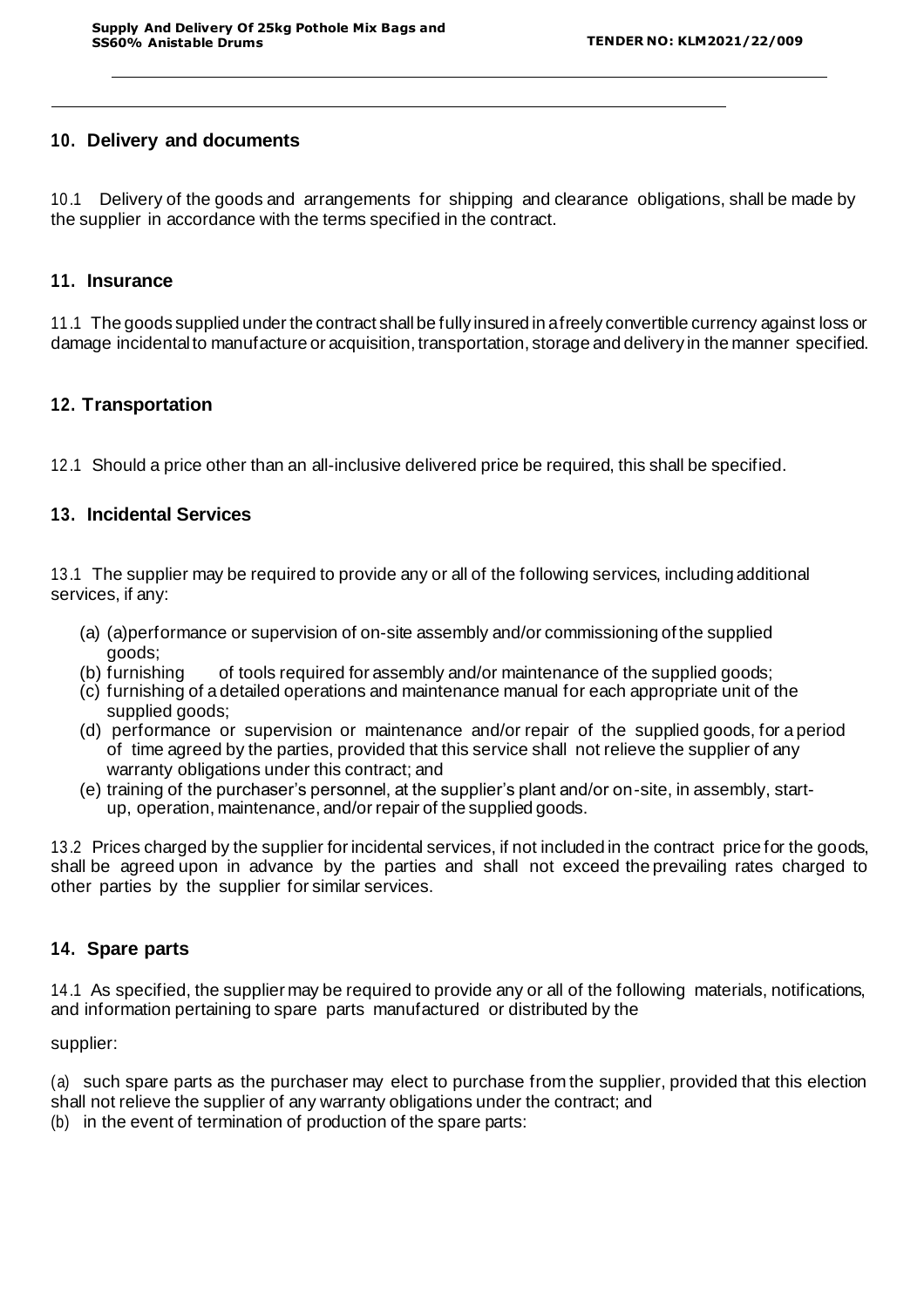(i) advance notification to the purchaser of the pending termination, in sufficient time to permit the purchaser to procure needed requirements; and

(ii) following such termination, furnishing at no cost to the purchaser, the blueprints, drawings, and specifications of the spare parts, if requested.

### **15. Warranty**

15.1 The supplier warrants that the goods supplied under the contract are new, unused, of the mostrecent or current models, and that they incorporate all recent improvements in design and materials unless provided otherwise in the contract. The supplier further warrants that all goods supplied under this contract shall have no defect, arising from design, materials, or workmanship (except when the design and/or material is required by the purchaser's specifications) or from any act or omission of the supplier, that may develop under normal use of the supplied goods in the conditions prevailing in the country of final destination.

15.2 This warranty shall remain valid for twelve (12) months after the goods, or any portion thereof as the case may be, have been delivered to and accepted at the final destination indicated in the contract, or for eighteen (18) months after the date of shipment from the port or place of loading in the source country, whichever period concludes earlier, unless specified otherwise.

15.3 The purchaser shall promptly notify the supplier in writing of any claims arising under this warranty.

15.4 Upon receipt of such notice, the supplier shall, within the period specified and with all reasonable speed, repair or replace the defective goods or parts thereof, without costs to the purchaser.

15.5 If the supplier, having been notified, fails to remedy the defect(s) within the period specified, the purchaser may proceed to take such remedial action as may be necessary, at the supplier's risk and expense and without prejudice to any other rights which the purchaser may have against the supplier under the contract.

#### **16. Payment**

16.1 The method and conditions of payment to be made to the supplier under this contract shall be specified.

16.2 The supplier shall furnish the purchaser with an invoice accompanied by a copy of the delivery note and upon fulfilment of other obligations stipulated in the contract.

16.3 Payments shall be made promptly by the purchaser, but in no case later than thirty (30) days after submission of an invoice or claim by the supplier.

16.4 Payment will be made in Rand unless otherwise stipulated.

#### **17. Prices**

17.1 Prices charged by the supplier for goods delivered and services performed under the contract shall not vary from the prices quoted by the supplier in his bid, with the exception of any price adjustments authorized or in the purchaser's request for bid validity extension, as the case may be.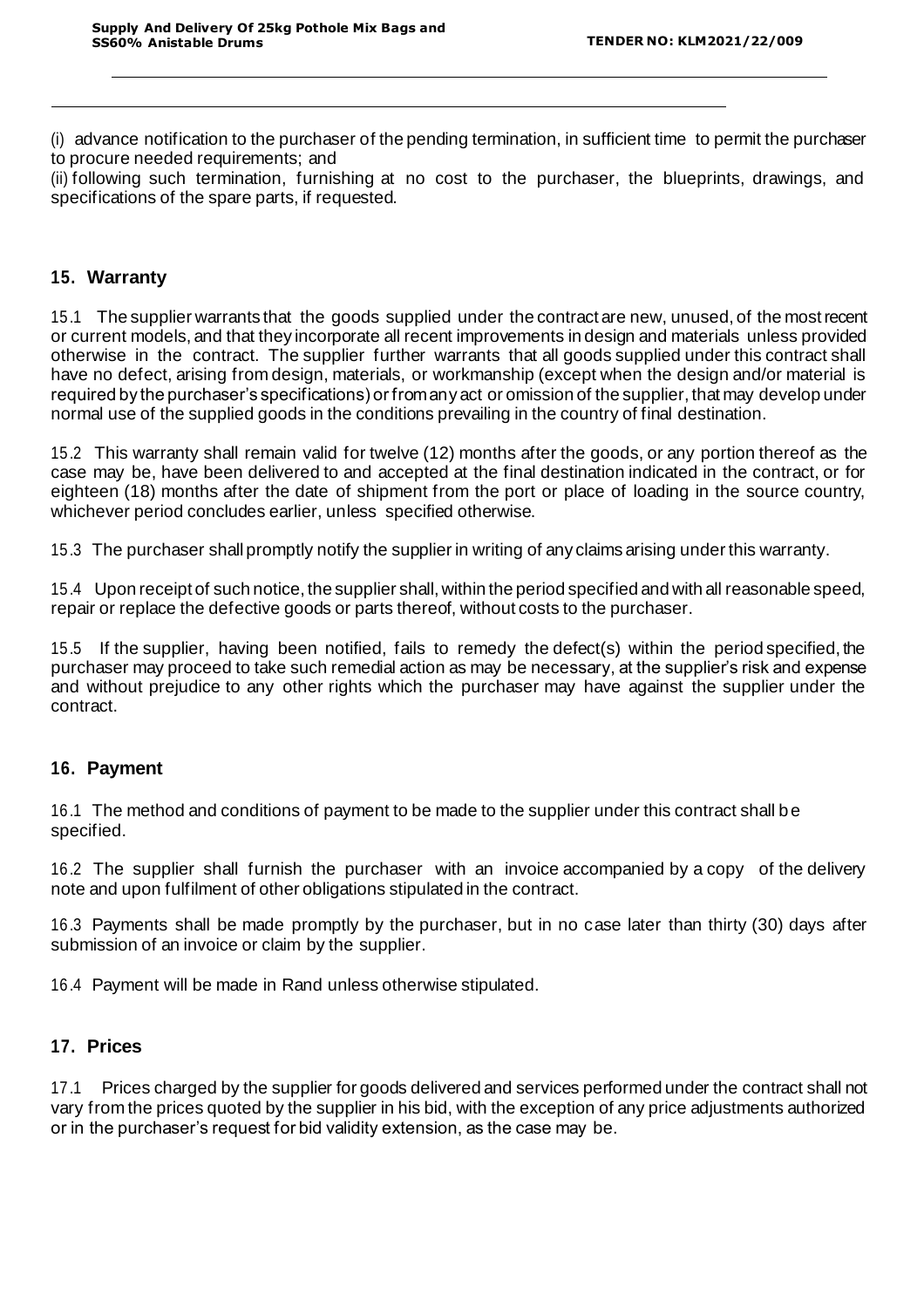### **18. Variation orders**

18.1 In cases where the estimated value of the envisaged changes in purchase does not vary more than 15% of the total value of the original contract, the contractor may be instructed to deliver the goods or render the services as such. In cases of measurable quantities, the contractor may be approached to reduce the unit price, and such offers may be accepted provided that there is no escalation in price.

### **19. Assignment**

19.1 The supplier shall not assign, in whole or in part, its obligations to perform under the contract, except with the purchaser's prior written consent.

# **20. Subcontracts**

20.1 The supplier shall notify the purchaser in writing of all subcontracts awarded under this contracts if not already specified in the bid. Such notification, in the original bid or later, shall not relieve the supplier from any liability or obligation under the contract.

# **21. Delays in the supplier's performance**

21.1 Delivery of the goods and performance of services shall be made by the supplier in accordance with the time schedule prescribed by the purchaser in the contract.

21.2 If at any time during performance of the contract, the supplier or its subcontractor(s) should encounter conditions impeding timely delivery of the goods and performance of services, the supplier shall promptly notify the purchaser in writing of the fact of the delay, its likely duration and its cause(s). As soon as practicable after receipt of the supplier's notice, thepurchasershall evaluate the situation and may at his discretion extend the supplier's time for performance, with or without the imposition of penalties, in which case the extension shall be ratified by the parties by amendment of contract.

21.3 The right is reserved to procure outside of the contract small quantities or to have minor essential services executed if an emergency arises, the supplier's point of supply is not situated at or near the place where the goods are required, or the supplier's services are not readily available.

21.4 Except as provided under GCC Clause 25, a delay by the supplier in the performance of its delivery obligations shall render the supplier liable to the imposition of penalties, pursuant to GCC Clause 22, unless an extension of time is agreed upon pursuant to GCC Clause 22.2 without the application of penalties.

21.5 Upon any delay beyond the delivery period in the case of a goods contract, the purchaser shall, without cancelling the contract, be entitled to purchase goods of a similar quality and up to the same quantity in substitution of the goods not supplied in conformity with the contract and to return any goods delivered later at the supplier's expense and risk, or to cancel the contract and buy such goods as may be required to complete the contract and without prejudice to his other rights, be entitledto claimdamages fromthe supplier.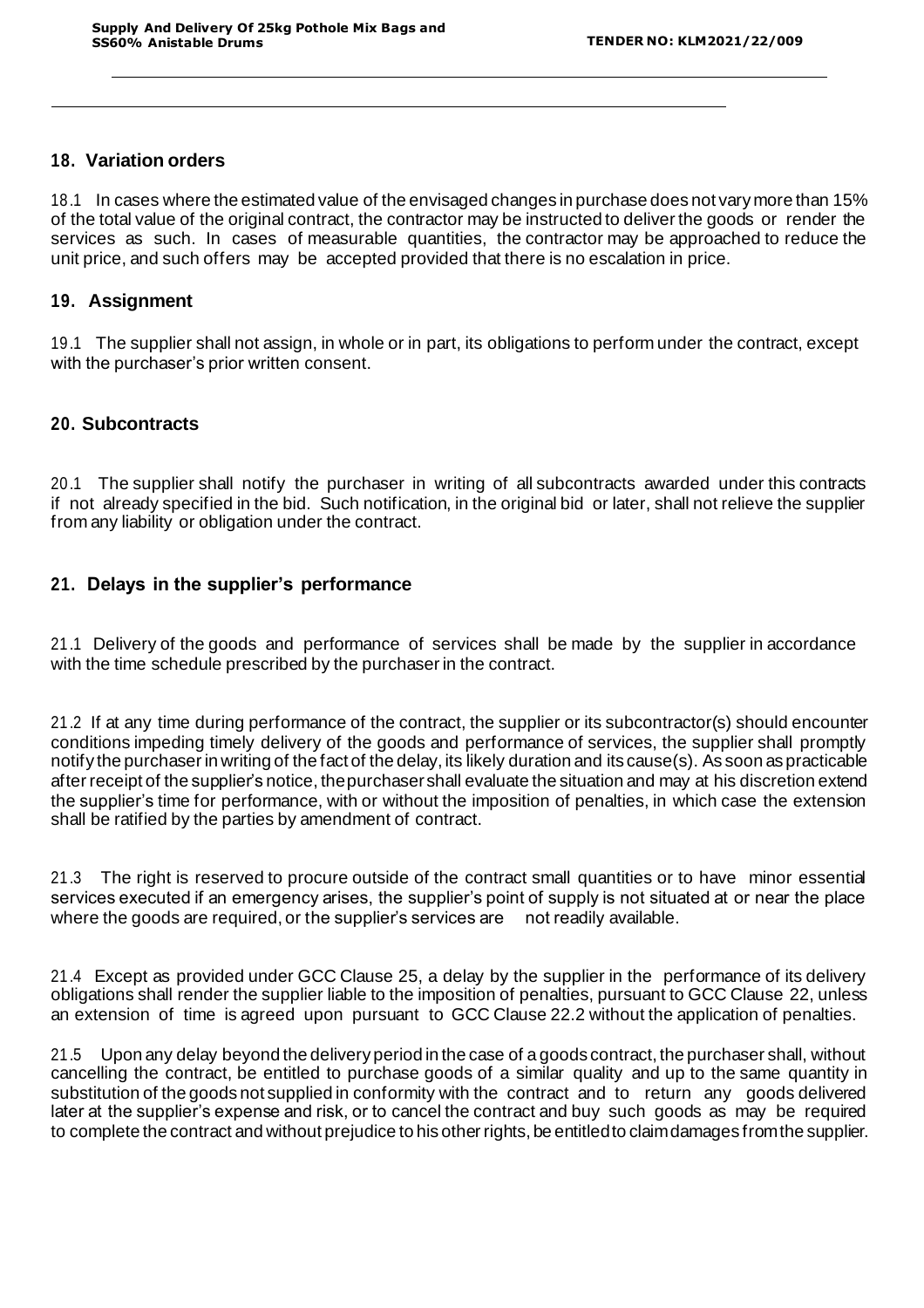#### **22. Penalties**

22.1 Subject to GCC Clause 25, if the supplier fails to deliver any or all of the goods or to perform the services within the period(s) specified in the contract, the purchaser shall, without prejudice to its other remedies under the contract, deduct from the contract price, as a penalty, a sum calculated on the delivered price of the delayed goods or unperformed services using the current prime interest rate calculated for each day of the delay until actual delivery or performance. The purchaser may also consider termination of the contract pursuant to GCC Clause 23.

# **23. Termination for default**

23.1 The purchaser, without prejudice to any other remedy for breach of contract, by written notice of default sent to the supplier, may terminate this contract in whole or in part:

(a) if the supplier fails to deliver any or all of the goods within the period(s) specified in the contract, or within any extension thereof granted by the purchaser pursuant to GCC Clause 21.2;

(b) if the supplier fails to perform any other obligation(s) under the

contract; or

(c) if the supplier, in the judgement of the purchaser, has engaged in corrupt or fraudulent practices in competing for or in executing thecontract.

23.2 In the event the purchaser terminates the contract in whole or in part, the purchaser may procure, upon such terms and in such manner, as it deems appropriate, goods, works or services similar to those undelivered, and the supplier shall be liable to the purchaser for any excess costs for such similar goods, works or services. However, the supplier shall continue performance of the contract to the extent not terminated.

#### **24. Anti- dumping and counter- vailing duties and rights**

24.1 When, after the date of bid, provisional payments are required, or anti-dumping or countervailing duties are imposed, or the amount of a provisional payment or anti- dumping or countervailing right is increased in respect of any dumped or subsidized import, the State is not liable for any amount so required or imposed, or for the amount of any such increase. When, after the said date, such a provisional payment is no longer required or any such anti-dumping or countervailing right is abolished, or where the amount of such provisional payment or any such right is reduced, any such favourable difference shall on demand be paid forthwith by the supplier to the purchaser or the purchaser may deduct such amounts from moneys (if any) which may otherwise be due to the supplier in regard to goods or services which he delivered or rendered, or is to deliver or render in terms of the contract or any other contract or any other amount which may be due to him.

#### **25. Force Majeure**

25.1 Notwithstanding the provisions of GCC Clauses 22 and 23, the supplier shall not be liable for forfeiture of its performance security, damages, or termination for default if and to the extent that his delay in performance or other failure to perform his obligations under the contract is the result of an event of force majeure.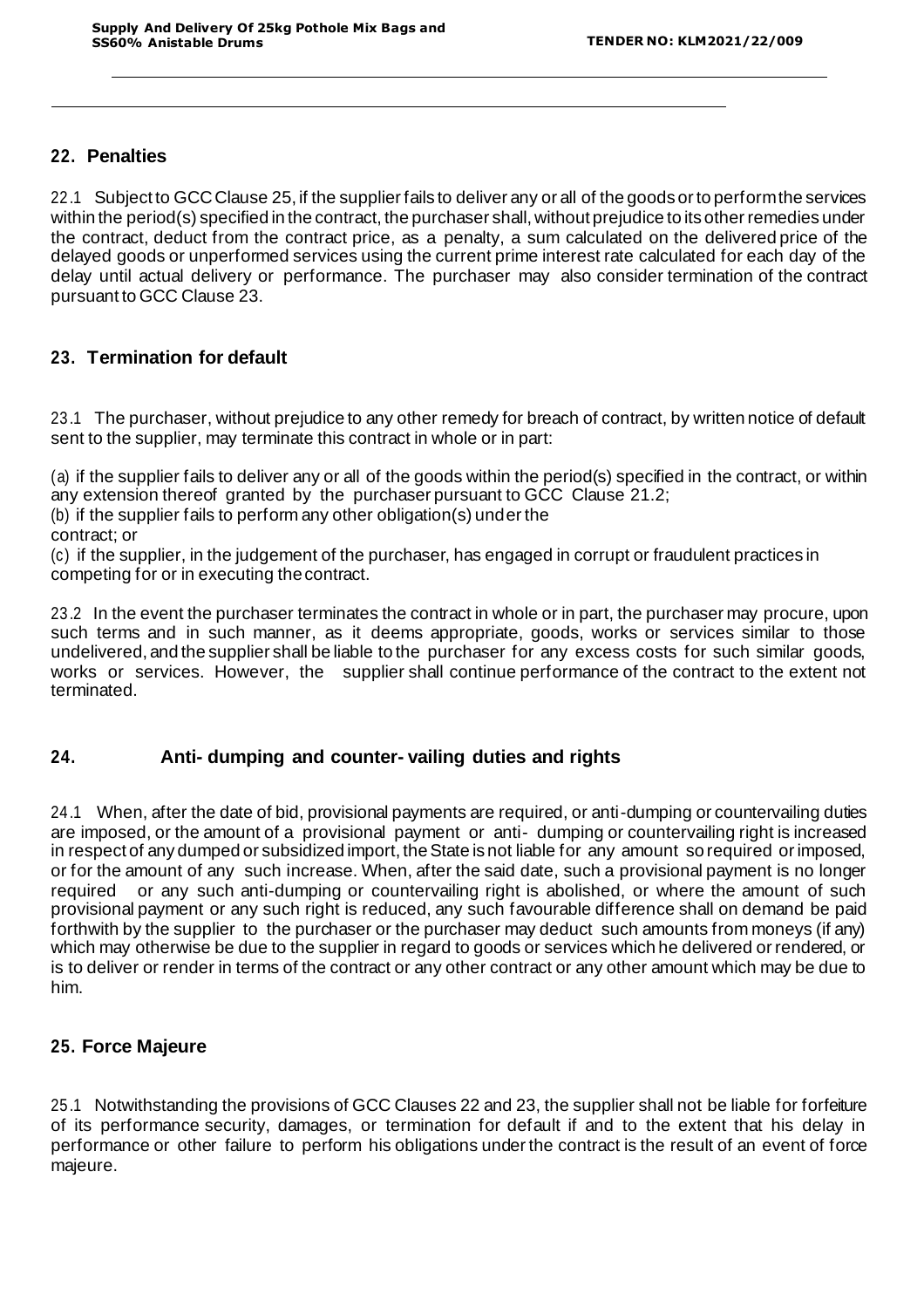25.2 If a force majeure situation arises, the supplier shall promptly notify the purchaser in writing of such condition and the cause thereof. Unless otherwise directed by the purchaser in writing, the supplier shall continue to perform its obligations under the contract as far as is reasonably practical, and shall seek all reasonable alternative means for performance not prevented by the force majeure event.

# **26. Termination for insolvency**

26.1 The purchaser may at any time terminate the contract by giving written notice to the supplier if the supplier becomes bankrupt or otherwise insolvent. In this event, termination will be without compensation to the supplier, provided that such termination will not prejudice or affect any right of action or remedy, which has accrued or will accrue thereafter to the purchaser.

# **27. Settlement of Disputes**

27.1 If any dispute or difference of any kind whatsoever arises between the purchaser and the supplier in connection with or arising out of the contract, the parties shall make every effort to resolve amicably such dispute or difference by mutual consultation.

27.2 If, after thirty (30) days, the parties have failed to resolve their dispute or difference by such mutual consultation, then either the purchaser or the supplier may give notice to the other party of his intention to commence with mediation. No mediation in respect of this matter may be commenced unless such notice is given to the other party.

27.3 Should it not be possible to settle a dispute by means of mediation, it may be settled in a South African court of law.

27.4 Notwithstanding any reference to mediation and/or court proceedings herein,

(a) the parties shall continue to perform their respective obligations under the contract unless they otherwise agree; and

(b) the purchaser shall pay the supplier any monies due the supplier for goods delivered and / or services rendered according to the prescripts of the contract.

#### **28. Limitation of Liability**

28.1 Except in cases of criminal negligence or willful misconduct, and in the case of infringement pursuant to Clause 6;

- (a) the supplier shall not be liable to the purchaser, whether in contract, tort, or otherwise, for any indirect or consequential loss or damage, loss of use, loss of production, or loss of profits or interest costs, provided that this exclusion shall not apply to any obligation of the supplier to pay penalties and/or damages to the purchaser; and
- (b) the aggregate liability of the supplier to the purchaser, whether under the contract, in tort or otherwise, shall not exceed the total contract price, provided that this limitation shall not apply to the cost of repairing or replacing defective equipment.